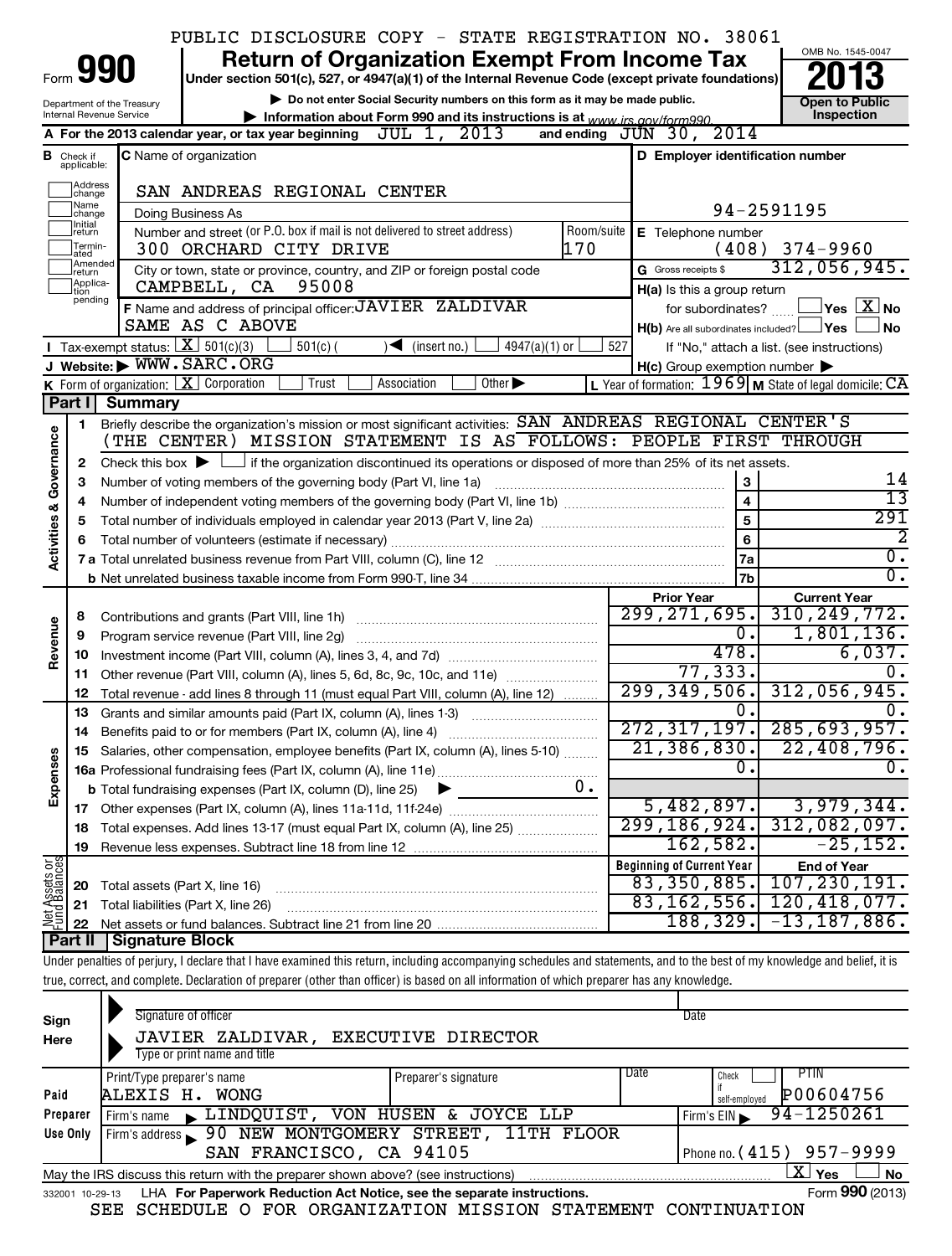|              | SAN ANDREAS REGIONAL CENTER<br>Form 990 (2013)                                                                                               | 94-2591195 | Page 2                                  |
|--------------|----------------------------------------------------------------------------------------------------------------------------------------------|------------|-----------------------------------------|
|              | Part III   Statement of Program Service Accomplishments                                                                                      |            |                                         |
|              |                                                                                                                                              |            | $\boxed{\textbf{X}}$                    |
| 1            | Briefly describe the organization's mission:                                                                                                 |            |                                         |
|              | PEOPLE FIRST THROUGH SERVICE, ADVOCACY, RESPECT, AND CHOICE. A VISION                                                                        |            |                                         |
|              | FOR LEADERSHIP IN SERVICE AND ADVOCACY FOR INDIVIDUALS WITH                                                                                  |            |                                         |
|              | DEVELOPMENTAL DISABILITIES. SAN ANDREAS REGIONAL CENTER (THE CENTER)                                                                         |            |                                         |
|              | IS A NOT FOR PROFIT CORPORATION CHARTERED BY THE STATE OF CALIFORNIA.                                                                        |            |                                         |
| $\mathbf{2}$ | Did the organization undertake any significant program services during the year which were not listed on                                     |            |                                         |
|              | the prior Form 990 or 990-EZ?                                                                                                                |            | $\Box$ Yes $\boxed{\text{X}}$ No        |
|              | If "Yes," describe these new services on Schedule O.                                                                                         |            |                                         |
| 3            | Did the organization cease conducting, or make significant changes in how it conducts, any program services?                                 |            | $\Box$ Yes $[\overline{\mathrm{X}}]$ No |
|              | If "Yes," describe these changes on Schedule O.                                                                                              |            |                                         |
| 4            | Describe the organization's program service accomplishments for each of its three largest program services, as measured by expenses.         |            |                                         |
|              | Section 501(c)(3) and 501(c)(4) organizations are required to report the amount of grants and allocations to others, the total expenses, and |            |                                         |
|              | revenue, if any, for each program service reported.                                                                                          |            |                                         |
| 4a           | $(x)$ (Expenses \$ $89,669,262$ including grants of \$ $($ Revenue \$ $)$<br>(Code:                                                          |            |                                         |
|              | $OUT-OF-HOME:$                                                                                                                               |            |                                         |
|              |                                                                                                                                              |            |                                         |
|              | THE CENTER OPERATES UNDER AN ANNUAL COST REIMBURSEMENT CONTRACT WITH TH                                                                      |            |                                         |
|              | DEPARTMENT OF DEVELOPMENTAL SERVICES (DDS) OF THE STATE OF CALIFORNIA                                                                        |            |                                         |
|              | UNDER THE LANTERMAN DEVELOPMENT DISABLILITIES SERVICES ACT. THESE                                                                            |            |                                         |
|              | PROGRAMS INCLUDE DIAGNOSIS, EDUCATIONAL SERVICES AND DISSIMENATION OF                                                                        |            |                                         |
|              | INFORMATION, MEDICAL CARE, DAY PROGRAMS, OUT-OF-HOME PURCHASED                                                                               |            |                                         |
|              | SERVICES, RESIDENTIAL AND INTERMEDIATE CARE FACILITIES FOR MEMBERS.                                                                          |            |                                         |
|              |                                                                                                                                              |            |                                         |
|              |                                                                                                                                              |            |                                         |
|              |                                                                                                                                              |            |                                         |
|              |                                                                                                                                              |            |                                         |
| 4b           | ) (Expenses \$<br>(Code:                                                                                                                     |            |                                         |
|              | DAY PROGRAMS:                                                                                                                                |            |                                         |
|              | THE CENTER PURCHASED DAY PROGRAMS SERVICES FOR CLIENTS WHO NEED OR                                                                           |            |                                         |
|              |                                                                                                                                              |            |                                         |
|              | WOULD BENEFIT FROM ATTENDING DAY PROGRAMS.                                                                                                   |            |                                         |
|              |                                                                                                                                              |            |                                         |
|              |                                                                                                                                              |            |                                         |
|              |                                                                                                                                              |            |                                         |
|              |                                                                                                                                              |            |                                         |
|              |                                                                                                                                              |            |                                         |
|              |                                                                                                                                              |            |                                         |
|              |                                                                                                                                              |            |                                         |
| 4c           | $108,444,604$ . including grants of \$                                                                                                       |            |                                         |
|              | ) (Expenses \$<br>) (Revenue \$<br>(Code:<br>OTHER SERVICES THAT THE CENTER PURCHASED FOR ITS CLIENTS INCLUDED                               |            |                                         |
|              | TRANSPORTATION, RESPITE, PREVENTION SERVICES, MEDICAL, AND NON-MEDICAL                                                                       |            |                                         |
|              | PROFESSIONAL SERVICES, IN-HOME, AND HOSPITAL CARE.                                                                                           |            |                                         |
|              |                                                                                                                                              |            |                                         |
|              |                                                                                                                                              |            |                                         |
|              |                                                                                                                                              |            |                                         |
|              |                                                                                                                                              |            |                                         |
|              |                                                                                                                                              |            |                                         |
|              |                                                                                                                                              |            |                                         |
|              |                                                                                                                                              |            |                                         |
|              |                                                                                                                                              |            |                                         |
|              |                                                                                                                                              |            |                                         |
|              | 4d Other program services (Describe in Schedule O.)                                                                                          |            |                                         |
|              | 21,947,051. including grants of \$<br>(Expenses \$<br>(Revenue \$                                                                            | 1,801,136. |                                         |
|              | 304, 444, 559.<br>4e Total program service expenses                                                                                          |            |                                         |
|              |                                                                                                                                              |            | $F_{\text{arm}}$ QQ $\Omega$ (2012)     |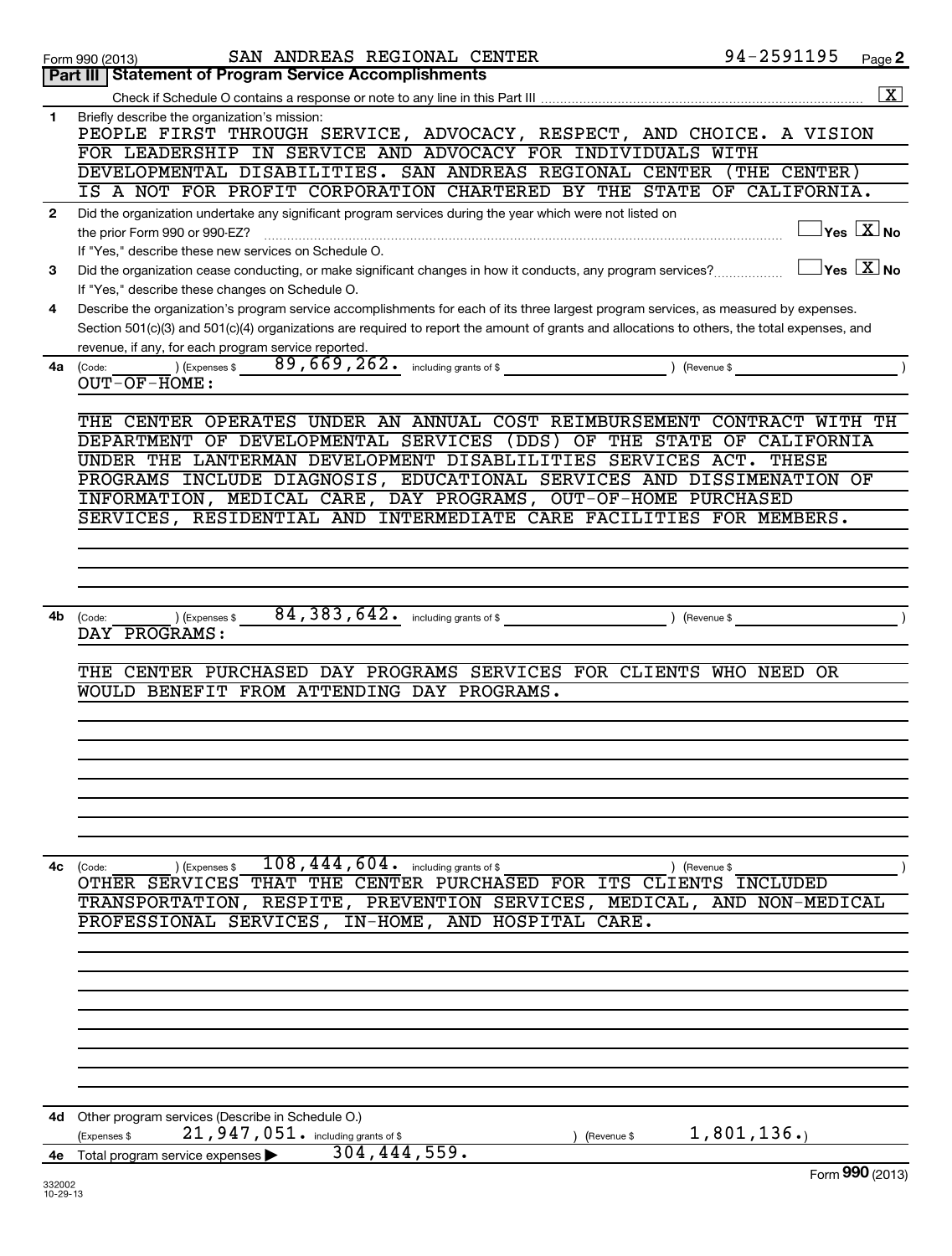|     | 94-2591195<br>SAN ANDREAS REGIONAL CENTER<br>Form 990 (2013)<br><b>Checklist of Required Schedules</b><br>Part IV                                                                                                                                                                                                                                                   |                         |            | Page |
|-----|---------------------------------------------------------------------------------------------------------------------------------------------------------------------------------------------------------------------------------------------------------------------------------------------------------------------------------------------------------------------|-------------------------|------------|------|
|     |                                                                                                                                                                                                                                                                                                                                                                     |                         | <b>Yes</b> | No   |
| 1.  | Is the organization described in section $501(c)(3)$ or $4947(a)(1)$ (other than a private foundation)?<br>If "Yes," complete Schedule A                                                                                                                                                                                                                            | 1                       | x          |      |
| 2   |                                                                                                                                                                                                                                                                                                                                                                     | $\mathbf{2}$            | X          |      |
| 3   | Did the organization engage in direct or indirect political campaign activities on behalf of or in opposition to candidates for<br>public office? If "Yes," complete Schedule C, Part I                                                                                                                                                                             | 3                       |            | X    |
| 4   | Section 501(c)(3) organizations. Did the organization engage in lobbying activities, or have a section 501(h) election in effect                                                                                                                                                                                                                                    | 4                       |            | х    |
| 5   | Is the organization a section 501(c)(4), 501(c)(5), or 501(c)(6) organization that receives membership dues, assessments, or                                                                                                                                                                                                                                        | 5                       |            | X    |
| 6   | Did the organization maintain any donor advised funds or any similar funds or accounts for which donors have the right to                                                                                                                                                                                                                                           |                         |            |      |
|     | provide advice on the distribution or investment of amounts in such funds or accounts? If "Yes," complete Schedule D, Part I                                                                                                                                                                                                                                        | 6                       |            | X    |
| 7   | Did the organization receive or hold a conservation easement, including easements to preserve open space,                                                                                                                                                                                                                                                           | $\overline{\mathbf{r}}$ |            | X    |
| 8   | Did the organization maintain collections of works of art, historical treasures, or other similar assets? If "Yes," complete<br>Schedule D, Part III <b>Process Construction Construction Construction</b> Construction Construction Construction Construction Construction Construction Construction Construction Construction Construction Construction Construct | 8                       |            | X    |
| 9   | Did the organization report an amount in Part X, line 21, for escrow or custodial account liability; serve as a custodian for<br>amounts not listed in Part X; or provide credit counseling, debt management, credit repair, or debt negotiation services?<br>If "Yes," complete Schedule D, Part IV                                                                | 9                       | х          |      |
| 10  | Did the organization, directly or through a related organization, hold assets in temporarily restricted endowments, permanent                                                                                                                                                                                                                                       | 10                      |            | X    |
| 11  | If the organization's answer to any of the following questions is "Yes," then complete Schedule D, Parts VI, VII, VIII, IX, or X<br>as applicable.                                                                                                                                                                                                                  |                         |            |      |
|     | a Did the organization report an amount for land, buildings, and equipment in Part X, line 10? If "Yes," complete Schedule D,<br>Part VI                                                                                                                                                                                                                            | 11a                     |            | X    |
|     | <b>b</b> Did the organization report an amount for investments - other securities in Part X, line 12 that is 5% or more of its total<br>assets reported in Part X, line 16? If "Yes," complete Schedule D, Part VII                                                                                                                                                 | 11b                     |            | X    |
|     | c Did the organization report an amount for investments - program related in Part X, line 13 that is 5% or more of its total                                                                                                                                                                                                                                        | 11c                     |            | Χ    |
|     | d Did the organization report an amount for other assets in Part X, line 15 that is 5% or more of its total assets reported in                                                                                                                                                                                                                                      | 11d                     |            | X    |
|     |                                                                                                                                                                                                                                                                                                                                                                     | 11e                     | X          |      |
| f   | Did the organization's separate or consolidated financial statements for the tax year include a footnote that addresses<br>the organization's liability for uncertain tax positions under FIN 48 (ASC 740)? If "Yes," complete Schedule D, Part X                                                                                                                   | 11f                     | х          |      |
|     | 12a Did the organization obtain separate, independent audited financial statements for the tax year? If "Yes," complete<br>Schedule D, Parts XI and XII                                                                                                                                                                                                             | 12a                     | х          |      |
|     | <b>b</b> Was the organization included in consolidated, independent audited financial statements for the tax year?<br>If "Yes," and if the organization answered "No" to line 12a, then completing Schedule D, Parts XI and XII is optional www.                                                                                                                    | 12 <sub>b</sub>         |            | х    |
| 13  |                                                                                                                                                                                                                                                                                                                                                                     | 13                      |            | х    |
| 14a |                                                                                                                                                                                                                                                                                                                                                                     | 14a                     |            | х    |
|     | <b>b</b> Did the organization have aggregate revenues or expenses of more than \$10,000 from grantmaking, fundraising, business,                                                                                                                                                                                                                                    |                         |            |      |
|     | investment, and program service activities outside the United States, or aggregate foreign investments valued at \$100,000                                                                                                                                                                                                                                          | 14b                     |            | х    |
| 15  | Did the organization report on Part IX, column (A), line 3, more than \$5,000 of grants or other assistance to or for any                                                                                                                                                                                                                                           | 15                      |            | Х    |
| 16  | Did the organization report on Part IX, column (A), line 3, more than \$5,000 of aggregate grants or other assistance to                                                                                                                                                                                                                                            | 16                      |            | х    |
| 17  | Did the organization report a total of more than \$15,000 of expenses for professional fundraising services on Part IX,                                                                                                                                                                                                                                             | 17                      |            | х    |
| 18  | Did the organization report more than \$15,000 total of fundraising event gross income and contributions on Part VIII, lines<br>1c and 8a? If "Yes," complete Schedule G, Part II                                                                                                                                                                                   | 18                      |            | X    |
|     | Did the organization report more than \$15,000 of gross income from gaming activities on Part VIII, line 9a? If "Yes,"                                                                                                                                                                                                                                              |                         |            |      |

**20a** Did the organization operate one or more hospital facilities? If "Yes," complete Schedule H

**b** If "Yes" to line 20a, did the organization attach a copy of its audited financial statements to this return?

*complete Schedule G, Part III* ~~~~~~~~~~~~~~~~~~~~~~~~~~~~~~~~~~~~~~~~~~~~~~~

**3**

**Yes No**

X

X

X

X

X

X

X

X

X

X

X

X

X

X

X

X

X X

Form (2013) **990**

**19 20a 20b**

~~~~~~~~~~~~~~~~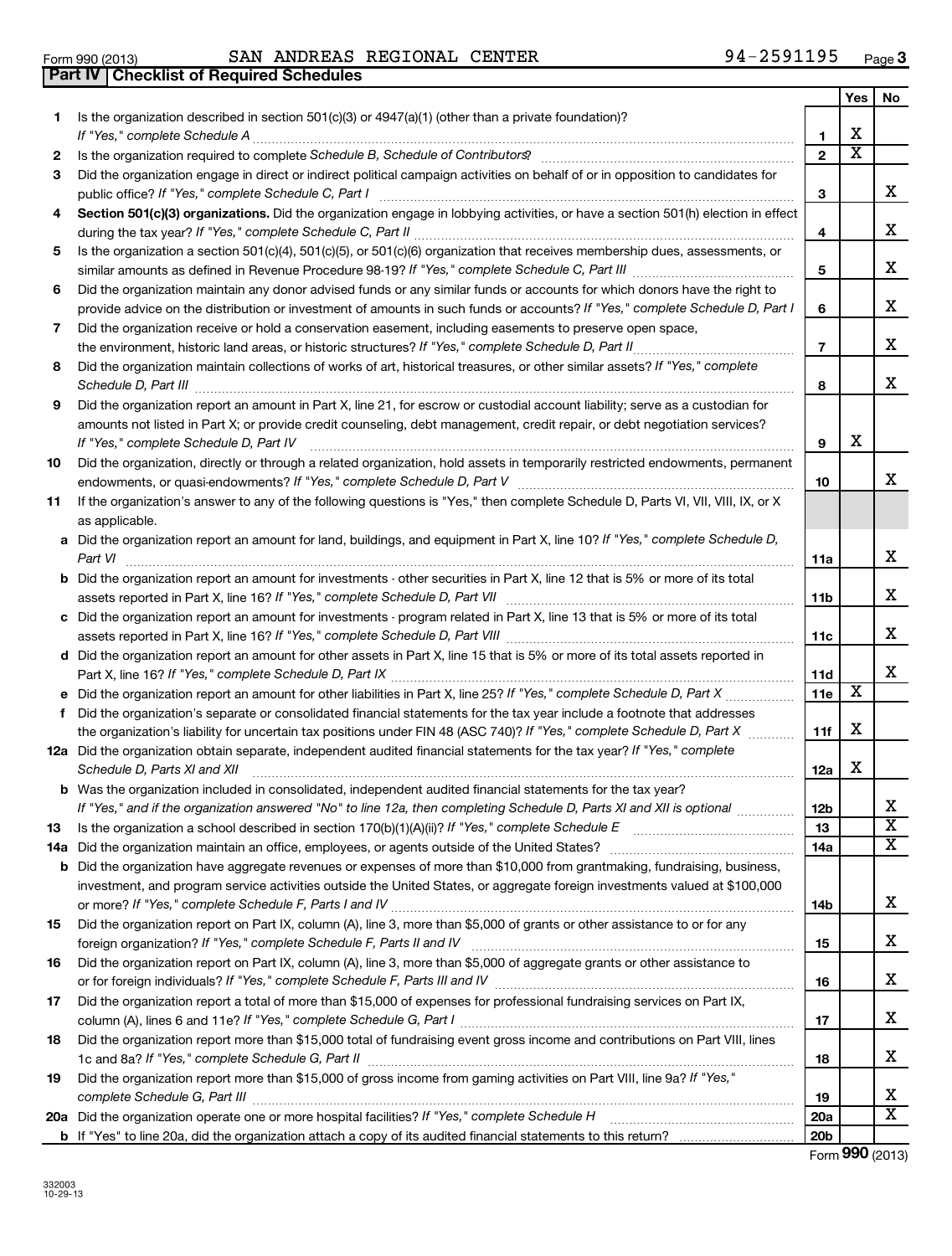|    | <b>Checklist of Required Schedules (continued)</b><br>Part IV                                                                                                                                                                               |                 |       |           |
|----|---------------------------------------------------------------------------------------------------------------------------------------------------------------------------------------------------------------------------------------------|-----------------|-------|-----------|
|    |                                                                                                                                                                                                                                             |                 | Yes l | <b>No</b> |
| 21 | Did the organization report more than \$5,000 of grants or other assistance to any domestic organization or<br>government on Part IX, column (A), line 1? If "Yes," complete Schedule I, Parts I and II                                     | 21              |       | X         |
| 22 | Did the organization report more than \$5,000 of grants or other assistance to individuals in the United States on Part IX,                                                                                                                 |                 |       |           |
|    | column (A), line 2? If "Yes," complete Schedule I, Parts I and III                                                                                                                                                                          | 22              |       | Χ         |
| 23 | Did the organization answer "Yes" to Part VII, Section A, line 3, 4, or 5 about compensation of the organization's current                                                                                                                  |                 |       |           |
|    | and former officers, directors, trustees, key employees, and highest compensated employees? If "Yes," complete                                                                                                                              |                 |       |           |
|    | Schedule J <b>Execute Discusses Contained Contained Contained Contained Contained Contained Contained Contained Contained Contained Contained Contained Contained Contained Contained Contained Contained Contained Contained Co</b>        | 23              | х     |           |
|    | 24a Did the organization have a tax-exempt bond issue with an outstanding principal amount of more than \$100,000 as of the                                                                                                                 |                 |       |           |
|    | last day of the year, that was issued after December 31, 2002? If "Yes," answer lines 24b through 24d and complete                                                                                                                          |                 |       |           |
|    | Schedule K. If "No", go to line 25a                                                                                                                                                                                                         | 24a             |       | X         |
|    |                                                                                                                                                                                                                                             | 24b             |       |           |
|    | c Did the organization maintain an escrow account other than a refunding escrow at any time during the year to defease                                                                                                                      | 24c             |       |           |
|    |                                                                                                                                                                                                                                             | 24d             |       |           |
|    | 25a Section 501(c)(3) and 501(c)(4) organizations. Did the organization engage in an excess benefit transaction with a                                                                                                                      |                 |       |           |
|    |                                                                                                                                                                                                                                             | 25a             |       | X         |
|    | b Is the organization aware that it engaged in an excess benefit transaction with a disqualified person in a prior year, and                                                                                                                |                 |       |           |
|    | that the transaction has not been reported on any of the organization's prior Forms 990 or 990-EZ? If "Yes," complete                                                                                                                       |                 |       |           |
|    | Schedule L, Part I                                                                                                                                                                                                                          | 25b             |       | X         |
| 26 | Did the organization report any amount on Part X, line 5, 6, or 22 for receivables from or payables to any current or                                                                                                                       |                 |       |           |
|    | former officers, directors, trustees, key employees, highest compensated employees, or disqualified persons? If so,                                                                                                                         |                 |       |           |
|    | complete Schedule L, Part II                                                                                                                                                                                                                | 26              |       | X         |
| 27 | Did the organization provide a grant or other assistance to an officer, director, trustee, key employee, substantial<br>contributor or employee thereof, a grant selection committee member, or to a 35% controlled entity or family member |                 |       |           |
|    |                                                                                                                                                                                                                                             | 27              |       | X         |
|    | Was the organization a party to a business transaction with one of the following parties (see Schedule L, Part IV                                                                                                                           |                 |       |           |
|    | instructions for applicable filing thresholds, conditions, and exceptions):                                                                                                                                                                 |                 |       |           |
|    | a A current or former officer, director, trustee, or key employee? If "Yes," complete Schedule L, Part IV                                                                                                                                   | 28a             |       | Х         |
|    | <b>b</b> A family member of a current or former officer, director, trustee, or key employee? If "Yes," complete Schedule L, Part IV                                                                                                         | 28 <sub>b</sub> |       | х         |
|    | c An entity of which a current or former officer, director, trustee, or key employee (or a family member thereof) was an officer,                                                                                                           |                 |       |           |
|    | director, trustee, or direct or indirect owner? If "Yes," complete Schedule L, Part IV                                                                                                                                                      | 28c             |       | Х         |
| 29 |                                                                                                                                                                                                                                             | 29              |       | х         |
| 30 | Did the organization receive contributions of art, historical treasures, or other similar assets, or qualified conservation                                                                                                                 |                 |       | Х         |
| 31 | Did the organization liquidate, terminate, or dissolve and cease operations?                                                                                                                                                                | 30              |       |           |
|    | If "Yes," complete Schedule N, Part I                                                                                                                                                                                                       | 31              |       | X         |
| 32 | Did the organization sell, exchange, dispose of, or transfer more than 25% of its net assets? If "Yes," complete                                                                                                                            |                 |       |           |
|    |                                                                                                                                                                                                                                             |                 |       |           |

### **33** Did the organization own 100% of an entity disregarded as separate from the organization under Regulations **34 35 a** Did the organization have a controlled entity within the meaning of section 512(b)(13)? ~~~~~~~~~~~~~~~~~~ 36 Section 501(c)(3) organizations. Did the organization make any transfers to an exempt non-charitable related organization? **37 32 33 34 35a 35b 36 37 b** If "Yes" to line 35a, did the organization receive any payment from or engage in any transaction with a controlled entity *Schedule N, Part II* ~~~~~~~~~~~~~~~~~~~~~~~~~~~~~~~~~~~~~~~~~~~~~~~~~~~~ *If "Yes," complete Schedule R, Part I* sections 301.7701-2 and 301.7701-3? ~~~~~~~~~~~~~~~~~~~~~~~~ Was the organization related to any tax-exempt or taxable entity? If "Yes," complete Schedule R, Part II, III, or IV, and *Part V, line 1* ~~~~~~~~~~~~~~~~~~~~~~~~~~~~~~~~~~~~~~~~~~~~~~~~~~~~~~~ *If "Yes," complete Schedule R, Part V, line 2* within the meaning of section 512(b)(13)? ~~~~~~~~~~~~~~~~~~~ *If "Yes," complete Schedule R, Part V, line 2* ~~~~~~~~~~~~~~~~~~~~~~~~~~~~~~~~~~~~~~~~ and that is treated as a partnership for federal income tax purposes? If "Yes," complete Schedule R, Part VI medi Did the organization conduct more than 5% of its activities through an entity that is not a related organization

**38 Note.**  All Form 990 filers are required to complete Schedule O Did the organization complete Schedule O and provide explanations in Schedule O for Part VI, lines 11b and 19?

Yes No

X

X

X

X

X

X

X  $\overline{\mathtt{x}}$ 

X  $\overline{\mathtt{x}}$ 

X

X

X

X

X  $\overline{\text{x}}$ 

X

X

Form (2013) **990** X

**38**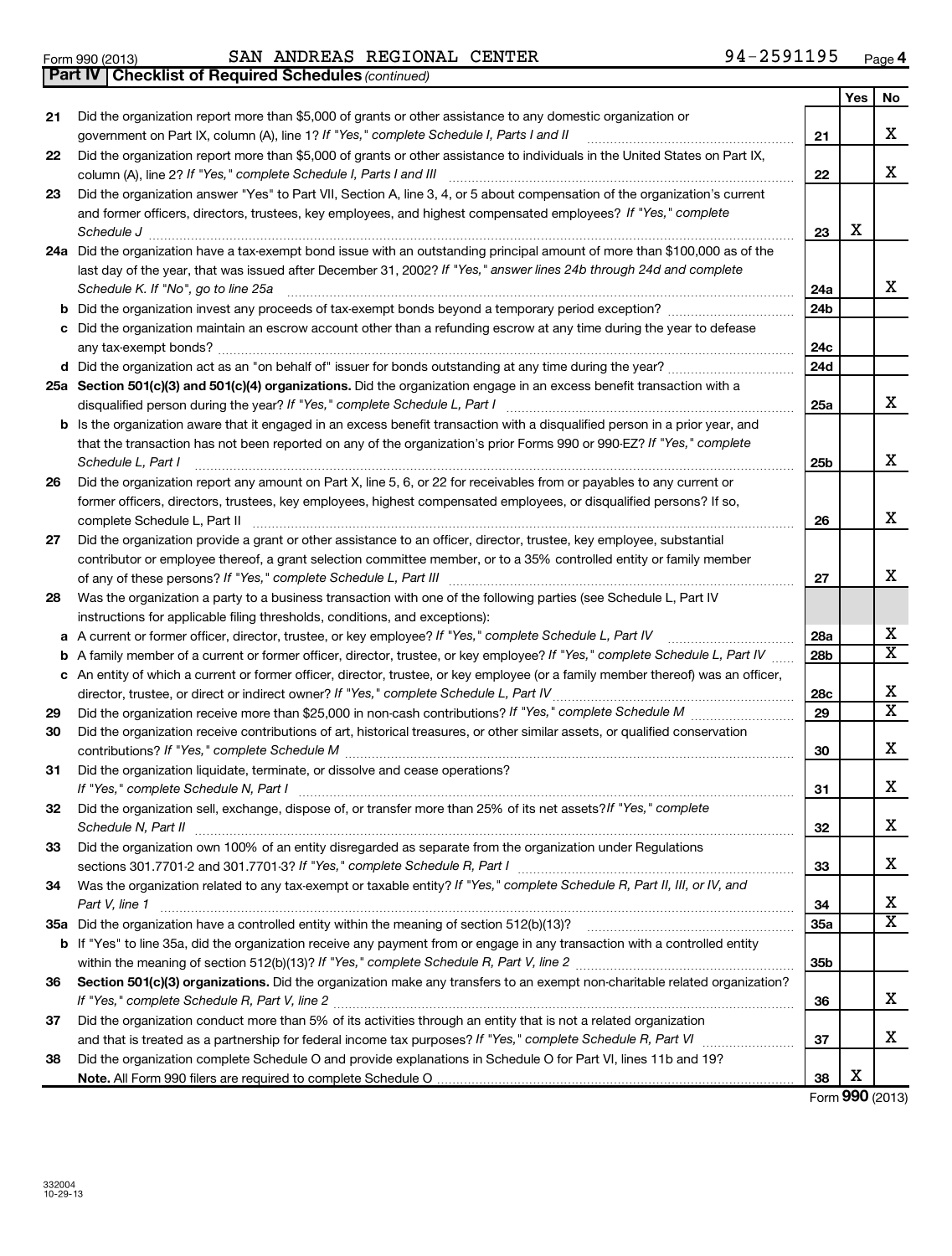|    | Part V<br><b>Statements Regarding Other IRS Filings and Tax Compliance</b>                                                                                                                                                                                                 |                 |     |                |     |                         |  |  |
|----|----------------------------------------------------------------------------------------------------------------------------------------------------------------------------------------------------------------------------------------------------------------------------|-----------------|-----|----------------|-----|-------------------------|--|--|
|    | Check if Schedule O contains a response or note to any line in this Part V                                                                                                                                                                                                 |                 |     |                |     |                         |  |  |
|    |                                                                                                                                                                                                                                                                            |                 |     |                | Yes | No                      |  |  |
|    |                                                                                                                                                                                                                                                                            | 1a              | 366 |                |     |                         |  |  |
| b  | ΩI<br>1 <sub>b</sub><br>Enter the number of Forms W-2G included in line 1a. Enter -0- if not applicable                                                                                                                                                                    |                 |     |                |     |                         |  |  |
| c  | Did the organization comply with backup withholding rules for reportable payments to vendors and reportable gaming                                                                                                                                                         |                 |     |                |     |                         |  |  |
|    |                                                                                                                                                                                                                                                                            |                 |     |                |     |                         |  |  |
|    | 2a Enter the number of employees reported on Form W-3, Transmittal of Wage and Tax Statements,<br>291                                                                                                                                                                      |                 |     |                |     |                         |  |  |
|    | filed for the calendar year ending with or within the year covered by this return                                                                                                                                                                                          | 2a              |     |                | х   |                         |  |  |
|    |                                                                                                                                                                                                                                                                            |                 |     | 2 <sub>b</sub> |     |                         |  |  |
|    | 3a Did the organization have unrelated business gross income of \$1,000 or more during the year?                                                                                                                                                                           |                 |     | 3a             |     | x                       |  |  |
|    |                                                                                                                                                                                                                                                                            |                 |     | 3b             |     |                         |  |  |
|    | 4a At any time during the calendar year, did the organization have an interest in, or a signature or other authority over, a                                                                                                                                               |                 |     |                |     |                         |  |  |
|    | financial account in a foreign country (such as a bank account, securities account, or other financial account)?                                                                                                                                                           |                 |     | 4a             |     | x                       |  |  |
|    | <b>b</b> If "Yes," enter the name of the foreign country:                                                                                                                                                                                                                  |                 |     |                |     |                         |  |  |
|    | See instructions for filing requirements for Form TD F 90-22.1, Report of Foreign Bank and Financial Accounts.                                                                                                                                                             |                 |     |                |     |                         |  |  |
|    |                                                                                                                                                                                                                                                                            |                 |     | 5a             |     | х                       |  |  |
| b  |                                                                                                                                                                                                                                                                            |                 |     | 5b             |     | $\overline{\mathtt{x}}$ |  |  |
|    |                                                                                                                                                                                                                                                                            |                 |     | 5c             |     |                         |  |  |
|    | 6a Does the organization have annual gross receipts that are normally greater than \$100,000, and did the organization solicit                                                                                                                                             |                 |     |                |     |                         |  |  |
|    |                                                                                                                                                                                                                                                                            |                 |     | 6a             |     | x                       |  |  |
|    | <b>b</b> If "Yes," did the organization include with every solicitation an express statement that such contributions or gifts                                                                                                                                              |                 |     |                |     |                         |  |  |
|    |                                                                                                                                                                                                                                                                            |                 |     | 6b             |     |                         |  |  |
| 7  | Organizations that may receive deductible contributions under section 170(c).                                                                                                                                                                                              |                 |     |                |     |                         |  |  |
| a  | Did the organization receive a payment in excess of \$75 made partly as a contribution and partly for goods and services provided to the payor?                                                                                                                            |                 |     | 7a             |     | x                       |  |  |
| b  |                                                                                                                                                                                                                                                                            |                 |     | 7b             |     |                         |  |  |
|    | c Did the organization sell, exchange, or otherwise dispose of tangible personal property for which it was required                                                                                                                                                        |                 |     |                |     |                         |  |  |
|    |                                                                                                                                                                                                                                                                            |                 |     | 7c             |     | x                       |  |  |
|    | 7d                                                                                                                                                                                                                                                                         |                 |     |                |     |                         |  |  |
| е  | Did the organization receive any funds, directly or indirectly, to pay premiums on a personal benefit contract?                                                                                                                                                            |                 |     | 7e             |     | x                       |  |  |
| f  |                                                                                                                                                                                                                                                                            |                 |     | 7f             |     | x                       |  |  |
| g  | If the organization received a contribution of qualified intellectual property, did the organization file Form 8899 as required?                                                                                                                                           |                 |     | 7g             |     |                         |  |  |
| h  | If the organization received a contribution of cars, boats, airplanes, or other vehicles, did the organization file a Form 1098-C?                                                                                                                                         |                 |     | 7h             |     |                         |  |  |
| 8  | Sponsoring organizations maintaining donor advised funds and section $509(a)(3)$ supporting organizations. Did the supporting<br>organization, or a donor advised fund maintained by a sponsoring organization, have excess business holdings at any time during the year? |                 |     |                |     |                         |  |  |
| 9  | Sponsoring organizations maintaining donor advised funds.                                                                                                                                                                                                                  |                 |     | 8              |     |                         |  |  |
|    |                                                                                                                                                                                                                                                                            |                 |     |                |     |                         |  |  |
|    | <b>b</b> Did the organization make a distribution to a donor, donor advisor, or related person?                                                                                                                                                                            |                 |     | эа<br>9b       |     |                         |  |  |
| 10 | Section 501(c)(7) organizations. Enter:                                                                                                                                                                                                                                    |                 |     |                |     |                         |  |  |
| а  |                                                                                                                                                                                                                                                                            | 10a             |     |                |     |                         |  |  |
| b  | Gross receipts, included on Form 990, Part VIII, line 12, for public use of club facilities                                                                                                                                                                                | 10 <sub>b</sub> |     |                |     |                         |  |  |
| 11 | Section 501(c)(12) organizations. Enter:                                                                                                                                                                                                                                   |                 |     |                |     |                         |  |  |
| а  |                                                                                                                                                                                                                                                                            | 11a             |     |                |     |                         |  |  |
|    | <b>b</b> Gross income from other sources (Do not net amounts due or paid to other sources against                                                                                                                                                                          |                 |     |                |     |                         |  |  |
|    |                                                                                                                                                                                                                                                                            | 11b             |     |                |     |                         |  |  |
|    | 12a Section 4947(a)(1) non-exempt charitable trusts. Is the organization filing Form 990 in lieu of Form 1041?                                                                                                                                                             |                 |     |                |     |                         |  |  |
|    | <b>b</b> If "Yes," enter the amount of tax-exempt interest received or accrued during the year<br>12b                                                                                                                                                                      |                 |     |                |     |                         |  |  |
| 13 | Section 501(c)(29) qualified nonprofit health insurance issuers.                                                                                                                                                                                                           |                 |     |                |     |                         |  |  |
|    | a Is the organization licensed to issue qualified health plans in more than one state?                                                                                                                                                                                     |                 |     | 13a            |     |                         |  |  |
|    | Note. See the instructions for additional information the organization must report on Schedule O.                                                                                                                                                                          |                 |     |                |     |                         |  |  |
|    | <b>b</b> Enter the amount of reserves the organization is required to maintain by the states in which the                                                                                                                                                                  |                 |     |                |     |                         |  |  |
|    |                                                                                                                                                                                                                                                                            | 13b             |     |                |     |                         |  |  |
|    |                                                                                                                                                                                                                                                                            | 13c             |     |                |     |                         |  |  |
|    | 14a Did the organization receive any payments for indoor tanning services during the tax year?                                                                                                                                                                             |                 |     | 14a            |     | X                       |  |  |
|    |                                                                                                                                                                                                                                                                            |                 |     | 14b            |     |                         |  |  |

Form 990 (2013) Page SAN ANDREAS REGIONAL CENTER 94-2591195

94-2591195 Page 5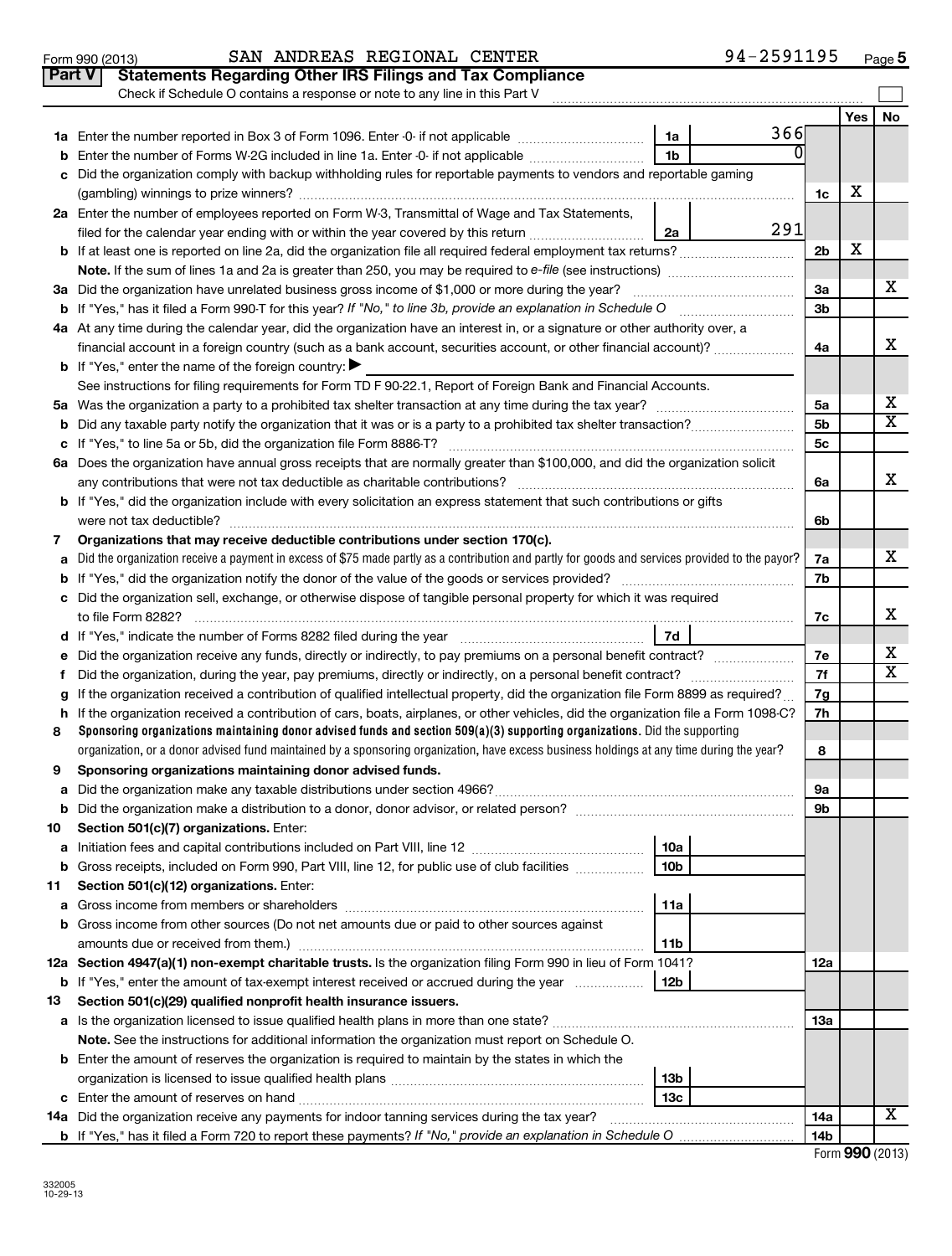| Form 990 (2013)     |  |
|---------------------|--|
| $Part \overline{M}$ |  |

### Form 990 (2013) Page SAN ANDREAS REGIONAL CENTER 94-2591195

**1a** Enter the number of voting members of the governing body at the end of the tax year  $\ldots$ 

If there are material differences in voting rights among members of the governing body, or if the governing

**Part VI** Governance, Management, and Disclosure For each "Yes" response to lines 2 through 7b below, and for a "No" response *to line 8a, 8b, or 10b below, describe the circumstances, processes, or changes in Schedule O. See instructions.*

### Yes | No Check if Schedule O contains a response or note to any line in this Part VI **Section A. Governing Body and Management**

|                                                                                                                               | body delegated broad authority to an executive committee or similar committee, explain in Schedule O.                                                                                                                          |                 |                              |                         |  |  |  |  |  |  |
|-------------------------------------------------------------------------------------------------------------------------------|--------------------------------------------------------------------------------------------------------------------------------------------------------------------------------------------------------------------------------|-----------------|------------------------------|-------------------------|--|--|--|--|--|--|
|                                                                                                                               | 13<br><b>b</b> Enter the number of voting members included in line 1a, above, who are independent <i>manumum</i><br>1b                                                                                                         |                 |                              |                         |  |  |  |  |  |  |
| 2                                                                                                                             | Did any officer, director, trustee, or key employee have a family relationship or a business relationship with any other                                                                                                       |                 |                              |                         |  |  |  |  |  |  |
|                                                                                                                               |                                                                                                                                                                                                                                |                 |                              |                         |  |  |  |  |  |  |
| 3                                                                                                                             | Did the organization delegate control over management duties customarily performed by or under the direct supervision                                                                                                          |                 |                              |                         |  |  |  |  |  |  |
|                                                                                                                               |                                                                                                                                                                                                                                | З               |                              | х                       |  |  |  |  |  |  |
| 4                                                                                                                             | Did the organization make any significant changes to its governing documents since the prior Form 990 was filed?                                                                                                               | 4               |                              | $\overline{\mathbf{x}}$ |  |  |  |  |  |  |
| 5                                                                                                                             |                                                                                                                                                                                                                                | 5               |                              | X                       |  |  |  |  |  |  |
| 6                                                                                                                             |                                                                                                                                                                                                                                | 6               |                              | х                       |  |  |  |  |  |  |
| 7а                                                                                                                            | Did the organization have members, stockholders, or other persons who had the power to elect or appoint one or                                                                                                                 |                 |                              |                         |  |  |  |  |  |  |
|                                                                                                                               |                                                                                                                                                                                                                                | 7a              |                              | х                       |  |  |  |  |  |  |
|                                                                                                                               | <b>b</b> Are any governance decisions of the organization reserved to (or subject to approval by) members, stockholders, or                                                                                                    |                 |                              |                         |  |  |  |  |  |  |
|                                                                                                                               | persons other than the governing body?                                                                                                                                                                                         | 7b              |                              | х                       |  |  |  |  |  |  |
| 8                                                                                                                             | Did the organization contemporaneously document the meetings held or written actions undertaken during the year by the following:                                                                                              |                 |                              |                         |  |  |  |  |  |  |
|                                                                                                                               |                                                                                                                                                                                                                                | 8а              | х                            |                         |  |  |  |  |  |  |
| b                                                                                                                             |                                                                                                                                                                                                                                | 8b              | х                            |                         |  |  |  |  |  |  |
| 9                                                                                                                             | Is there any officer, director, trustee, or key employee listed in Part VII, Section A, who cannot be reached at the                                                                                                           |                 |                              |                         |  |  |  |  |  |  |
|                                                                                                                               | organization's mailing address? If "Yes," provide the names and addresses in Schedule O                                                                                                                                        | 9               |                              | х                       |  |  |  |  |  |  |
|                                                                                                                               | Section B. Policies (This Section B requests information about policies not required by the Internal Revenue Code.)                                                                                                            |                 |                              |                         |  |  |  |  |  |  |
|                                                                                                                               |                                                                                                                                                                                                                                |                 | Yes                          | No                      |  |  |  |  |  |  |
|                                                                                                                               |                                                                                                                                                                                                                                | <b>10a</b>      |                              | х                       |  |  |  |  |  |  |
|                                                                                                                               | <b>b</b> If "Yes," did the organization have written policies and procedures governing the activities of such chapters, affiliates,                                                                                            |                 |                              |                         |  |  |  |  |  |  |
|                                                                                                                               |                                                                                                                                                                                                                                | 10b             |                              |                         |  |  |  |  |  |  |
|                                                                                                                               | 11a Has the organization provided a complete copy of this Form 990 to all members of its governing body before filing the form?                                                                                                | 11a             | х                            |                         |  |  |  |  |  |  |
| b                                                                                                                             | Describe in Schedule O the process, if any, used by the organization to review this Form 990.                                                                                                                                  |                 |                              |                         |  |  |  |  |  |  |
| 12a                                                                                                                           | Did the organization have a written conflict of interest policy? If "No," go to line 13                                                                                                                                        |                 |                              |                         |  |  |  |  |  |  |
| b                                                                                                                             | Were officers, directors, or trustees, and key employees required to disclose annually interests that could give rise to conflicts?                                                                                            |                 |                              |                         |  |  |  |  |  |  |
| c                                                                                                                             | Did the organization regularly and consistently monitor and enforce compliance with the policy? If "Yes," describe                                                                                                             | 12 <sub>b</sub> | х                            |                         |  |  |  |  |  |  |
|                                                                                                                               | in Schedule O how this was done <i>manufacture content of the set of the set of the set of the set of the set of t</i>                                                                                                         |                 |                              |                         |  |  |  |  |  |  |
| 13                                                                                                                            |                                                                                                                                                                                                                                | 12c<br>13       | х<br>$\overline{\textbf{x}}$ |                         |  |  |  |  |  |  |
| 14                                                                                                                            |                                                                                                                                                                                                                                | 14              |                              | X                       |  |  |  |  |  |  |
| 15                                                                                                                            | Did the process for determining compensation of the following persons include a review and approval by independent                                                                                                             |                 |                              |                         |  |  |  |  |  |  |
|                                                                                                                               | persons, comparability data, and contemporaneous substantiation of the deliberation and decision?                                                                                                                              |                 |                              |                         |  |  |  |  |  |  |
|                                                                                                                               | a The organization's CEO, Executive Director, or top management official manufactured content content of the organization's CEO, Executive Director, or top management official manufactured content of the state of the state | 15a             | X                            |                         |  |  |  |  |  |  |
|                                                                                                                               |                                                                                                                                                                                                                                | 15b             |                              | X                       |  |  |  |  |  |  |
|                                                                                                                               | If "Yes" to line 15a or 15b, describe the process in Schedule O (see instructions).                                                                                                                                            |                 |                              |                         |  |  |  |  |  |  |
|                                                                                                                               | <b>16a</b> Did the organization invest in, contribute assets to, or participate in a joint venture or similar arrangement with a                                                                                               |                 |                              |                         |  |  |  |  |  |  |
|                                                                                                                               | taxable entity during the year?                                                                                                                                                                                                | 16a             |                              | х                       |  |  |  |  |  |  |
|                                                                                                                               | <b>b</b> If "Yes," did the organization follow a written policy or procedure requiring the organization to evaluate its participation                                                                                          |                 |                              |                         |  |  |  |  |  |  |
|                                                                                                                               | in joint venture arrangements under applicable federal tax law, and take steps to safeguard the organization's                                                                                                                 |                 |                              |                         |  |  |  |  |  |  |
|                                                                                                                               | exempt status with respect to such arrangements?                                                                                                                                                                               | 16b             |                              |                         |  |  |  |  |  |  |
|                                                                                                                               | <b>Section C. Disclosure</b>                                                                                                                                                                                                   |                 |                              |                         |  |  |  |  |  |  |
| 17                                                                                                                            | List the states with which a copy of this Form 990 is required to be filed $\blacktriangleright$ CA                                                                                                                            |                 |                              |                         |  |  |  |  |  |  |
| 18                                                                                                                            | Section 6104 requires an organization to make its Forms 1023 (or 1024 if applicable), 990, and 990-T (Section 501(c)(3)s only) available                                                                                       |                 |                              |                         |  |  |  |  |  |  |
|                                                                                                                               | for public inspection. Indicate how you made these available. Check all that apply.                                                                                                                                            |                 |                              |                         |  |  |  |  |  |  |
|                                                                                                                               | $\lfloor \texttt{X} \rfloor$ Own website<br>$\lfloor \underline{X} \rfloor$ Upon request<br>Another's website<br>Other (explain in Schedule O)                                                                                 |                 |                              |                         |  |  |  |  |  |  |
| 19                                                                                                                            | Describe in Schedule O whether (and if so, how), the organization made its governing documents, conflict of interest policy, and financial                                                                                     |                 |                              |                         |  |  |  |  |  |  |
|                                                                                                                               | statements available to the public during the tax year.                                                                                                                                                                        |                 |                              |                         |  |  |  |  |  |  |
| State the name, physical address, and telephone number of the person who possesses the books and records of the organization: |                                                                                                                                                                                                                                |                 |                              |                         |  |  |  |  |  |  |
| 20                                                                                                                            | MR. ROBERT AVERY - 408-374-9960                                                                                                                                                                                                |                 |                              |                         |  |  |  |  |  |  |
|                                                                                                                               | 95008<br>300 ORCHARD CITY DRIVE, NO. 170, CAMPBELL,<br>CA                                                                                                                                                                      |                 |                              |                         |  |  |  |  |  |  |
|                                                                                                                               |                                                                                                                                                                                                                                |                 |                              |                         |  |  |  |  |  |  |

14

**1a**

 $\lfloor x \rfloor$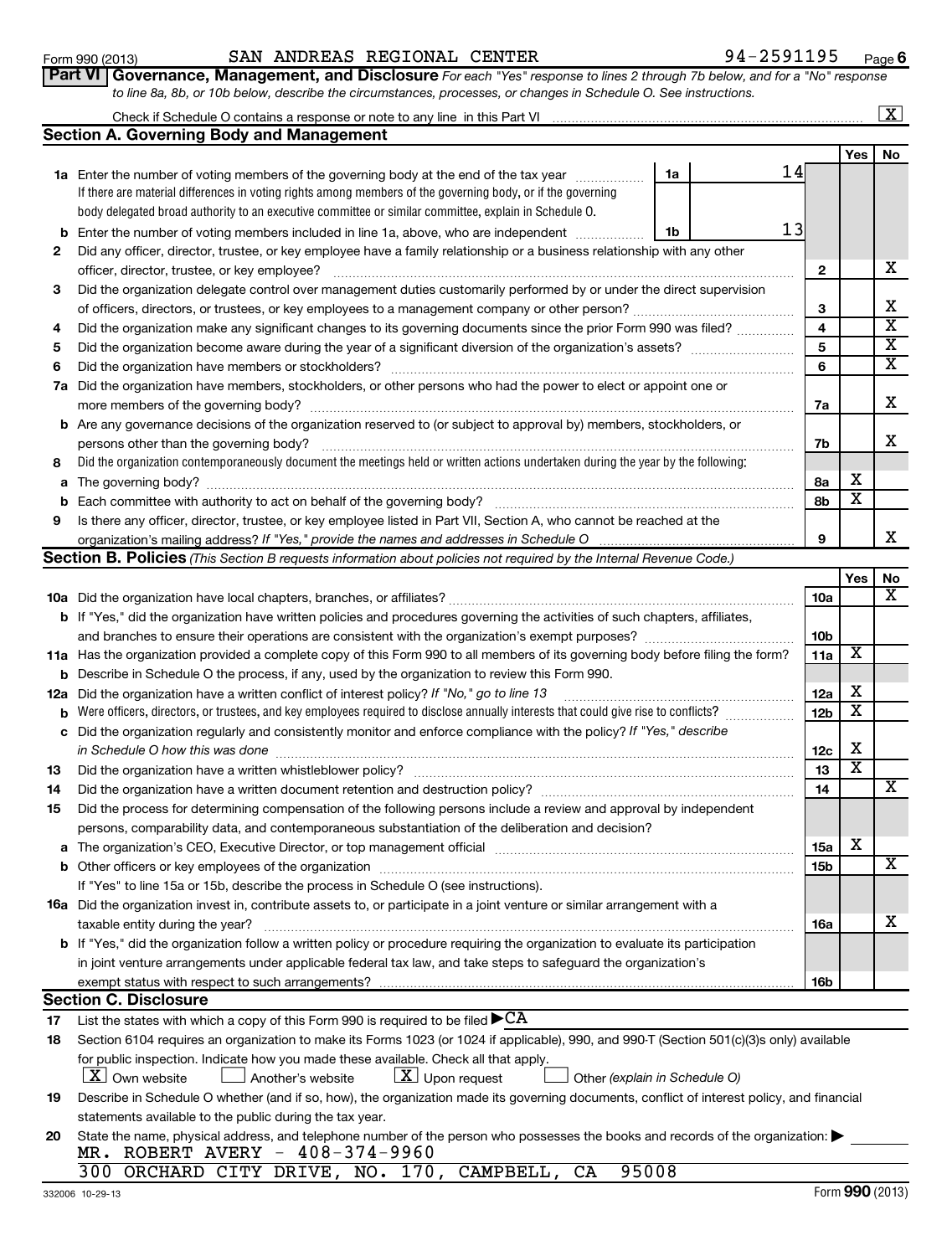| Part VII Compensation of Officers, Directors, Trustees, Key Employees, Highest Compensated                                                                 |
|------------------------------------------------------------------------------------------------------------------------------------------------------------|
| <b>Employees, and Independent Contractors</b>                                                                                                              |
| Check if Schedule O contains a response or note to any line in this Part VII                                                                               |
| Section A. Officers, Directors, Trustees, Key Employees, and Highest Compensated Employees                                                                 |
| 1a Complete this table for all persons required to be listed. Report compensation for the calendar year ending with or within the organization's tax year. |
| A Polici of the concernition common efficient discusses and the folicity of distribution of concerning of the common of concerning and distribution        |

**•** List all of the organization's current officers, directors, trustees (whether individuals or organizations), regardless of amount of compensation. Enter -0- in columns (D), (E), and (F) if no compensation was paid.

**•** List all of the organization's **current** key employees, if any. See instructions for definition of "key employee."

**•** List the organization's five *current* highest compensated employees (other than an officer, director, trustee, or key employee) who received reportable compensation (Box 5 of Form W-2 and/or Box 7 of Form 1099-MISC) of more than \$100,000 from the organization and any related organizations.

 $\bullet$  List all of the organization's former officers, key employees, and highest compensated employees who received more than \$100,000 of reportable compensation from the organization and any related organizations.

**•** List all of the organization's former directors or trustees that received, in the capacity as a former director or trustee of the organization, more than \$10,000 of reportable compensation from the organization and any related organizations.

List persons in the following order: individual trustees or directors; institutional trustees; officers; key employees; highest compensated employees; and former such persons.

Check this box if neither the organization nor any related organization compensated any current officer, director, or trustee.  $\Box$ 

| (A)                           | (B)                  |                                |                             | (C)                                                              |              |                                 |        | (D)                             | (E)             | (F)                      |
|-------------------------------|----------------------|--------------------------------|-----------------------------|------------------------------------------------------------------|--------------|---------------------------------|--------|---------------------------------|-----------------|--------------------------|
| Name and Title                | Average              |                                | (do not check more than one |                                                                  | Position     |                                 |        | Reportable                      | Reportable      | Estimated                |
|                               | hours per            |                                |                             | box, unless person is both an<br>officer and a director/trustee) |              |                                 |        | compensation                    | compensation    | amount of                |
|                               | week                 |                                |                             |                                                                  |              |                                 |        | from                            | from related    | other                    |
|                               | (list any            |                                |                             |                                                                  |              |                                 |        | the                             | organizations   | compensation<br>from the |
|                               | hours for<br>related |                                |                             |                                                                  |              |                                 |        | organization<br>(W-2/1099-MISC) | (W-2/1099-MISC) | organization             |
|                               | organizations        |                                |                             |                                                                  |              |                                 |        |                                 |                 | and related              |
|                               | below                |                                |                             |                                                                  |              |                                 |        |                                 |                 | organizations            |
|                               | line)                | Individual trustee or director | Institutional trustee       | Officer                                                          | Key employee | Highest compensated<br>employee | Former |                                 |                 |                          |
| (1)<br>MARY LU GONZALEZ       | 2.00                 |                                |                             |                                                                  |              |                                 |        |                                 |                 |                          |
| PRESIDENT                     |                      | $\mathbf X$                    |                             | $\mathbf X$                                                      |              |                                 |        | $\mathbf 0$                     | $\mathbf 0$ .   | $\mathbf 0$ .            |
| (2)<br>LISA LOPEZ             | 2.00                 |                                |                             |                                                                  |              |                                 |        |                                 |                 |                          |
| VICE PRESIDENT                |                      | $\mathbf X$                    |                             | $\mathbf X$                                                      |              |                                 |        | $\mathbf 0$                     | $\mathbf 0$     | $\mathbf 0$ .            |
| (3)<br><b>JESSE LECHUGA</b>   | 2.00                 |                                |                             |                                                                  |              |                                 |        |                                 |                 |                          |
| TREASURER                     |                      | $\mathbf X$                    |                             | $\mathbf X$                                                      |              |                                 |        | 0                               | 0               | $\mathbf 0$ .            |
| TROY HERNANDEZ<br>(4)         | 2.00                 |                                |                             |                                                                  |              |                                 |        |                                 |                 |                          |
| SECRETARY                     |                      | $\mathbf X$                    |                             | $\mathbf X$                                                      |              |                                 |        | $\mathbf 0$                     | 0               | $\mathbf 0$ .            |
| MICHELLLE ALANIS<br>(5)       | 2.00                 |                                |                             |                                                                  |              |                                 |        |                                 |                 |                          |
| <b>MEMBER</b>                 |                      | $\mathbf X$                    |                             |                                                                  |              |                                 |        | $\mathbf 0$ .                   | $\mathbf 0$     | $\mathbf 0$ .            |
| (6)<br>BARBARA ALTMAN         | 2.00                 |                                |                             |                                                                  |              |                                 |        |                                 |                 |                          |
| <b>MEMBER</b>                 |                      | $\mathbf X$                    |                             |                                                                  |              |                                 |        | 0                               | $\mathbf 0$     | $\mathbf 0$ .            |
| (7)<br><b>JACOB ATTEBERRY</b> | 2.00                 |                                |                             |                                                                  |              |                                 |        |                                 |                 |                          |
| MEMBER                        |                      | $\mathbf X$                    |                             |                                                                  |              |                                 |        | 0                               | 0               | $\mathbf 0$ .            |
| (8)<br>MAYA BAREKET           | 2.00                 |                                |                             |                                                                  |              |                                 |        |                                 |                 |                          |
| MEMBER                        |                      | $\mathbf X$                    |                             |                                                                  |              |                                 |        | 0                               | 0               | $\mathbf 0$ .            |
| MITSUNO BAURMEISTER<br>(9)    | 2.00                 |                                |                             |                                                                  |              |                                 |        |                                 |                 |                          |
| MEMBER                        |                      | $\mathbf X$                    |                             |                                                                  |              |                                 |        | $\mathbf 0$                     | $\mathbf 0$     | $\mathbf 0$ .            |
| (10) DEBBIE ELLIS             | 2.00                 |                                |                             |                                                                  |              |                                 |        |                                 |                 |                          |
| MEMBER                        |                      | $\mathbf X$                    |                             |                                                                  |              |                                 |        | 0                               | 0               | $\mathbf 0$ .            |
| (11) JENNA HANECAK            | 2.00                 |                                |                             |                                                                  |              |                                 |        |                                 |                 |                          |
| <b>MEMBER</b>                 |                      | $\mathbf X$                    |                             |                                                                  |              |                                 |        | 0                               | 0               | $\mathbf 0$ .            |
| (12) GUADALUPE SILVA          | 2.00                 |                                |                             |                                                                  |              |                                 |        |                                 |                 |                          |
| <b>MEMBER</b>                 |                      | $\mathbf X$                    |                             |                                                                  |              |                                 |        | 0                               | 0               | $\mathbf 0$ .            |
| (13) YESSICA VEGA-RINCOM      | 2.00                 |                                |                             |                                                                  |              |                                 |        |                                 |                 |                          |
| <b>MEMBER</b>                 |                      | $\mathbf X$                    |                             |                                                                  |              |                                 |        | $\mathbf 0$                     | $\mathbf 0$     | $\mathbf 0$ .            |
| (14) CHERYL HEWITT            | 2.00                 |                                |                             |                                                                  |              |                                 |        |                                 |                 |                          |
| <b>BOARD MEMBER</b>           |                      | $\mathbf X$                    |                             |                                                                  |              |                                 |        | 0                               | $\mathbf 0$     | $\mathbf 0$ .            |
| (15) HEIDI HUDSON             | 2.00                 |                                |                             |                                                                  |              |                                 |        |                                 |                 |                          |
| <b>BOARD MEMBER</b>           |                      | $\mathbf X$                    |                             |                                                                  |              |                                 |        | 0                               | 0               | $\mathbf 0$ .            |
| (16) WESLEY MOSS              | 2.00                 |                                |                             |                                                                  |              |                                 |        |                                 |                 |                          |
| BOARD MEMBER                  |                      | $\mathbf X$                    |                             |                                                                  |              |                                 |        | 0                               | $\mathbf 0$     | $\mathbf 0$ .            |
| (17) SANTI RODGERS            | 40.00                |                                |                             |                                                                  |              |                                 |        |                                 |                 |                          |
| EXECUTIVE DIRECTOR            |                      |                                |                             | $\mathbf X$                                                      |              |                                 |        | 162,618.                        | 0.              | 16,039.                  |

332007 10-29-13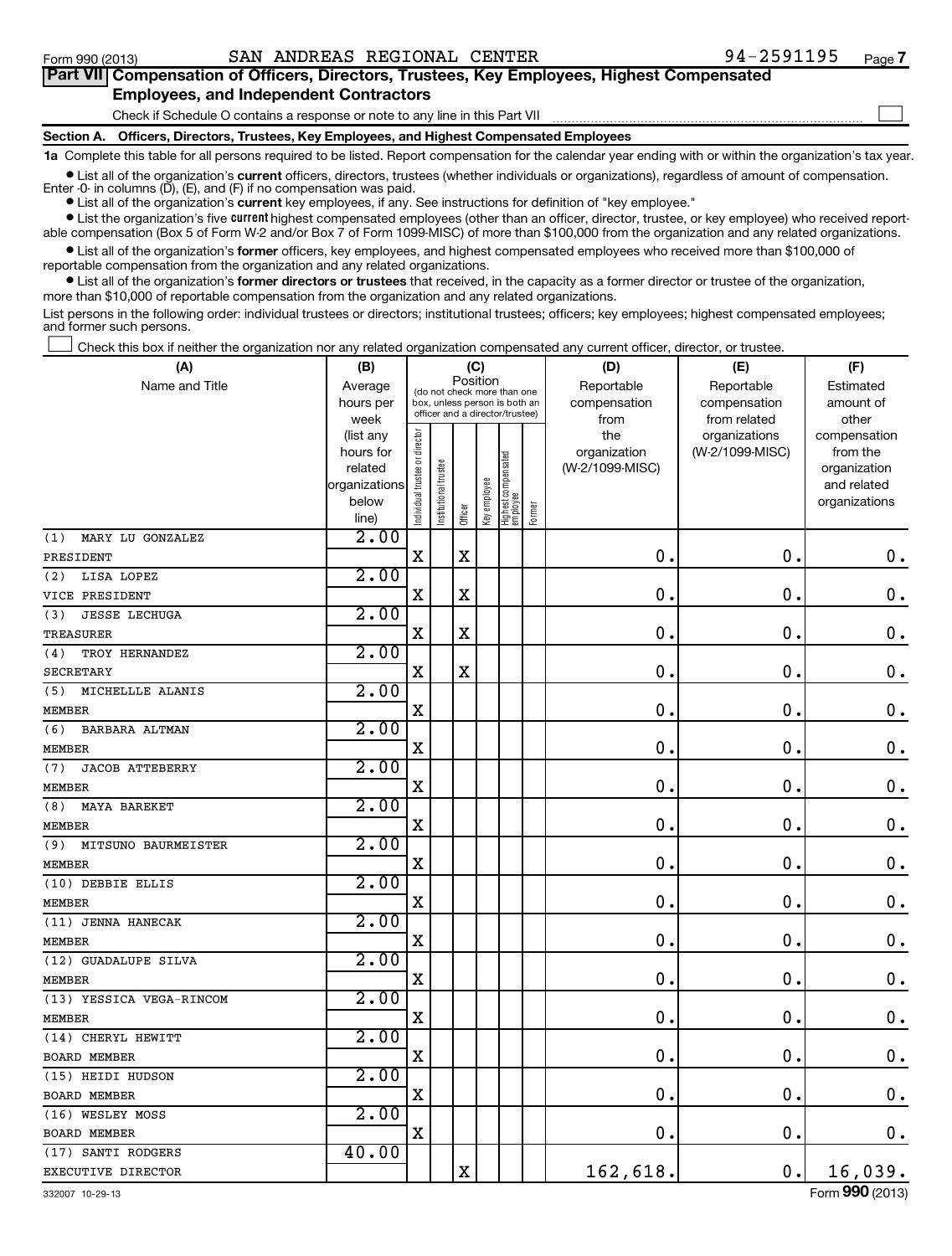| Part VII Section A. Officers, Directors, Trustees, Key Employees, and Highest Compensated Employees (continued)                            |                        |                                |                       |          |              |                                 |        |                                 |                 |                  |               |                          |                  |
|--------------------------------------------------------------------------------------------------------------------------------------------|------------------------|--------------------------------|-----------------------|----------|--------------|---------------------------------|--------|---------------------------------|-----------------|------------------|---------------|--------------------------|------------------|
| (B)<br>(C)<br>(A)                                                                                                                          |                        |                                |                       |          |              |                                 | (D)    | (E)                             |                 |                  | (F)           |                          |                  |
| Name and title                                                                                                                             | Average                |                                |                       | Position |              | (do not check more than one     |        | Reportable                      | Reportable      |                  |               | Estimated                |                  |
|                                                                                                                                            | hours per              |                                |                       |          |              | box, unless person is both an   |        | compensation                    | compensation    |                  |               | amount of                |                  |
|                                                                                                                                            | week                   |                                |                       |          |              | officer and a director/trustee) |        | from                            | from related    |                  |               | other                    |                  |
|                                                                                                                                            | (list any<br>hours for |                                |                       |          |              |                                 |        | the                             | organizations   |                  | compensation  |                          |                  |
|                                                                                                                                            | related                |                                |                       |          |              |                                 |        | organization<br>(W-2/1099-MISC) | (W-2/1099-MISC) |                  |               | from the<br>organization |                  |
|                                                                                                                                            | organizations          |                                |                       |          |              |                                 |        |                                 |                 |                  |               | and related              |                  |
|                                                                                                                                            | below                  | Individual trustee or director | Institutional trustee |          |              |                                 |        |                                 |                 |                  | organizations |                          |                  |
|                                                                                                                                            | line)                  |                                |                       | Officer  | Key employee | Highest compensated<br>employee | Former |                                 |                 |                  |               |                          |                  |
| (18) ROBERT AVERY                                                                                                                          | 40.00                  |                                |                       |          |              |                                 |        |                                 |                 |                  |               |                          |                  |
| CHIEF FINANCIAL OFFICER                                                                                                                    |                        |                                |                       | х        |              |                                 |        | 115,669.                        |                 | 0.               |               | 24,745.                  |                  |
| (19) JAVIER ZALDIVAR                                                                                                                       | 40.00                  |                                |                       |          |              |                                 |        |                                 |                 |                  |               |                          |                  |
| EXECUTIVE DIRECTOR                                                                                                                         |                        |                                |                       | X        |              |                                 |        | 90,434.                         |                 | $\mathbf 0$ .    |               | 24,588.                  |                  |
| (20) CARRIE MOLHO                                                                                                                          | 40.00                  |                                |                       |          |              |                                 |        |                                 |                 |                  |               |                          |                  |
| ASD CLINICAL COORDINATOR                                                                                                                   |                        |                                |                       |          |              | X                               |        | 112,371.                        |                 | 0.               |               | 25,327.                  |                  |
| (21) JACK MAITRE                                                                                                                           | 40.00                  |                                |                       |          |              |                                 |        |                                 |                 |                  |               |                          |                  |
| DISTRICT MANAGER                                                                                                                           |                        |                                |                       |          |              | $\mathbf X$                     |        | 100,895.                        |                 | 0.               |               | 19,679.                  |                  |
| (22) MICHAEL KEELEY                                                                                                                        | 40.00                  |                                |                       |          |              |                                 |        |                                 |                 |                  |               |                          |                  |
| DIR CONSUMER SERVICE                                                                                                                       |                        |                                |                       |          |              | X                               |        | 100,873.                        |                 | 0.               |               | 22,751.                  |                  |
|                                                                                                                                            |                        |                                |                       |          |              |                                 |        |                                 |                 |                  |               |                          |                  |
|                                                                                                                                            |                        |                                |                       |          |              |                                 |        |                                 |                 |                  |               |                          |                  |
|                                                                                                                                            |                        |                                |                       |          |              |                                 |        |                                 |                 |                  |               |                          |                  |
|                                                                                                                                            |                        |                                |                       |          |              |                                 |        |                                 |                 |                  |               |                          |                  |
|                                                                                                                                            |                        |                                |                       |          |              |                                 |        |                                 |                 |                  |               |                          |                  |
|                                                                                                                                            |                        |                                |                       |          |              |                                 |        |                                 |                 |                  |               |                          |                  |
|                                                                                                                                            |                        |                                |                       |          |              |                                 |        |                                 |                 |                  |               |                          |                  |
|                                                                                                                                            |                        |                                |                       |          |              |                                 |        |                                 |                 |                  |               |                          |                  |
| 1b Sub-total                                                                                                                               |                        |                                |                       |          |              |                                 | ▶      | 682, 860.                       |                 | $\overline{0}$ . | 133, 129.     |                          |                  |
| c Total from continuation sheets to Part VII, Section A [111] [2000]                                                                       |                        |                                |                       |          |              |                                 |        | $\overline{0}$ .                |                 | $\overline{0}$ . |               |                          | $\overline{0}$ . |
| d                                                                                                                                          |                        |                                |                       |          |              |                                 |        | 682, 860.                       |                 | $\overline{0}$ . | 133, 129.     |                          |                  |
| Total number of individuals (including but not limited to those listed above) who received more than \$100,000 of reportable<br>2          |                        |                                |                       |          |              |                                 |        |                                 |                 |                  |               |                          |                  |
| compensation from the organization $\blacktriangleright$                                                                                   |                        |                                |                       |          |              |                                 |        |                                 |                 |                  |               |                          |                  |
|                                                                                                                                            |                        |                                |                       |          |              |                                 |        |                                 |                 |                  |               | Yes                      | No               |
| 3<br>Did the organization list any former officer, director, or trustee, key employee, or highest compensated employee on                  |                        |                                |                       |          |              |                                 |        |                                 |                 |                  |               |                          |                  |
| line 1a? If "Yes," complete Schedule J for such individual                                                                                 |                        |                                |                       |          |              |                                 |        |                                 |                 |                  | 3             |                          | х                |
| For any individual listed on line 1a, is the sum of reportable compensation and other compensation from the organization<br>4              |                        |                                |                       |          |              |                                 |        |                                 |                 |                  |               |                          |                  |
| and related organizations greater than \$150,000? If "Yes," complete Schedule J for such individual                                        |                        |                                |                       |          |              |                                 |        |                                 |                 |                  | 4             | X                        |                  |
| 5<br>Did any person listed on line 1a receive or accrue compensation from any unrelated organization or individual for services            |                        |                                |                       |          |              |                                 |        |                                 |                 |                  |               |                          |                  |
| rendered to the organization? If "Yes," complete Schedule J for such person                                                                |                        |                                |                       |          |              |                                 |        |                                 |                 |                  | 5             |                          | x                |
| <b>Section B. Independent Contractors</b>                                                                                                  |                        |                                |                       |          |              |                                 |        |                                 |                 |                  |               |                          |                  |
| Complete this table for your five highest compensated independent contractors that received more than \$100,000 of compensation from<br>1. |                        |                                |                       |          |              |                                 |        |                                 |                 |                  |               |                          |                  |
| the organization. Report compensation for the calendar year ending with or within the organization's tax year.                             |                        |                                |                       |          |              |                                 |        |                                 |                 |                  |               |                          |                  |
| (A)                                                                                                                                        |                        |                                |                       |          |              |                                 |        | (B)                             |                 |                  | (C)           |                          |                  |
| Name and business address                                                                                                                  |                        |                                |                       |          |              |                                 |        | Description of services         |                 |                  | Compensation  |                          |                  |
| LEWIS CANTOR, MD                                                                                                                           |                        |                                |                       |          |              |                                 |        |                                 |                 |                  |               |                          |                  |
| 82 PASEO HERMOSO, SALINAS, CA 93908                                                                                                        |                        |                                |                       |          |              |                                 |        | CONSULTING                      |                 |                  | 104,914.      |                          |                  |
|                                                                                                                                            |                        |                                |                       |          |              |                                 |        |                                 |                 |                  |               |                          |                  |
|                                                                                                                                            |                        |                                |                       |          |              |                                 |        |                                 |                 |                  |               |                          |                  |
|                                                                                                                                            |                        |                                |                       |          |              |                                 |        |                                 |                 |                  |               |                          |                  |
|                                                                                                                                            |                        |                                |                       |          |              |                                 |        |                                 |                 |                  |               |                          |                  |
|                                                                                                                                            |                        |                                |                       |          |              |                                 |        |                                 |                 |                  |               |                          |                  |
|                                                                                                                                            |                        |                                |                       |          |              |                                 |        |                                 |                 |                  |               |                          |                  |
|                                                                                                                                            |                        |                                |                       |          |              |                                 |        |                                 |                 |                  |               |                          |                  |
|                                                                                                                                            |                        |                                |                       |          |              |                                 |        |                                 |                 |                  |               |                          |                  |

**2** Total number of independent contractors (including but not limited to those listed above) who received more than \$100,000 of compensation from the organization  $\blacktriangleright$ 1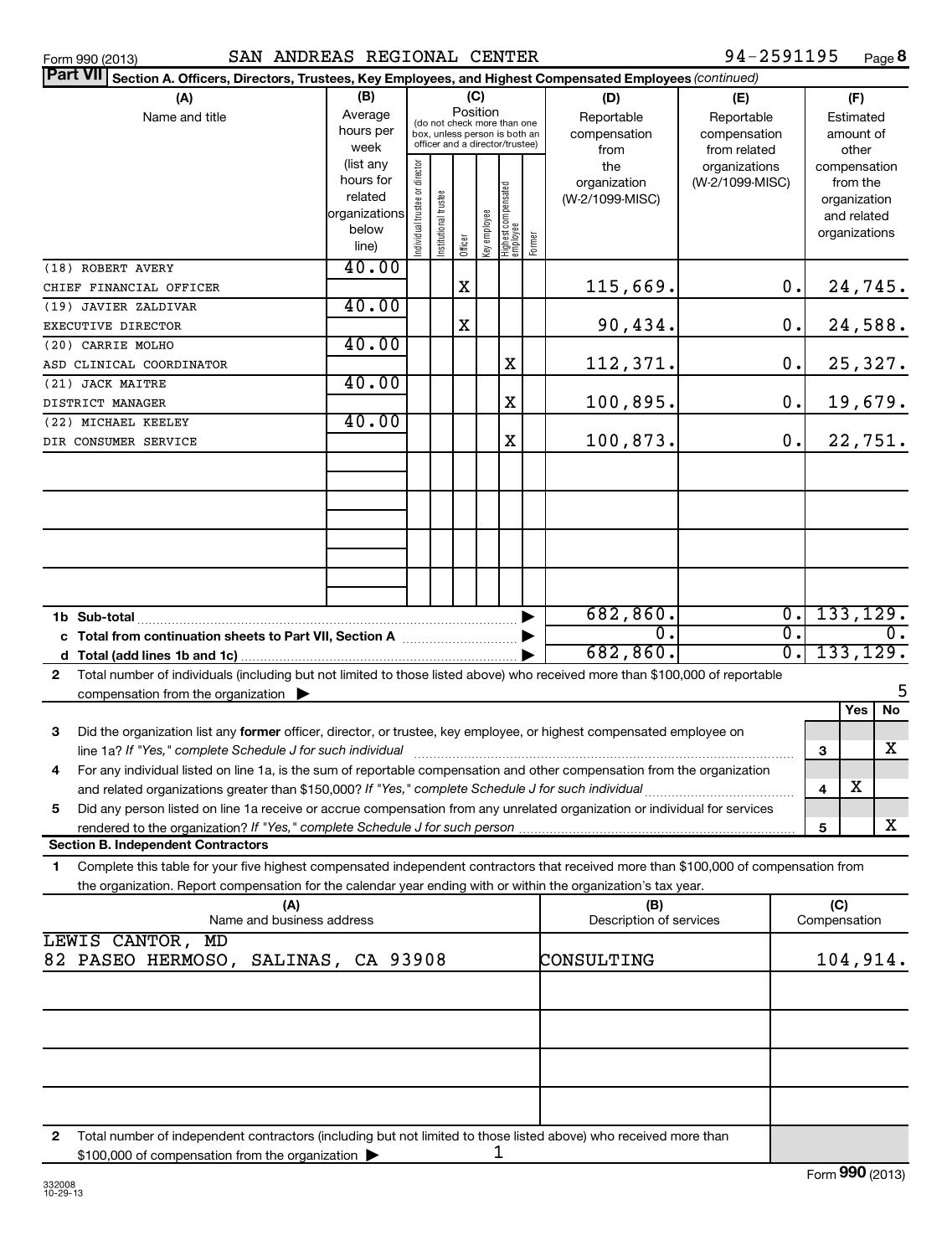|                 | <b>Part VIII Statement of Revenue</b> |                  |  |
|-----------------|---------------------------------------|------------------|--|
| Form 990 (2013) |                                       | SAN ANDREAS REGI |  |
|                 |                                       |                  |  |

|                                                           |     | Check if Schedule O contains a response or note to any line in this Part VIII             |                |                      |                      |                                                 |                                         |                                                                    |
|-----------------------------------------------------------|-----|-------------------------------------------------------------------------------------------|----------------|----------------------|----------------------|-------------------------------------------------|-----------------------------------------|--------------------------------------------------------------------|
|                                                           |     |                                                                                           |                |                      | (A)<br>Total revenue | (B)<br>Related or<br>exempt function<br>revenue | (C)<br>Unrelated<br>business<br>revenue | (D)<br>Revenuè excluded<br>trom tax under<br>sections<br>512 - 514 |
|                                                           |     | 1 a Federated campaigns                                                                   | 1a             |                      |                      |                                                 |                                         |                                                                    |
| Contributions, Gifts, Grants<br>and Other Similar Amounts |     | <b>b</b> Membership dues                                                                  | 1b             |                      |                      |                                                 |                                         |                                                                    |
|                                                           |     | c Fundraising events                                                                      | 1c             |                      |                      |                                                 |                                         |                                                                    |
|                                                           |     | d Related organizations                                                                   | 1d             |                      |                      |                                                 |                                         |                                                                    |
|                                                           |     | e Government grants (contributions)                                                       | 1e             | 310, 216, 482.       |                      |                                                 |                                         |                                                                    |
|                                                           | f   | All other contributions, gifts, grants, and                                               |                |                      |                      |                                                 |                                         |                                                                    |
|                                                           |     | similar amounts not included above                                                        | 1f             | 33,290.              |                      |                                                 |                                         |                                                                    |
|                                                           |     | Noncash contributions included in lines 1a-1f: \$                                         |                | ▶                    | 310, 249, 772.       |                                                 |                                         |                                                                    |
|                                                           |     |                                                                                           |                | <b>Business Code</b> |                      |                                                 |                                         |                                                                    |
|                                                           | 2а  | ICF SUPPL SERVICES INC                                                                    |                | 624100               | 1,780,349.           | 1,780,349.                                      |                                         |                                                                    |
|                                                           | b   | OTHER INCOME                                                                              |                | 624100               | 20,787.              | 20,787.                                         |                                         |                                                                    |
| Program Service<br>Revenue                                | с   |                                                                                           |                |                      |                      |                                                 |                                         |                                                                    |
|                                                           | d   |                                                                                           |                |                      |                      |                                                 |                                         |                                                                    |
|                                                           | е   |                                                                                           |                |                      |                      |                                                 |                                         |                                                                    |
|                                                           |     | All other program service revenue                                                         |                |                      |                      |                                                 |                                         |                                                                    |
|                                                           |     |                                                                                           |                | ▶                    | 1,801,136.           |                                                 |                                         |                                                                    |
|                                                           | 3   | Investment income (including dividends, interest, and                                     |                |                      |                      |                                                 |                                         |                                                                    |
|                                                           |     |                                                                                           |                |                      | 6,037.               |                                                 |                                         | 6,037.                                                             |
|                                                           | 4   | Income from investment of tax-exempt bond proceeds                                        |                |                      |                      |                                                 |                                         |                                                                    |
|                                                           | 5   |                                                                                           |                |                      |                      |                                                 |                                         |                                                                    |
|                                                           |     |                                                                                           | (i) Real       | (ii) Personal        |                      |                                                 |                                         |                                                                    |
|                                                           |     | 6 a Gross rents                                                                           |                |                      |                      |                                                 |                                         |                                                                    |
|                                                           |     | <b>b</b> Less: rental expenses                                                            |                |                      |                      |                                                 |                                         |                                                                    |
|                                                           |     | Rental income or (loss)                                                                   |                |                      |                      |                                                 |                                         |                                                                    |
|                                                           |     |                                                                                           |                |                      |                      |                                                 |                                         |                                                                    |
|                                                           |     | 7 a Gross amount from sales of                                                            | (i) Securities | (ii) Other           |                      |                                                 |                                         |                                                                    |
|                                                           |     | assets other than inventory                                                               |                |                      |                      |                                                 |                                         |                                                                    |
|                                                           |     | <b>b</b> Less: cost or other basis                                                        |                |                      |                      |                                                 |                                         |                                                                    |
|                                                           |     | and sales expenses                                                                        |                |                      |                      |                                                 |                                         |                                                                    |
|                                                           |     |                                                                                           |                | ▶                    |                      |                                                 |                                         |                                                                    |
|                                                           |     | 8 a Gross income from fundraising events (not                                             |                |                      |                      |                                                 |                                         |                                                                    |
| ٩                                                         |     | including \$                                                                              |                |                      |                      |                                                 |                                         |                                                                    |
| Other Reven                                               |     | contributions reported on line 1c). See                                                   |                |                      |                      |                                                 |                                         |                                                                    |
|                                                           |     |                                                                                           |                |                      |                      |                                                 |                                         |                                                                    |
|                                                           |     |                                                                                           | b              |                      |                      |                                                 |                                         |                                                                    |
|                                                           |     | c Net income or (loss) from fundraising events                                            |                |                      |                      |                                                 |                                         |                                                                    |
|                                                           |     | 9 a Gross income from gaming activities. See                                              |                |                      |                      |                                                 |                                         |                                                                    |
|                                                           |     |                                                                                           |                |                      |                      |                                                 |                                         |                                                                    |
|                                                           |     |                                                                                           | b              |                      |                      |                                                 |                                         |                                                                    |
|                                                           |     |                                                                                           |                |                      |                      |                                                 |                                         |                                                                    |
|                                                           |     | 10 a Gross sales of inventory, less returns                                               |                |                      |                      |                                                 |                                         |                                                                    |
|                                                           |     |                                                                                           |                |                      |                      |                                                 |                                         |                                                                    |
|                                                           |     |                                                                                           | b              |                      |                      |                                                 |                                         |                                                                    |
|                                                           |     | c Net income or (loss) from sales of inventory                                            |                |                      |                      |                                                 |                                         |                                                                    |
|                                                           |     | Miscellaneous Revenue                                                                     |                | <b>Business Code</b> |                      |                                                 |                                         |                                                                    |
|                                                           | 11a | the control of the control of the control of the control of the control of the control of |                |                      |                      |                                                 |                                         |                                                                    |
|                                                           | b   | the control of the control of the control of the control of the control of                |                |                      |                      |                                                 |                                         |                                                                    |
|                                                           | с   | <u> 1989 - Johann Barbara, martxa alemaniar a</u>                                         |                |                      |                      |                                                 |                                         |                                                                    |
|                                                           |     |                                                                                           |                |                      |                      |                                                 |                                         |                                                                    |
|                                                           |     |                                                                                           |                |                      | 312,056,945.         | 1,801,136.                                      | 0.1                                     | 6,037.                                                             |
|                                                           | 12  |                                                                                           |                |                      |                      |                                                 |                                         |                                                                    |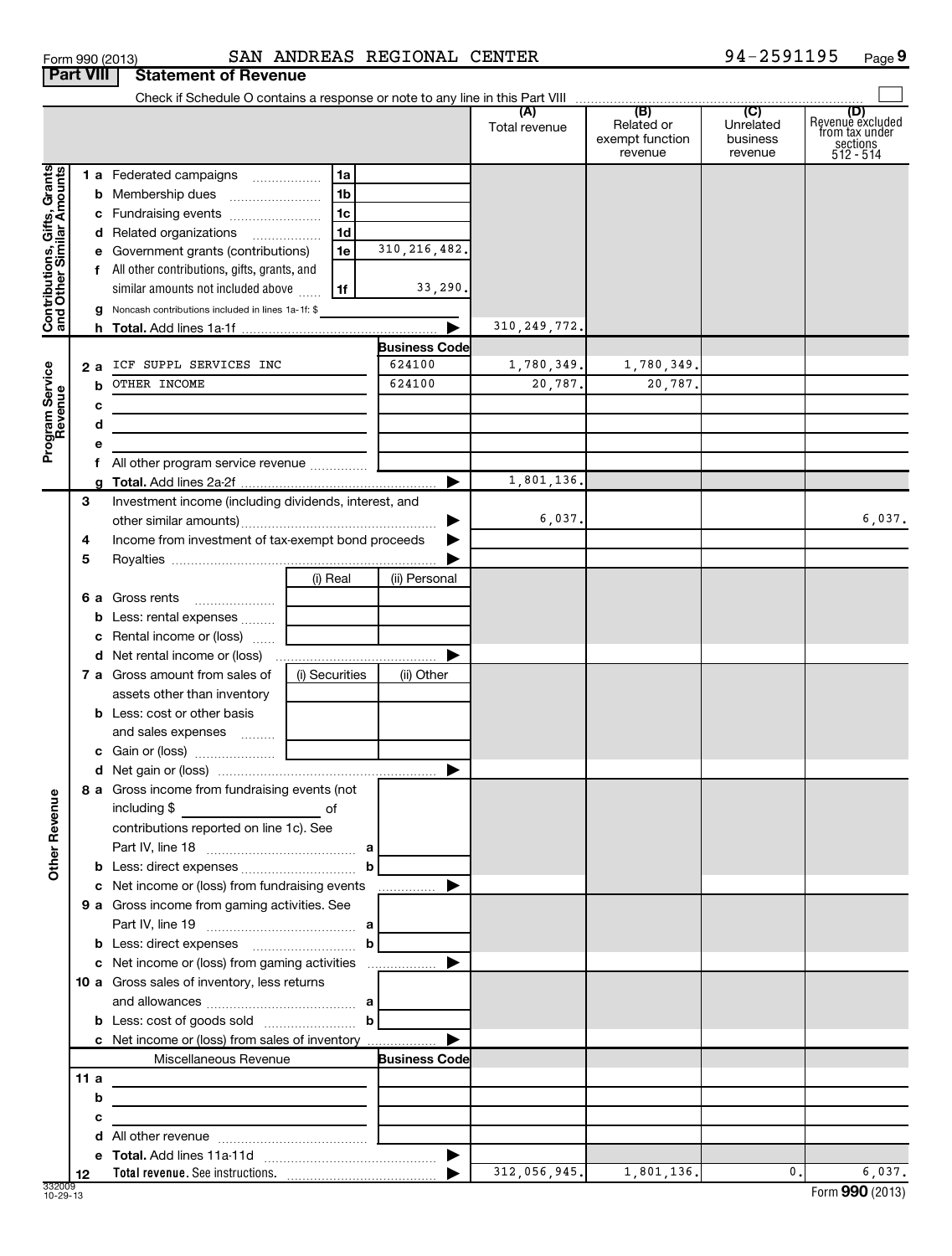### **(A) (B) (C) (D) 1 2 3 4 5 6 7 8 9 10 11 a** Management ~~~~~~~~~~~~~~~~ **b c** Accounting ~~~~~~~~~~~~~~~~~ **d e f g 12 13 14 15 16 17 18** *Section 501(c)(3) and 501(c)(4) organizations must complete all columns. All other organizations must complete column (A).* Grants and other assistance to governments and organizations in the United States. See Part IV, line 21 Compensation not included above, to disqualified persons (as defined under section 4958(f)(1)) and persons described in section 4958(c)(3)(B)  $\quad \quad \ldots \ldots \ldots$ Pension plan accruals and contributions (include section 401(k) and 403(b) employer contributions) Professional fundraising services. See Part IV, line 17 Other. (If line 11g amount exceeds 10% of line 25, column (A) amount, list line 11g expenses on Sch O.) Form 990 (2013) **SAN ANDREAS REGIONAL CENTER 94-2591195** page Check if Schedule O contains a response or note to any line in this Part IX Total expenses | Program service expenses Management and general expenses Fundraising expenses Grants and other assistance to individuals in the United States. See Part IV, line 22 Grants and other assistance to governments, organizations, and individuals outside the United States. See Part IV, lines 15 and 16 ~ Benefits paid to or for members .................... Compensation of current officers, directors, trustees, and key employees ......................... Other salaries and wages ~~~~~~~~~~ Other employee benefits ~~~~~~~~~~ Payroll taxes ~~~~~~~~~~~~~~~~ Fees for services (non-employees): Legal ~~~~~~~~~~~~~~~~~~~~ Lobbying ~~~~~~~~~~~~~~~~~~ Investment management fees ........................ Advertising and promotion .......................... Office expenses ~~~~~~~~~~~~~~~ Information technology ~~~~~~~~~~~ Royalties ~~~~~~~~~~~~~~~~~~ Occupancy ~~~~~~~~~~~~~~~~~ Travel ~~~~~~~~~~~~~~~~~~~ Payments of travel or entertainment expenses for any federal, state, or local public officials *Do not include amounts reported on lines 6b, 7b, 8b, 9b, and 10b of Part VIII.* **Part IX Statement of Functional Expenses**  $\sim$ 285,693,957.285,693,957. 638,652. 536,113. 102,539. 15,633,284. 13,295,914. 2,337,370. 5,906,193. 4,582,172. 1,324,021. 230,667. 196,934. 33,733. 132,498. 65,841. 65,841. 348,273. 148,582. 148,582. 207,168. 207,168. 1,376,813. 1,376,813. 313,074.

13,125. 13,125.

46,768. 46,768.

411,179.

312,082,097.304,444,559. 7,637,538. 0.

**19 20 21** Conferences, conventions, and meetings ...... Interest Payments to affiliates ~~~~~~~~~~~~ ~~~~~~~~~~~~~~~~~~

**22 23 24 a b c d e** Other expenses. Itemize expenses not covered above. (List miscellaneous expenses in line 24e. If line 24e amount exceeds 10% of line 25, column (A) amount, list line 24e expenses on Schedule O.)  $\, \ldots \,$ Depreciation, depletion, and amortization ...... Insurance ~~~~~~~~~~~~~~~~~ All other expenses COMMUNICATIONS 368,458. 368,458. FACILITY MAINTENANCE **252,852.** 252,852. WORKERS' COMP 179,769. 139,469. 40,300. EQUIPMENT RENTAL 114,944. 114,944.

If following SOP 98-2 (ASC 958-720) **Total functional expenses.**  Add lines 1 through 24e **Joint costs.** Complete this line only if the organization **25 26** reported in column (B) joint costs from a combined educational campaign and fundraising solicitation.  $\blacktriangleright$   $\Box$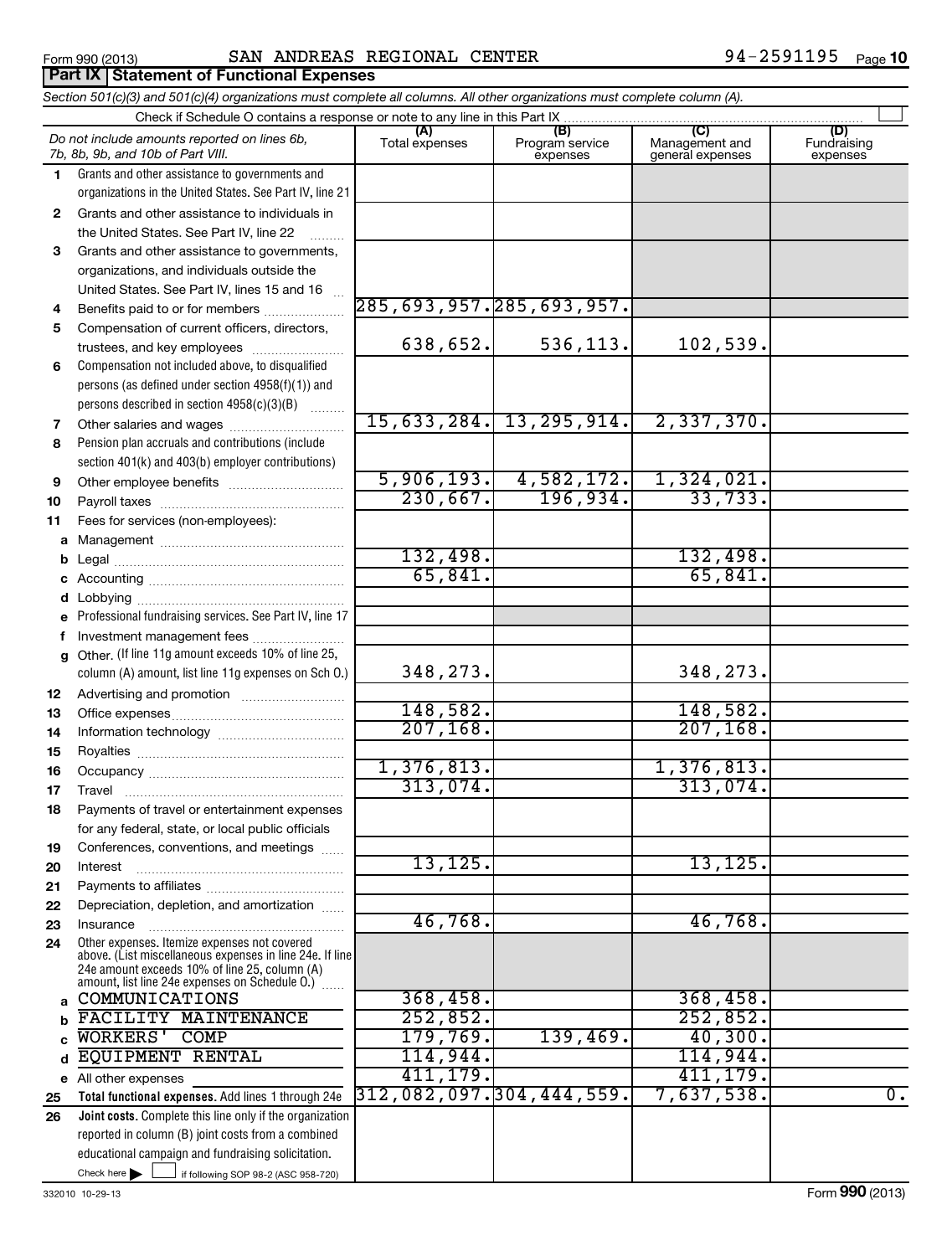| Form 990 (2013)               | SAN | ANDREAS | REGIONAL | <b>CENTER</b> | Page |
|-------------------------------|-----|---------|----------|---------------|------|
| <b>Deal V. Delegas Chast.</b> |     |         |          |               |      |

|                             |          |                                                                                                                         | (A)<br>Beginning of year |                         | (B)<br>End of year          |
|-----------------------------|----------|-------------------------------------------------------------------------------------------------------------------------|--------------------------|-------------------------|-----------------------------|
|                             | 1        |                                                                                                                         |                          | 1                       |                             |
|                             | 2        |                                                                                                                         | 10,414,082.              | $\mathbf{2}$            | 12,051,924.                 |
|                             | 3        |                                                                                                                         |                          | 3                       |                             |
|                             | 4        |                                                                                                                         | 69,919,153.              | $\overline{\mathbf{4}}$ | 92, 158, 436.               |
|                             | 5        | Loans and other receivables from current and former officers, directors,                                                |                          |                         |                             |
|                             |          | trustees, key employees, and highest compensated employees. Complete                                                    |                          |                         |                             |
|                             |          | Part II of Schedule L                                                                                                   |                          | 5                       |                             |
|                             | 6        | Loans and other receivables from other disqualified persons (as defined under                                           |                          |                         |                             |
|                             |          | section 4958(f)(1)), persons described in section 4958(c)(3)(B), and contributing                                       |                          |                         |                             |
|                             |          | employers and sponsoring organizations of section 501(c)(9) voluntary                                                   |                          |                         |                             |
|                             |          | employees' beneficiary organizations (see instr). Complete Part II of Sch L                                             |                          | 6                       |                             |
| Assets                      | 7        |                                                                                                                         |                          | $\overline{7}$          |                             |
|                             | 8        |                                                                                                                         |                          | 8                       |                             |
|                             | 9        | Prepaid expenses and deferred charges                                                                                   | 2,495,285.               | $\mathbf{9}$            | 2,497,466.                  |
|                             |          | <b>10a</b> Land, buildings, and equipment: cost or other                                                                |                          |                         |                             |
|                             |          | basis. Complete Part VI of Schedule D<br>10a                                                                            |                          |                         |                             |
|                             |          | 10 <sub>b</sub><br><b>b</b> Less: accumulated depreciation                                                              |                          | 10 <sub>c</sub>         |                             |
|                             | 11       |                                                                                                                         |                          | 11                      |                             |
|                             | 12       |                                                                                                                         |                          | 12                      |                             |
|                             | 13       |                                                                                                                         |                          | 13                      |                             |
|                             | 14       |                                                                                                                         |                          | 14                      |                             |
|                             | 15       |                                                                                                                         | 522, 365.<br>83,350,885. | 15                      | 522, 365.<br>107, 230, 191. |
|                             | 16       | <b>Total assets.</b> Add lines 1 through 15 (must equal line 34) <i></i>                                                | 27,805,565.              | 16                      | 29,784,126.                 |
|                             | 17       |                                                                                                                         |                          | 17                      |                             |
|                             | 18       |                                                                                                                         |                          | 18                      |                             |
|                             | 19       | Deferred revenue manual contracts and contracts are all the manual contracts and contracts are all the contracts of     |                          | 19<br>20                |                             |
|                             | 20<br>21 | Escrow or custodial account liability. Complete Part IV of Schedule D                                                   | 2, 240, 706.             | 21                      | 2,424,586.                  |
|                             | 22       | Loans and other payables to current and former officers, directors, trustees,                                           |                          |                         |                             |
| Liabilities                 |          | key employees, highest compensated employees, and disqualified persons.                                                 |                          |                         |                             |
|                             |          |                                                                                                                         |                          | 22                      |                             |
|                             | 23       | Secured mortgages and notes payable to unrelated third parties                                                          |                          | 23                      |                             |
|                             | 24       | Unsecured notes and loans payable to unrelated third parties                                                            |                          | 24                      |                             |
|                             | 25       | Other liabilities (including federal income tax, payables to related third                                              |                          |                         |                             |
|                             |          | parties, and other liabilities not included on lines 17-24). Complete Part X of                                         |                          |                         |                             |
|                             |          | Schedule D                                                                                                              | 53, 116, 285.            | 25                      | 88,209,365.                 |
|                             | 26       |                                                                                                                         | 83, 162, 556.            | 26                      | 120, 418, 077.              |
|                             |          | Organizations that follow SFAS 117 (ASC 958), check here $\blacktriangleright \begin{array}{c} \perp X \end{array}$ and |                          |                         |                             |
|                             |          | complete lines 27 through 29, and lines 33 and 34.                                                                      |                          |                         |                             |
|                             | 27       |                                                                                                                         |                          | 27                      |                             |
|                             | 28       |                                                                                                                         | 188, 329.                | 28                      | $-13, 187, 886.$            |
|                             | 29       | Permanently restricted net assets                                                                                       |                          | 29                      |                             |
|                             |          | Organizations that do not follow SFAS 117 (ASC 958), check here ▶                                                       |                          |                         |                             |
| Net Assets or Fund Balances |          | and complete lines 30 through 34.                                                                                       |                          |                         |                             |
|                             | 30       |                                                                                                                         |                          | 30                      |                             |
|                             | 31       | Paid-in or capital surplus, or land, building, or equipment fund                                                        |                          | 31                      |                             |
|                             | 32       | Retained earnings, endowment, accumulated income, or other funds                                                        |                          | 32                      |                             |
|                             | 33       |                                                                                                                         | 188, 329.                | 33                      | $-13, 187, 886.$            |
|                             | 34       |                                                                                                                         | 83, 350, 885.            | 34                      | 107, 230, 191.              |

Form (2013) **990**

## **Part X** | Balance Sheet

 $\overline{\phantom{0}}$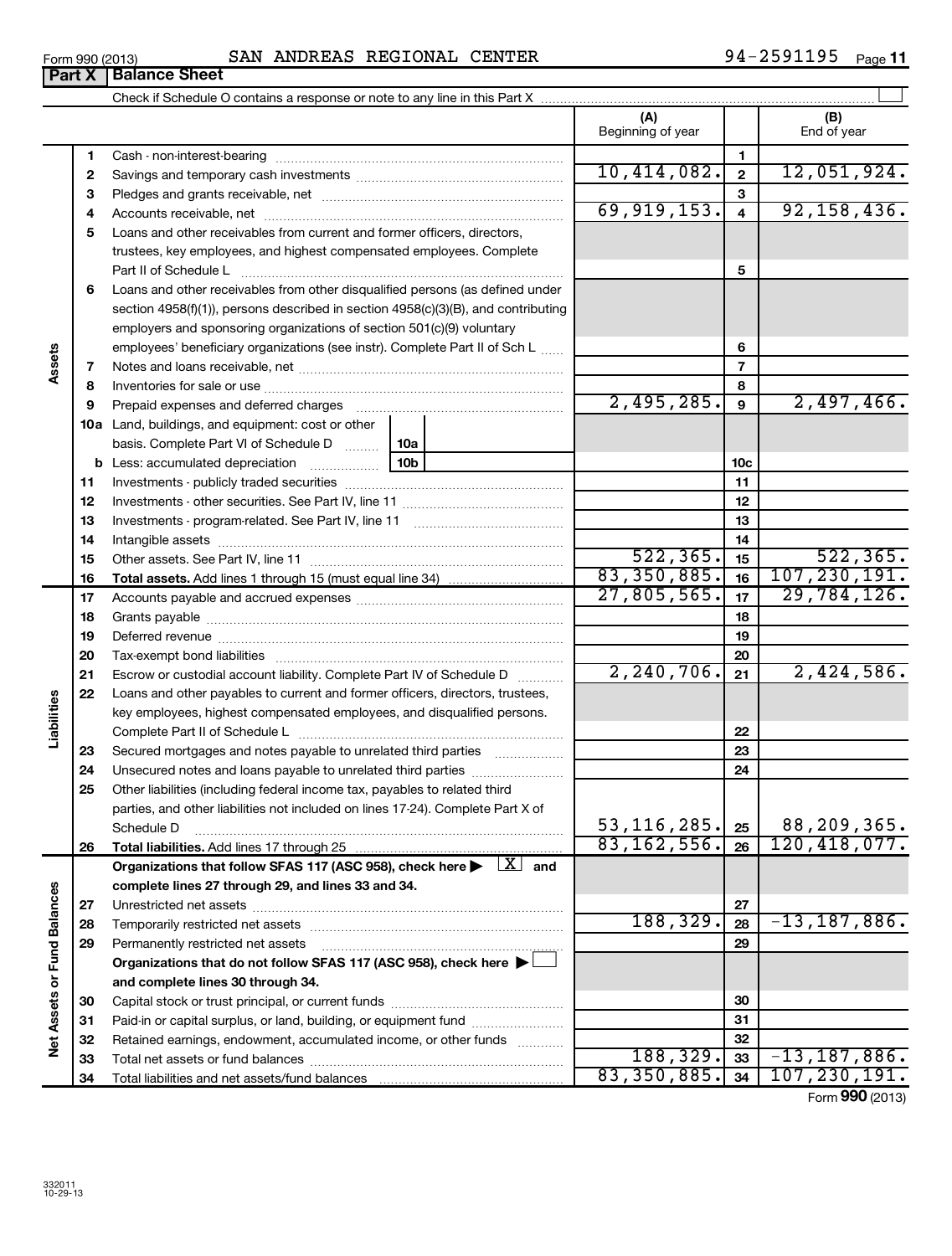|                 | Doub VI Decembrication of Net Accete |                |          |        |           |
|-----------------|--------------------------------------|----------------|----------|--------|-----------|
| Form 990 (2013) | SAN                                  | <b>ANDREAS</b> | REGIONAL | CENTER | -<br>Page |

|        | <b>Part XI Reconciliation of Net Assets</b>                                                                                                                                                                                    |                                |                              |                      |                      |
|--------|--------------------------------------------------------------------------------------------------------------------------------------------------------------------------------------------------------------------------------|--------------------------------|------------------------------|----------------------|----------------------|
|        | Check if Schedule O contains a response or note to any line in this Part XI manufactured contains and contains and contains a response or note to any line in this Part XI manufactured contains and contains and contains and |                                |                              |                      | $\boxed{\textbf{X}}$ |
| 1<br>2 |                                                                                                                                                                                                                                | $\mathbf{1}$<br>$\overline{2}$ | 312,056,945.<br>312,082,097. |                      |                      |
| 3      | Revenue less expenses. Subtract line 2 from line 1                                                                                                                                                                             | $\mathbf{3}$                   |                              |                      | $-25,152.$           |
| 4      |                                                                                                                                                                                                                                | 4                              |                              | 188, 329.            |                      |
| 5      |                                                                                                                                                                                                                                | 5                              |                              |                      |                      |
| 6      | Donated services and use of facilities                                                                                                                                                                                         | 6                              |                              |                      |                      |
| 7      | Investment expenses                                                                                                                                                                                                            | $\overline{7}$                 |                              |                      |                      |
| 8      | Prior period adjustments                                                                                                                                                                                                       | 8                              | $-7, 176, 701.$              |                      |                      |
| 9      |                                                                                                                                                                                                                                | $\mathbf{9}$                   | $-6, 174, 362$ .             |                      |                      |
| 10     | Net assets or fund balances at end of year. Combine lines 3 through 9 (must equal Part X, line 33,<br>column (B))                                                                                                              | 10                             | $-13, 187, 886$ .            |                      |                      |
|        | <b>Part XII Financial Statements and Reporting</b>                                                                                                                                                                             |                                |                              |                      |                      |
|        |                                                                                                                                                                                                                                |                                |                              |                      | $\mathbf{x}$         |
|        |                                                                                                                                                                                                                                |                                |                              | Yes                  | No                   |
| 1.     | $\lfloor \mathbf{X} \rfloor$ Accrual<br>Accounting method used to prepare the Form 990: $\Box$ Cash<br>Other                                                                                                                   |                                |                              |                      |                      |
|        | If the organization changed its method of accounting from a prior year or checked "Other," explain in Schedule O.                                                                                                              |                                |                              |                      |                      |
|        |                                                                                                                                                                                                                                |                                | 2a                           |                      | x                    |
|        | If "Yes," check a box below to indicate whether the financial statements for the year were compiled or reviewed on a                                                                                                           |                                |                              |                      |                      |
|        | separate basis, consolidated basis, or both:                                                                                                                                                                                   |                                |                              |                      |                      |
|        | Separate basis<br><b>Consolidated basis</b><br>Both consolidated and separate basis                                                                                                                                            |                                |                              |                      |                      |
|        |                                                                                                                                                                                                                                |                                | 2 <sub>b</sub>               | х                    |                      |
|        | If "Yes," check a box below to indicate whether the financial statements for the year were audited on a separate basis,                                                                                                        |                                |                              |                      |                      |
|        | consolidated basis, or both:<br>$ \underline{X} $ Separate basis<br>Both consolidated and separate basis<br>Consolidated basis                                                                                                 |                                |                              |                      |                      |
|        | c If "Yes" to line 2a or 2b, does the organization have a committee that assumes responsibility for oversight of the audit,                                                                                                    |                                |                              |                      |                      |
|        |                                                                                                                                                                                                                                |                                | 2c                           | х                    |                      |
|        | If the organization changed either its oversight process or selection process during the tax year, explain in Schedule O.                                                                                                      |                                |                              |                      |                      |
|        | 3a As a result of a federal award, was the organization required to undergo an audit or audits as set forth in the Single Audit                                                                                                |                                |                              |                      |                      |
|        |                                                                                                                                                                                                                                |                                | 3a                           | х                    |                      |
|        | b If "Yes," did the organization undergo the required audit or audits? If the organization did not undergo the required audit                                                                                                  |                                |                              |                      |                      |
|        |                                                                                                                                                                                                                                |                                | 3 <sub>b</sub>               | х<br>$000 \text{ m}$ |                      |

Form **990** (2013)

|  | Form 990 (2013) |  |
|--|-----------------|--|
|  |                 |  |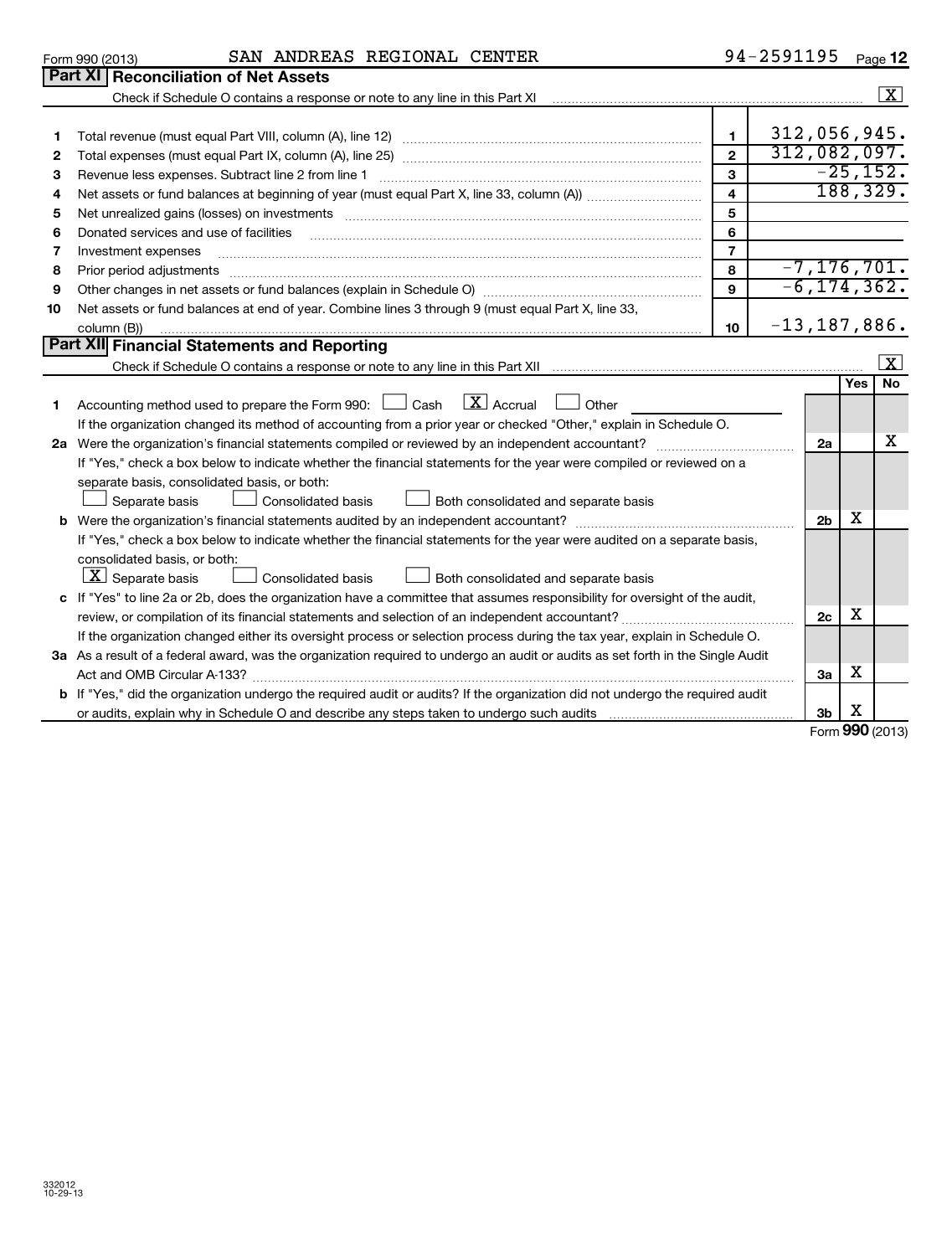| ŗ<br>⊣ |
|--------|
| r<br>σ |

**Total**

LHA **For Paperwork Reduction Act Notice, see the Instructions for Form 990 or 990-EZ.**

**Schedule A (Form 990 or 990-EZ) 2013**

# **SCHEDULE A**

**(Form 990 or 990-EZ) Complete if the organization is a section 501(c)(3) organization or a section Public Charity Status and Public Support**<br> **Addition is a section 501(c)(3) organization or a section**<br>  $4947(a)(1)$  nonexempt charitable trust.

**Open to Public Inspection**

| niemai Revenue Service                    |                                                                                                                                                                                      |                                                  | Information about Schedule A (Form 990 or 990-EZ) and its instructions is at www.irs.gov/form990.                                             |            |                                                   |     |                      |                                     |    | <b>Inspection</b>                      |            |    |
|-------------------------------------------|--------------------------------------------------------------------------------------------------------------------------------------------------------------------------------------|--------------------------------------------------|-----------------------------------------------------------------------------------------------------------------------------------------------|------------|---------------------------------------------------|-----|----------------------|-------------------------------------|----|----------------------------------------|------------|----|
|                                           | Name of the organization                                                                                                                                                             |                                                  |                                                                                                                                               |            |                                                   |     |                      |                                     |    | <b>Employer identification number</b>  |            |    |
|                                           |                                                                                                                                                                                      |                                                  | SAN ANDREAS REGIONAL CENTER                                                                                                                   |            |                                                   |     |                      |                                     |    | 94-2591195                             |            |    |
| Part I                                    |                                                                                                                                                                                      |                                                  | Reason for Public Charity Status (All organizations must complete this part.) See instructions.                                               |            |                                                   |     |                      |                                     |    |                                        |            |    |
|                                           |                                                                                                                                                                                      |                                                  | The organization is not a private foundation because it is: (For lines 1 through 11, check only one box.)                                     |            |                                                   |     |                      |                                     |    |                                        |            |    |
| 1                                         | A church, convention of churches, or association of churches described in section 170(b)(1)(A)(i).                                                                                   |                                                  |                                                                                                                                               |            |                                                   |     |                      |                                     |    |                                        |            |    |
| $\mathbf{2}$                              |                                                                                                                                                                                      |                                                  | A school described in section 170(b)(1)(A)(ii). (Attach Schedule E.)                                                                          |            |                                                   |     |                      |                                     |    |                                        |            |    |
| 3                                         |                                                                                                                                                                                      |                                                  | A hospital or a cooperative hospital service organization described in section 170(b)(1)(A)(iii).                                             |            |                                                   |     |                      |                                     |    |                                        |            |    |
| 4                                         |                                                                                                                                                                                      |                                                  | A medical research organization operated in conjunction with a hospital described in section 170(b)(1)(A)(iii). Enter the hospital's name,    |            |                                                   |     |                      |                                     |    |                                        |            |    |
|                                           | city, and state:                                                                                                                                                                     |                                                  |                                                                                                                                               |            |                                                   |     |                      |                                     |    |                                        |            |    |
| 5                                         |                                                                                                                                                                                      |                                                  | An organization operated for the benefit of a college or university owned or operated by a governmental unit described in                     |            |                                                   |     |                      |                                     |    |                                        |            |    |
|                                           |                                                                                                                                                                                      | section $170(b)(1)(A)(iv)$ . (Complete Part II.) |                                                                                                                                               |            |                                                   |     |                      |                                     |    |                                        |            |    |
| 6                                         |                                                                                                                                                                                      |                                                  | A federal, state, or local government or governmental unit described in section 170(b)(1)(A)(v).                                              |            |                                                   |     |                      |                                     |    |                                        |            |    |
| $\overline{\mathtt{X}}$<br>$\overline{7}$ |                                                                                                                                                                                      |                                                  | An organization that normally receives a substantial part of its support from a governmental unit or from the general public described in     |            |                                                   |     |                      |                                     |    |                                        |            |    |
|                                           |                                                                                                                                                                                      | section 170(b)(1)(A)(vi). (Complete Part II.)    |                                                                                                                                               |            |                                                   |     |                      |                                     |    |                                        |            |    |
| 8                                         |                                                                                                                                                                                      |                                                  | A community trust described in section 170(b)(1)(A)(vi). (Complete Part II.)                                                                  |            |                                                   |     |                      |                                     |    |                                        |            |    |
| 9                                         |                                                                                                                                                                                      |                                                  | An organization that normally receives: (1) more than 33 1/3% of its support from contributions, membership fees, and gross receipts from     |            |                                                   |     |                      |                                     |    |                                        |            |    |
|                                           |                                                                                                                                                                                      |                                                  | activities related to its exempt functions - subject to certain exceptions, and (2) no more than 33 1/3% of its support from gross investment |            |                                                   |     |                      |                                     |    |                                        |            |    |
|                                           |                                                                                                                                                                                      |                                                  |                                                                                                                                               |            |                                                   |     |                      |                                     |    |                                        |            |    |
|                                           | income and unrelated business taxable income (less section 511 tax) from businesses acquired by the organization after June 30, 1975.<br>See section 509(a)(2). (Complete Part III.) |                                                  |                                                                                                                                               |            |                                                   |     |                      |                                     |    |                                        |            |    |
| 10                                        | An organization organized and operated exclusively to test for public safety. See section 509(a)(4).                                                                                 |                                                  |                                                                                                                                               |            |                                                   |     |                      |                                     |    |                                        |            |    |
| 11                                        |                                                                                                                                                                                      |                                                  | An organization organized and operated exclusively for the benefit of, to perform the functions of, or to carry out the purposes of one or    |            |                                                   |     |                      |                                     |    |                                        |            |    |
|                                           |                                                                                                                                                                                      |                                                  | more publicly supported organizations described in section 509(a)(1) or section 509(a)(2). See section 509(a)(3). Check the box that          |            |                                                   |     |                      |                                     |    |                                        |            |    |
|                                           |                                                                                                                                                                                      |                                                  | describes the type of supporting organization and complete lines 11e through 11h.                                                             |            |                                                   |     |                      |                                     |    |                                        |            |    |
|                                           | $\Box$ Type I<br>a L                                                                                                                                                                 | b <sub>l</sub>                                   | 」Type II<br>c L                                                                                                                               |            | J Type III - Functionally integrated              |     | d l                  |                                     |    | Type III - Non-functionally integrated |            |    |
| е                                         |                                                                                                                                                                                      |                                                  | By checking this box, I certify that the organization is not controlled directly or indirectly by one or more disqualified persons other than |            |                                                   |     |                      |                                     |    |                                        |            |    |
|                                           |                                                                                                                                                                                      |                                                  | foundation managers and other than one or more publicly supported organizations described in section 509(a)(1) or section 509(a)(2).          |            |                                                   |     |                      |                                     |    |                                        |            |    |
| f                                         |                                                                                                                                                                                      |                                                  | If the organization received a written determination from the IRS that it is a Type I, Type II, or Type III                                   |            |                                                   |     |                      |                                     |    |                                        |            |    |
|                                           |                                                                                                                                                                                      | supporting organization, check this box          |                                                                                                                                               |            |                                                   |     |                      |                                     |    |                                        |            |    |
| g                                         |                                                                                                                                                                                      |                                                  | Since August 17, 2006, has the organization accepted any gift or contribution from any of the following persons?                              |            |                                                   |     |                      |                                     |    |                                        |            |    |
|                                           | (i)                                                                                                                                                                                  |                                                  | A person who directly or indirectly controls, either alone or together with persons described in (ii) and (iii) below,                        |            |                                                   |     |                      |                                     |    |                                        | <b>Yes</b> | No |
|                                           |                                                                                                                                                                                      |                                                  |                                                                                                                                               |            |                                                   |     |                      |                                     |    | 11g(i)                                 |            |    |
|                                           |                                                                                                                                                                                      |                                                  |                                                                                                                                               |            |                                                   |     |                      |                                     |    | 11g(ii)                                |            |    |
|                                           |                                                                                                                                                                                      |                                                  |                                                                                                                                               |            |                                                   |     |                      |                                     |    | 11g(iii)                               |            |    |
| h                                         |                                                                                                                                                                                      |                                                  | Provide the following information about the supported organization(s).                                                                        |            |                                                   |     |                      |                                     |    |                                        |            |    |
|                                           |                                                                                                                                                                                      |                                                  |                                                                                                                                               |            |                                                   |     |                      |                                     |    |                                        |            |    |
|                                           | (i) Name of supported                                                                                                                                                                | (ii) EIN                                         | (iii) Type of organization                                                                                                                    |            | (iv) is the organization $(v)$ Did you notify the |     |                      | (vi) Is the<br>organization in col. |    | (vii) Amount of monetary               |            |    |
|                                           | organization                                                                                                                                                                         |                                                  | (described on lines 1-9                                                                                                                       |            | <b>i</b> n col. (i) listed in your                |     | organization in col. | (i) organized in the                |    | support                                |            |    |
|                                           |                                                                                                                                                                                      |                                                  | above or IRC section<br>(see instructions))                                                                                                   |            | governing document?                               |     | (i) of your support? | U.S.?                               |    |                                        |            |    |
|                                           |                                                                                                                                                                                      |                                                  |                                                                                                                                               | <b>Yes</b> | No                                                | Yes | No                   | Yes                                 | No |                                        |            |    |

OMB No. 1545-0047

**| Attach to Form 990 or Form 990-EZ.** 

| Department of the Treasury |
|----------------------------|
| Internal Revenue Service   |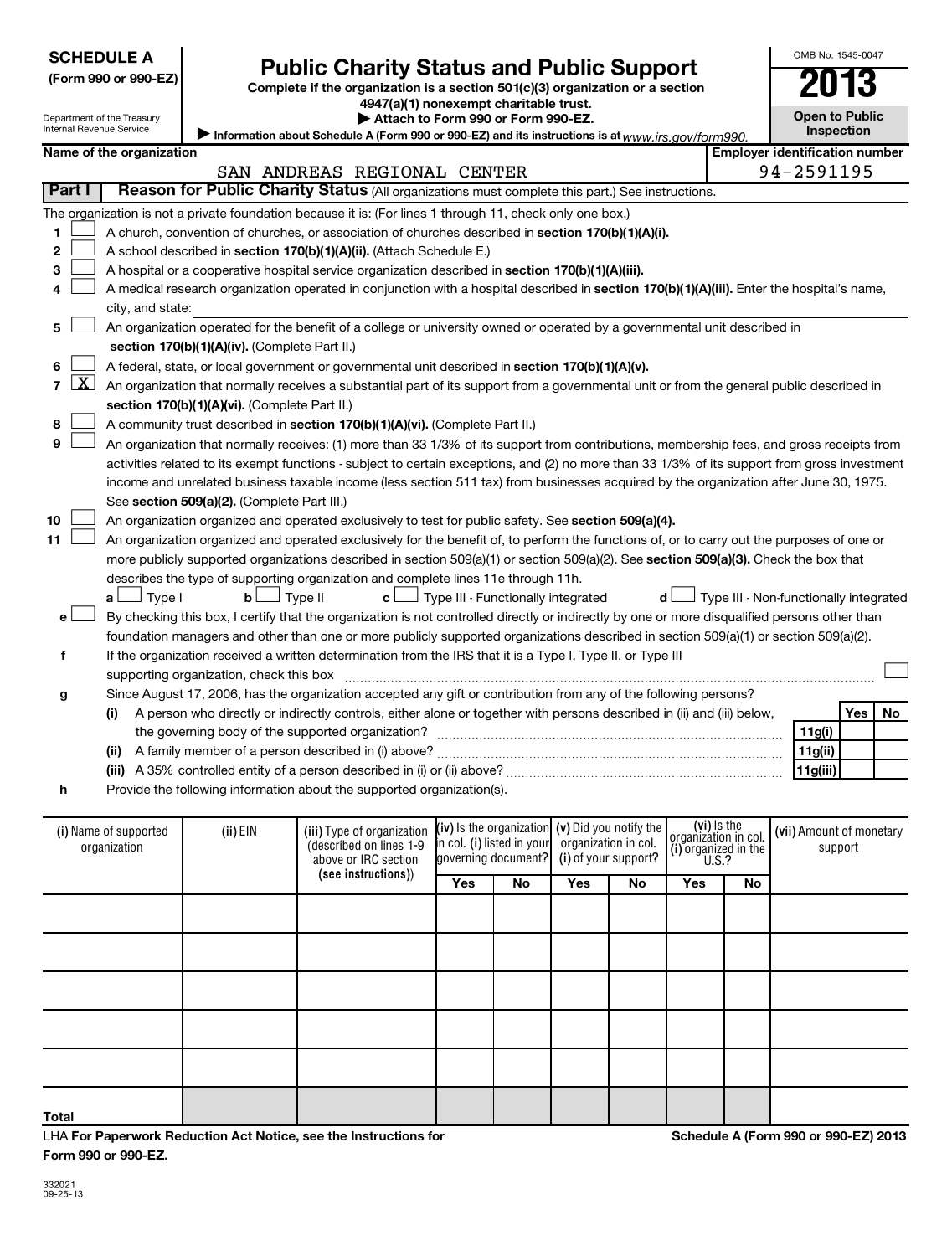### Schedule A (Form 990 or 990-EZ) 2013  $\,$  SAN  $\,$  ANDREAS REGIONAL  $\,$  CENTER  $\,$  94 - 2591195  $\,$  Page

(Complete only if you checked the box on line 5, 7, or 8 of Part I or if the organization failed to qualify under Part III. If the organization fails to qualify under the tests listed below, please complete Part III.) **Part II Support Schedule for Organizations Described in Sections 170(b)(1)(A)(iv) and 170(b)(1)(A)(vi)** 

| <b>Section A. Public Support</b>                                                                                                           |                |                |              |                              |                |                                          |  |  |
|--------------------------------------------------------------------------------------------------------------------------------------------|----------------|----------------|--------------|------------------------------|----------------|------------------------------------------|--|--|
| Calendar year (or fiscal year beginning in)                                                                                                | (a) 2009       | (b) 2010       | $(c)$ 2011   | $(d)$ 2012                   | (e) 2013       | (f) Total                                |  |  |
| 1 Gifts, grants, contributions, and                                                                                                        |                |                |              |                              |                |                                          |  |  |
| membership fees received. (Do not                                                                                                          |                |                |              |                              |                |                                          |  |  |
| include any "unusual grants.")                                                                                                             | 276, 412, 514. | 283, 207, 351. | 282,782,828. | 299, 271, 695.               | 310, 239, 772. | 1451914160.                              |  |  |
| 2 Tax revenues levied for the organ-                                                                                                       |                |                |              |                              |                |                                          |  |  |
| ization's benefit and either paid to                                                                                                       |                |                |              |                              |                |                                          |  |  |
| or expended on its behalf                                                                                                                  |                |                |              |                              |                |                                          |  |  |
| 3 The value of services or facilities                                                                                                      |                |                |              |                              |                |                                          |  |  |
| furnished by a governmental unit to                                                                                                        |                |                |              |                              |                |                                          |  |  |
| the organization without charge                                                                                                            |                |                |              |                              |                |                                          |  |  |
| 4 Total. Add lines 1 through 3                                                                                                             | 276, 412, 514. | 283, 207, 351. | 282,782,828. | $\overline{299}$ , 271, 695. | 310, 239, 772. | 1451914160.                              |  |  |
| 5 The portion of total contributions                                                                                                       |                |                |              |                              |                |                                          |  |  |
| by each person (other than a                                                                                                               |                |                |              |                              |                |                                          |  |  |
| governmental unit or publicly                                                                                                              |                |                |              |                              |                |                                          |  |  |
| supported organization) included                                                                                                           |                |                |              |                              |                |                                          |  |  |
| on line 1 that exceeds 2% of the                                                                                                           |                |                |              |                              |                |                                          |  |  |
| amount shown on line 11,                                                                                                                   |                |                |              |                              |                |                                          |  |  |
| column (f)                                                                                                                                 |                |                |              |                              |                |                                          |  |  |
| 6 Public support. Subtract line 5 from line 4.                                                                                             |                |                |              |                              |                | 1451914160,                              |  |  |
| <b>Section B. Total Support</b>                                                                                                            |                |                |              |                              |                |                                          |  |  |
| Calendar year (or fiscal year beginning in)                                                                                                | (a) 2009       | (b) 2010       | $(c)$ 2011   | $(d)$ 2012                   | (e) 2013       | (f) Total                                |  |  |
| <b>7</b> Amounts from line 4                                                                                                               | 276, 412, 514. | 283, 207, 351  | 282,782,828  | 299, 271, 695                | 310, 239, 772. | 1451914160.                              |  |  |
| 8 Gross income from interest,                                                                                                              |                |                |              |                              |                |                                          |  |  |
| dividends, payments received on                                                                                                            |                |                |              |                              |                |                                          |  |  |
| securities loans, rents, royalties                                                                                                         |                |                |              |                              |                |                                          |  |  |
| and income from similar sources                                                                                                            | 178,066.       | 46,042.        | 7,493.       | 478.                         | 6,037.         | 238,116.                                 |  |  |
| <b>9</b> Net income from unrelated business                                                                                                |                |                |              |                              |                |                                          |  |  |
| activities, whether or not the                                                                                                             |                |                |              |                              |                |                                          |  |  |
| business is regularly carried on                                                                                                           |                |                |              |                              |                |                                          |  |  |
| 10 Other income. Do not include gain                                                                                                       |                |                |              |                              |                |                                          |  |  |
| or loss from the sale of capital                                                                                                           |                |                |              |                              |                |                                          |  |  |
| assets (Explain in Part IV.)                                                                                                               |                |                |              |                              |                |                                          |  |  |
| 11 Total support. Add lines 7 through 10                                                                                                   |                |                |              |                              |                | 1452152276.                              |  |  |
| 12 Gross receipts from related activities, etc. (see instructions)                                                                         |                |                |              |                              | 12             | 1,994,048.                               |  |  |
| 13 First five years. If the Form 990 is for the organization's first, second, third, fourth, or fifth tax year as a section 501(c)(3)      |                |                |              |                              |                |                                          |  |  |
| organization, check this box and stop here                                                                                                 |                |                |              |                              |                |                                          |  |  |
| Section C. Computation of Public Support Percentage                                                                                        |                |                |              |                              |                |                                          |  |  |
| 14 Public support percentage for 2013 (line 6, column (f) divided by line 11, column (f) <i>mummumumum</i>                                 |                |                |              |                              | 14             | 99.98<br>$\%$                            |  |  |
|                                                                                                                                            |                |                |              |                              | 15             | 99.97<br>%                               |  |  |
| 16a 33 1/3% support test - 2013. If the organization did not check the box on line 13, and line 14 is 33 1/3% or more, check this box and  |                |                |              |                              |                |                                          |  |  |
| stop here. The organization qualifies as a publicly supported organization                                                                 |                |                |              |                              |                | $\blacktriangleright$ $\boxed{\text{X}}$ |  |  |
| b 33 1/3% support test - 2012. If the organization did not check a box on line 13 or 16a, and line 15 is 33 1/3% or more, check this box   |                |                |              |                              |                |                                          |  |  |
| and stop here. The organization qualifies as a publicly supported organization manufaction and stop here. The organization                 |                |                |              |                              |                |                                          |  |  |
| 17a 10% -facts-and-circumstances test - 2013. If the organization did not check a box on line 13, 16a, or 16b, and line 14 is 10% or more, |                |                |              |                              |                |                                          |  |  |
| and if the organization meets the "facts-and-circumstances" test, check this box and stop here. Explain in Part IV how the organization    |                |                |              |                              |                |                                          |  |  |
| meets the "facts-and-circumstances" test. The organization qualifies as a publicly supported organization <i>manumumumum</i>               |                |                |              |                              |                |                                          |  |  |
| b 10% -facts-and-circumstances test - 2012. If the organization did not check a box on line 13, 16a, 16b, or 17a, and line 15 is 10% or    |                |                |              |                              |                |                                          |  |  |
| more, and if the organization meets the "facts-and-circumstances" test, check this box and stop here. Explain in Part IV how the           |                |                |              |                              |                |                                          |  |  |
| organization meets the "facts-and-circumstances" test. The organization qualifies as a publicly supported organization                     |                |                |              |                              |                |                                          |  |  |
| 18 Private foundation. If the organization did not check a box on line 13, 16a, 16b, 17a, or 17b, check this box and see instructions      |                |                |              |                              |                |                                          |  |  |

**Schedule A (Form 990 or 990-EZ) 2013**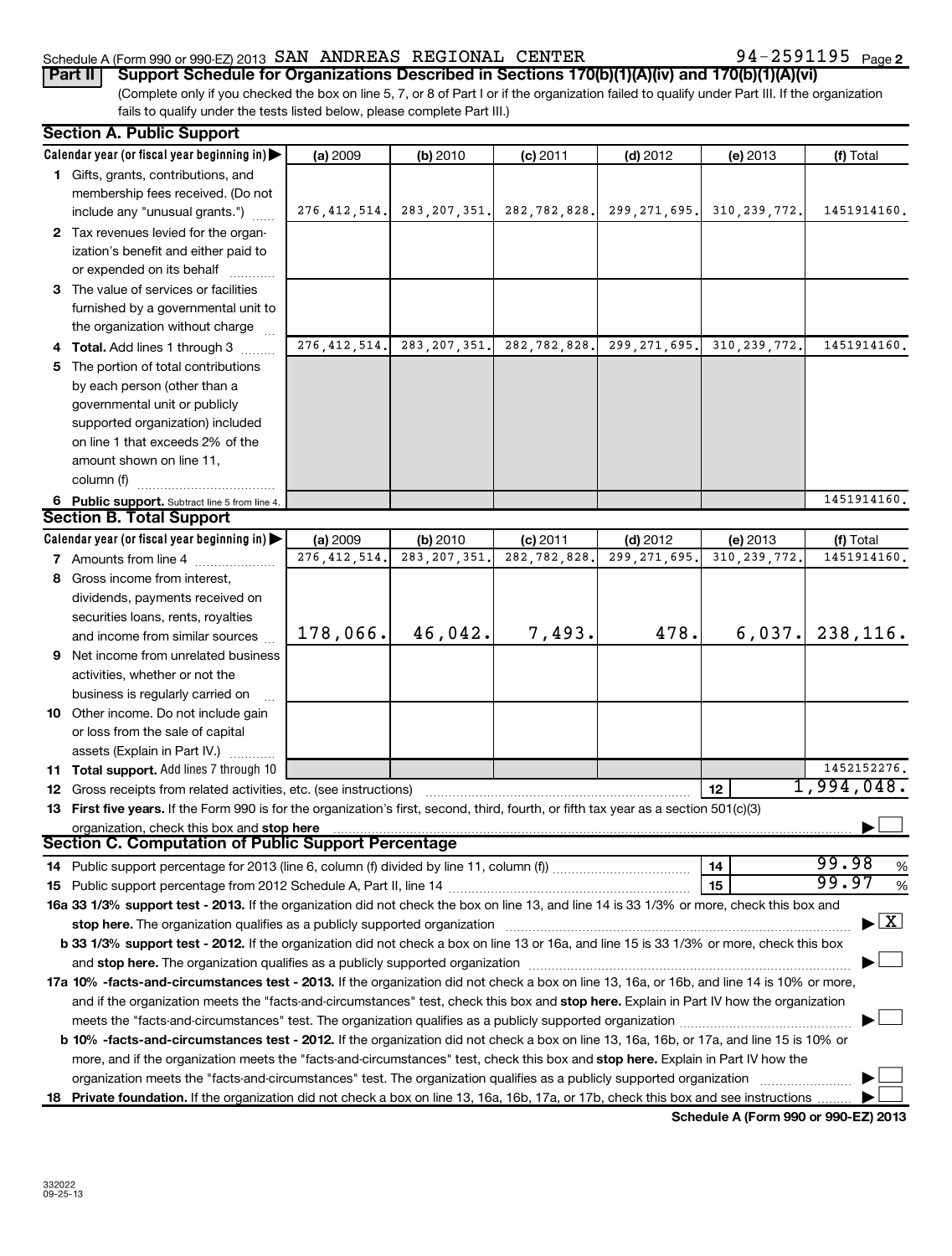### Schedule A (Form 990 or 990-EZ) 2013  $\,$  SAN  $\,$  ANDREAS REGIONAL  $\,$  CENTER  $\,$  94 - 2591195  $\,$  Page **Part III Support Schedule for Organizations Described in Section 509(a)(2)**

# (Complete only if you checked the box on line 9 of Part I or if the organization failed to qualify under Part II. If the organization fails to

qualify under the tests listed below, please complete Part II.)

| <b>Section A. Public Support</b>                                                                                                                    |          |          |            |            |          |           |
|-----------------------------------------------------------------------------------------------------------------------------------------------------|----------|----------|------------|------------|----------|-----------|
| Calendar year (or fiscal year beginning in)                                                                                                         | (a) 2009 | (b) 2010 | $(c)$ 2011 | $(d)$ 2012 | (e) 2013 | (f) Total |
| 1 Gifts, grants, contributions, and                                                                                                                 |          |          |            |            |          |           |
| membership fees received. (Do not                                                                                                                   |          |          |            |            |          |           |
| include any "unusual grants.")                                                                                                                      |          |          |            |            |          |           |
| 2 Gross receipts from admissions,                                                                                                                   |          |          |            |            |          |           |
| merchandise sold or services per-                                                                                                                   |          |          |            |            |          |           |
| formed, or facilities furnished in                                                                                                                  |          |          |            |            |          |           |
| any activity that is related to the<br>organization's tax-exempt purpose                                                                            |          |          |            |            |          |           |
| Gross receipts from activities that<br>З                                                                                                            |          |          |            |            |          |           |
| are not an unrelated trade or bus-                                                                                                                  |          |          |            |            |          |           |
| iness under section 513                                                                                                                             |          |          |            |            |          |           |
| 4 Tax revenues levied for the organ-                                                                                                                |          |          |            |            |          |           |
| ization's benefit and either paid to                                                                                                                |          |          |            |            |          |           |
| or expended on its behalf                                                                                                                           |          |          |            |            |          |           |
|                                                                                                                                                     |          |          |            |            |          |           |
| The value of services or facilities<br>5.                                                                                                           |          |          |            |            |          |           |
| furnished by a governmental unit to                                                                                                                 |          |          |            |            |          |           |
| the organization without charge                                                                                                                     |          |          |            |            |          |           |
| <b>6 Total.</b> Add lines 1 through 5                                                                                                               |          |          |            |            |          |           |
| 7a Amounts included on lines 1, 2, and                                                                                                              |          |          |            |            |          |           |
| 3 received from disqualified persons                                                                                                                |          |          |            |            |          |           |
| <b>b</b> Amounts included on lines 2 and 3 received<br>from other than disqualified persons that                                                    |          |          |            |            |          |           |
| exceed the greater of \$5,000 or 1% of the                                                                                                          |          |          |            |            |          |           |
| amount on line 13 for the year                                                                                                                      |          |          |            |            |          |           |
| c Add lines 7a and 7b                                                                                                                               |          |          |            |            |          |           |
| 8 Public support (Subtract line 7c from line 6.)                                                                                                    |          |          |            |            |          |           |
| <b>Section B. Total Support</b>                                                                                                                     |          |          |            |            |          |           |
| Calendar year (or fiscal year beginning in)                                                                                                         | (a) 2009 | (b) 2010 | $(c)$ 2011 | $(d)$ 2012 | (e) 2013 | (f) Total |
| <b>9</b> Amounts from line 6                                                                                                                        |          |          |            |            |          |           |
| 10a Gross income from interest,<br>dividends, payments received on                                                                                  |          |          |            |            |          |           |
| securities loans, rents, royalties                                                                                                                  |          |          |            |            |          |           |
| and income from similar sources                                                                                                                     |          |          |            |            |          |           |
| <b>b</b> Unrelated business taxable income                                                                                                          |          |          |            |            |          |           |
| (less section 511 taxes) from businesses                                                                                                            |          |          |            |            |          |           |
| acquired after June 30, 1975<br>1.1.1.1.1.1.1.1.1.1                                                                                                 |          |          |            |            |          |           |
| c Add lines 10a and 10b                                                                                                                             |          |          |            |            |          |           |
| <b>11</b> Net income from unrelated business                                                                                                        |          |          |            |            |          |           |
| activities not included in line 10b.<br>whether or not the business is                                                                              |          |          |            |            |          |           |
| regularly carried on                                                                                                                                |          |          |            |            |          |           |
| 12 Other income. Do not include gain                                                                                                                |          |          |            |            |          |           |
| or loss from the sale of capital                                                                                                                    |          |          |            |            |          |           |
| assets (Explain in Part IV.)<br>13 Total support. (Add lines 9, 10c, 11, and 12.)                                                                   |          |          |            |            |          |           |
| 14 First five years. If the Form 990 is for the organization's first, second, third, fourth, or fifth tax year as a section 501(c)(3) organization, |          |          |            |            |          |           |
|                                                                                                                                                     |          |          |            |            |          |           |
| <b>Section C. Computation of Public Support Percentage</b>                                                                                          |          |          |            |            |          |           |
|                                                                                                                                                     |          |          |            |            | 15       | %         |
| 16 Public support percentage from 2012 Schedule A, Part III, line 15                                                                                |          |          |            |            | 16       | %         |
| <b>Section D. Computation of Investment Income Percentage</b>                                                                                       |          |          |            |            |          |           |
|                                                                                                                                                     |          |          |            |            | 17       | %         |
| Investment income percentage from 2012 Schedule A, Part III, line 17<br>18                                                                          |          |          |            |            | 18       | %         |
| 19a 33 1/3% support tests - 2013. If the organization did not check the box on line 14, and line 15 is more than 33 1/3%, and line 17 is not        |          |          |            |            |          |           |
| more than 33 1/3%, check this box and stop here. The organization qualifies as a publicly supported organization                                    |          |          |            |            |          |           |
| <b>b 33 1/3% support tests - 2012.</b> If the organization did not check a box on line 14 or line 19a, and line 16 is more than 33 1/3%, and        |          |          |            |            |          |           |
| line 18 is not more than 33 1/3%, check this box and stop here. The organization qualifies as a publicly supported organization                     |          |          |            |            |          |           |
|                                                                                                                                                     |          |          |            |            |          |           |
| 20                                                                                                                                                  |          |          |            |            |          |           |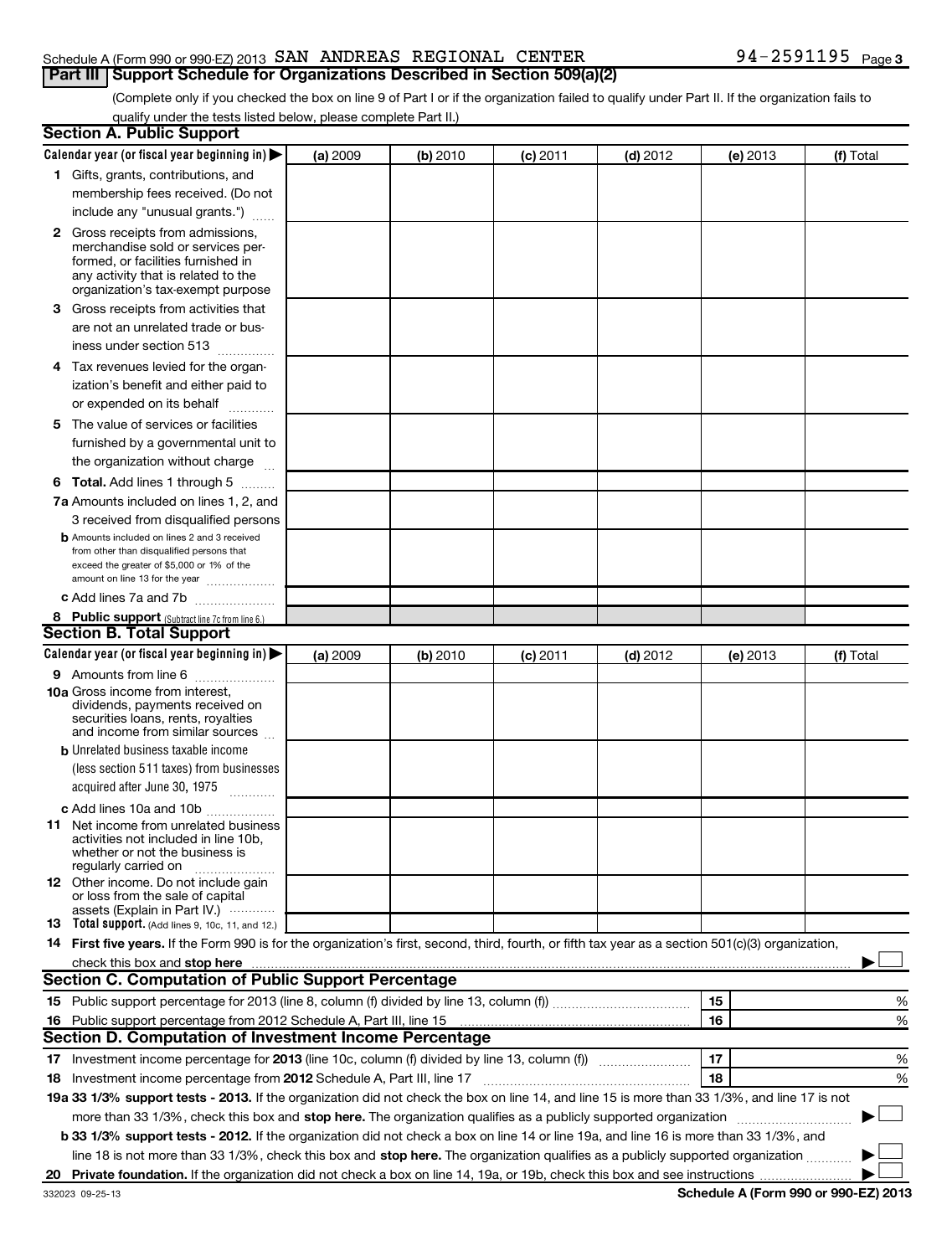| Part IV   Supplemental Information. Provide the explanations required by Part II, line 10; Part II, line 17a or 17b; and Part III, line 12 |  |
|--------------------------------------------------------------------------------------------------------------------------------------------|--|
| Also complete this part for any additional information. (See instructions).                                                                |  |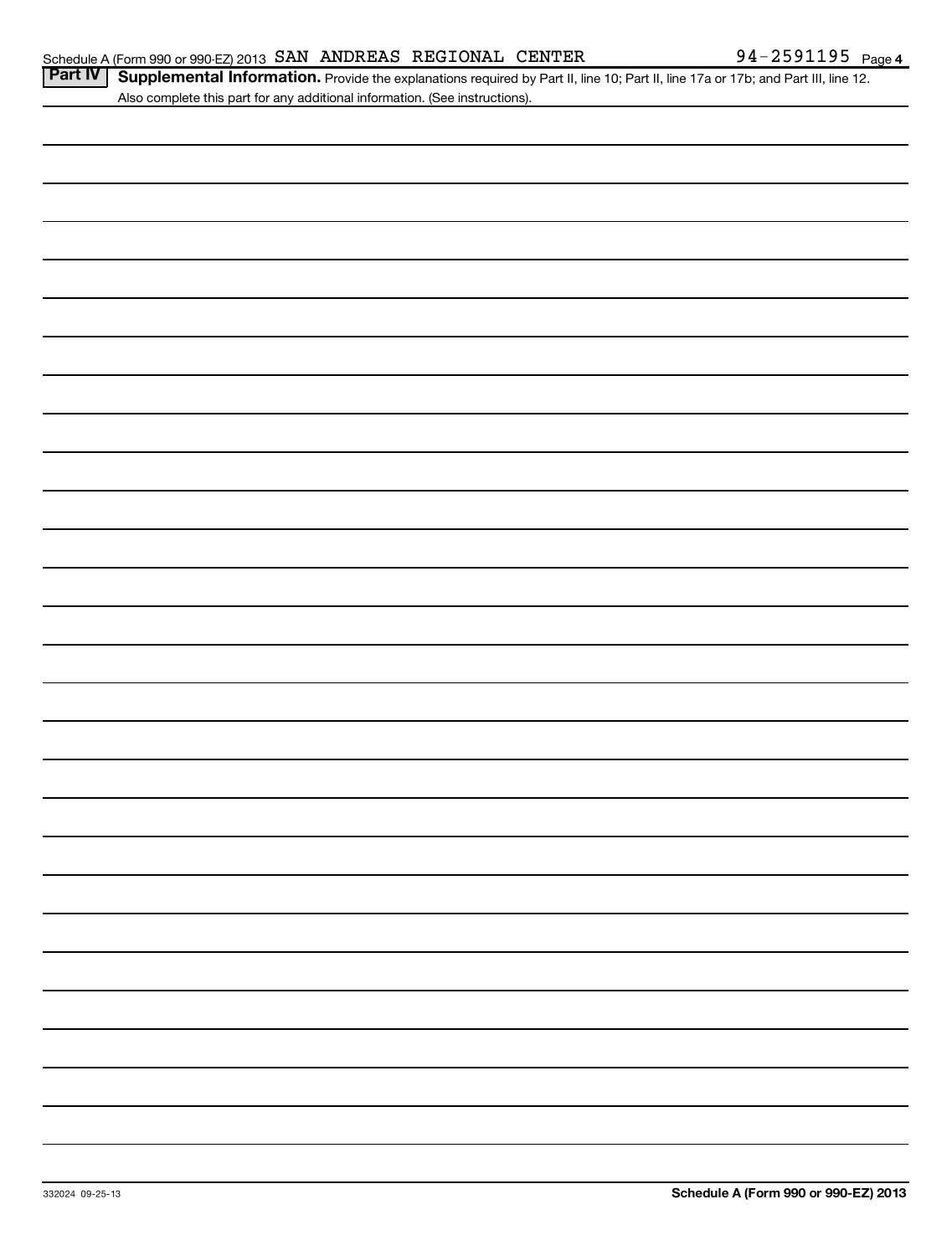## **Schedule B Schedule of Contributors**

**or 990-PF) | Attach to Form 990, Form 990-EZ, or Form 990-PF. | Information about Schedule B (Form 990, 990-EZ, or 990-PF) and its instructions is at** <sub>www.irs.gov/form990  $\cdot$ </sub>

OMB No. 1545-0047

**2013**

**Name of the organization Employer identification number**

Department of the Treasury Internal Revenue Service

**(Form 990, 990-EZ,**

|  |  | SAN ANDREAS REGIONAL CENTER |  | 94-2591195 |
|--|--|-----------------------------|--|------------|
|--|--|-----------------------------|--|------------|

| <b>Organization type</b> (check one): |  |  |
|---------------------------------------|--|--|
|                                       |  |  |

| Filers of:         | <b>Section:</b>                                                                    |
|--------------------|------------------------------------------------------------------------------------|
| Form 990 or 990-EZ | $\lfloor \underline{X} \rfloor$ 501(c)( 3) (enter number) organization             |
|                    | $4947(a)(1)$ nonexempt charitable trust <b>not</b> treated as a private foundation |
|                    | 527 political organization                                                         |
| Form 990-PF        | 501(c)(3) exempt private foundation                                                |
|                    | 4947(a)(1) nonexempt charitable trust treated as a private foundation              |
|                    | 501(c)(3) taxable private foundation                                               |

Check if your organization is covered by the General Rule or a Special Rule. **Note.**  Only a section 501(c)(7), (8), or (10) organization can check boxes for both the General Rule and a Special Rule. See instructions.

### **General Rule**

For an organization filing Form 990, 990-EZ, or 990-PF that received, during the year, \$5,000 or more (in money or property) from any one contributor. Complete Parts I and II.  $\left\vert \cdot\right\vert$ 

### **Special Rules**

509(a)(1) and 170(b)(1)(A)(vi) and received from any one contributor, during the year, a contribution of the greater of (1**)** \$5,000 or (**2**) 2%  $\boxed{\textbf{X}}$  For a section 501(c)(3) organization filing Form 990 or 990-EZ that met the 33 1/3% support test of the regulations under sections of the amount on (i) Form 990, Part VIII, line 1h, or (ii) Form 990-EZ, line 1. Complete Parts I and II.

total contributions of more than \$1,000 for use exclusively for religious, charitable, scientific, literary, or educational purposes, or For a section 501(c)(7), (8), or (10) organization filing Form 990 or 990-EZ that received from any one contributor, during the year, the prevention of cruelty to children or animals. Complete Parts I, II, and III.  $\left\vert \cdot\right\vert$ 

purpose. Do not complete any of the parts unless the General Rule applies to this organization because it received nonexclusively contributions for use exclusively for religious, charitable, etc., purposes, but these contributions did not total to more than \$1,000. If this box is checked, enter here the total contributions that were received during the year for an exclusively religious, charitable, etc., For a section 501(c)(7), (8), or (10) organization filing Form 990 or 990-EZ that received from any one contributor, during the year, religious, charitable, etc., contributions of \$5,000 or more during the year  $\Box$   $\Box$   $\Box$   $\Box$  $\left\vert \cdot\right\vert$ 

**Caution.** An organization that is not covered by the General Rule and/or the Special Rules does not file Schedule B (Form 990, 990-EZ, or 990-PF), but it **must** answer "No" on Part IV, line 2, of its Form 990; or check the box on line H of its Form 990-EZ or on its Form 990-PF, Part I, line 2, to certify that it does not meet the filing requirements of Schedule B (Form 990, 990-EZ, or 990-PF).

LHA For Paperwork Reduction Act Notice, see the Instructions for Form 990, 990-EZ, or 990-PF. Schedule B (Form 990, 990-EZ, or 990-PF) (2013)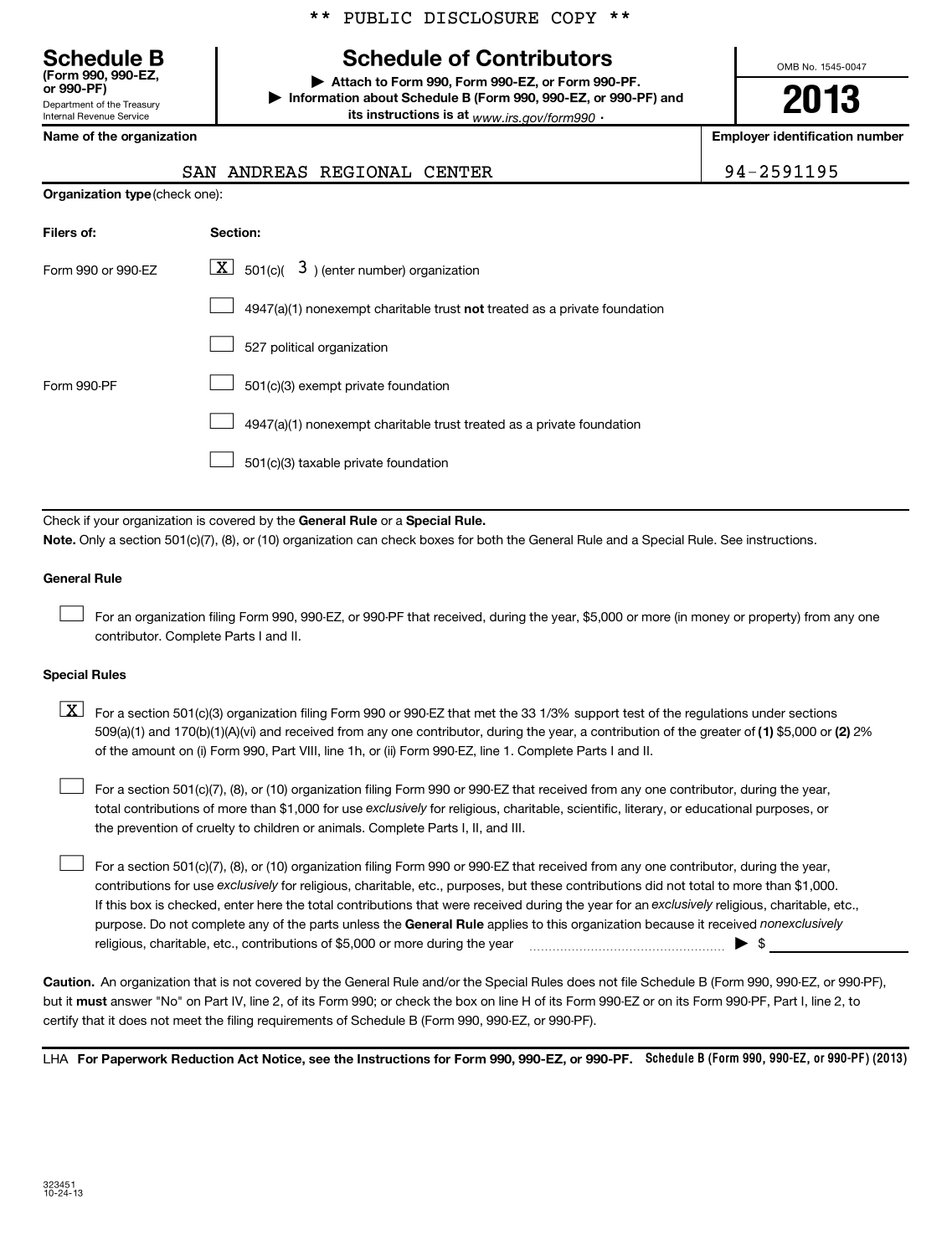**Name of organization Employer identification number**

### SAN ANDREAS REGIONAL CENTER **1998** 194-2591195

Part I Contributors (see instructions). Use duplicate copies of Part I if additional space is needed.

**(a) No. (b) Name, address, and ZIP + 4 (c) Total contributions (d) Type of contribution Person Payroll Noncash (a) No. (b) Name, address, and ZIP + 4 (c) Total contributions (d) Type of contribution Person Payroll Noncash (a) No. (b) Name, address, and ZIP + 4 (c) Total contributions (d) Type of contribution Person Payroll Noncash (a) No. (b) Name, address, and ZIP + 4 (c) Total contributions (d) Type of contribution Person Payroll Noncash (a) No. (b) Name, address, and ZIP + 4 (c) Total contributions (d) Type of contribution Person Payroll Noncash (a) No. (b) Name, address, and ZIP + 4 (c) Total contributions (d) Type of contribution Person Payroll Noncash** \$ (Complete Part II for noncash contributions.) \$ (Complete Part II for noncash contributions.) \$ (Complete Part II for noncash contributions.) \$ (Complete Part II for noncash contributions.) \$ (Complete Part II for noncash contributions.) \$ (Complete Part II for noncash contributions.)  $\overline{\mathbf{x}}$  $\Box$  $\Box$  $\Box$  $\Box$  $\Box$  $\Box$  $\Box$  $\Box$  $\Box$  $\Box$  $\Box$  $\Box$  $\Box$  $\Box$  $\Box$  $\Box$  $\Box$ 1 X 310,216,482.

**Schedule B (Form 990, 990-EZ, or 990-PF) (2013)**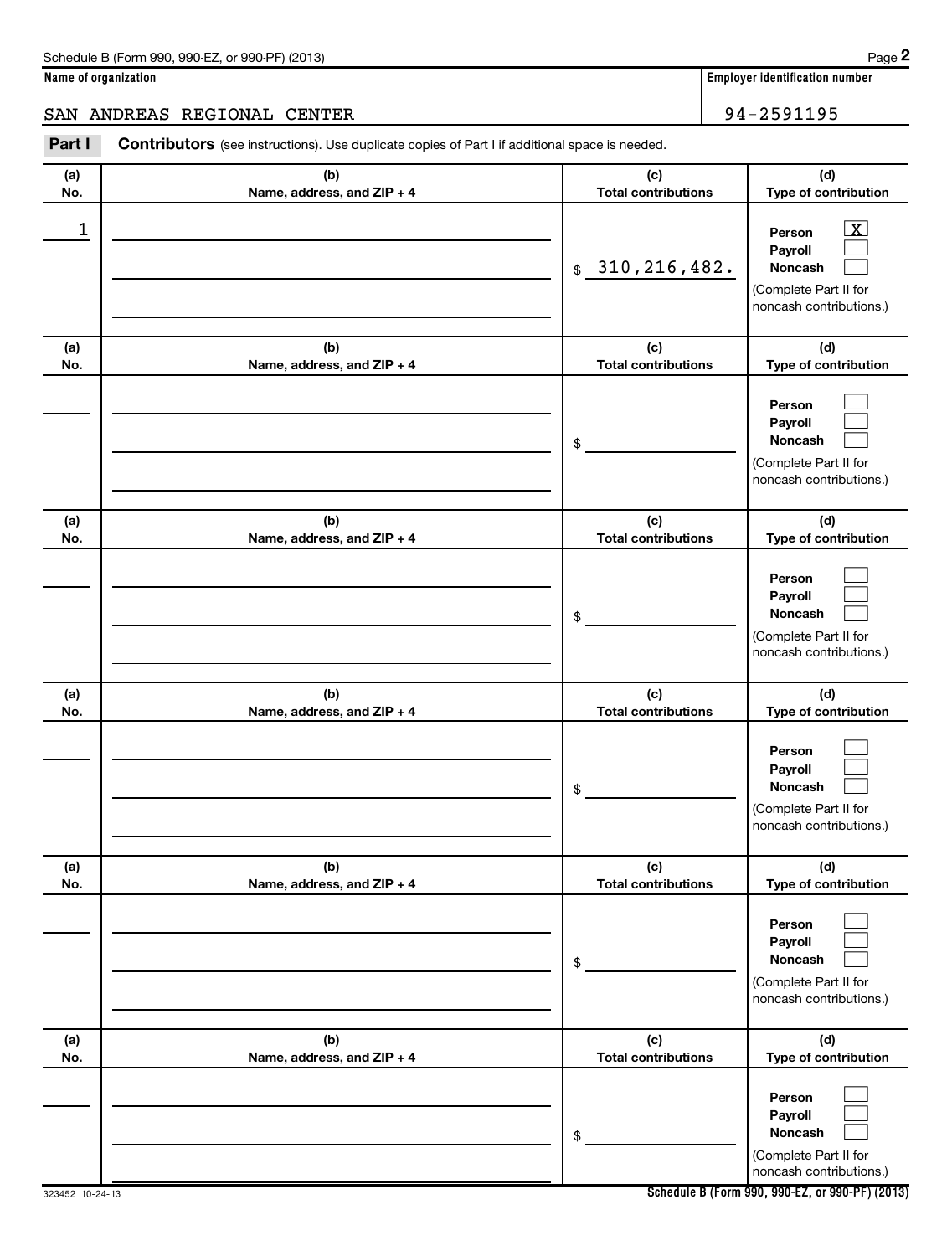| (2013)<br>. 990-EZ<br>Schedule B (Form<br>.990.<br>or 990-PF | Page                                             |
|--------------------------------------------------------------|--------------------------------------------------|
| Name of organization                                         | 1 1 1 1<br>r identification number :<br>Emplover |

**3**

## SAN ANDREAS REGIONAL CENTER 34-2591195

Part II Noncash Property (see instructions). Use duplicate copies of Part II if additional space is needed.

| (a)<br>No.<br>from<br>Part I | (b)<br>Description of noncash property given | (c)<br>FMV (or estimate)<br>(see instructions) | (d)<br>Date received |
|------------------------------|----------------------------------------------|------------------------------------------------|----------------------|
|                              |                                              |                                                |                      |
|                              |                                              | \$                                             |                      |
|                              |                                              |                                                |                      |
| (a)<br>No.<br>from<br>Part I | (b)<br>Description of noncash property given | (c)<br>FMV (or estimate)<br>(see instructions) | (d)<br>Date received |
|                              |                                              |                                                |                      |
|                              |                                              |                                                |                      |
|                              |                                              | \$                                             |                      |
| (a)<br>No.<br>from<br>Part I | (b)<br>Description of noncash property given | (c)<br>FMV (or estimate)<br>(see instructions) | (d)<br>Date received |
|                              |                                              |                                                |                      |
|                              |                                              |                                                |                      |
|                              |                                              | \$                                             |                      |
| (a)<br>No.<br>from<br>Part I | (b)<br>Description of noncash property given | (c)<br>FMV (or estimate)<br>(see instructions) | (d)<br>Date received |
|                              |                                              |                                                |                      |
|                              |                                              |                                                |                      |
|                              |                                              | \$                                             |                      |
| (a)<br>No.<br>from<br>Part I | (b)<br>Description of noncash property given | (c)<br>FMV (or estimate)<br>(see instructions) | (d)<br>Date received |
|                              |                                              |                                                |                      |
|                              |                                              |                                                |                      |
|                              |                                              | \$                                             |                      |
| (a)<br>No.<br>from<br>Part I | (b)<br>Description of noncash property given | (c)<br>FMV (or estimate)<br>(see instructions) | (d)<br>Date received |
|                              |                                              |                                                |                      |
|                              |                                              |                                                |                      |
|                              |                                              | \$                                             |                      |

323453 10-24-13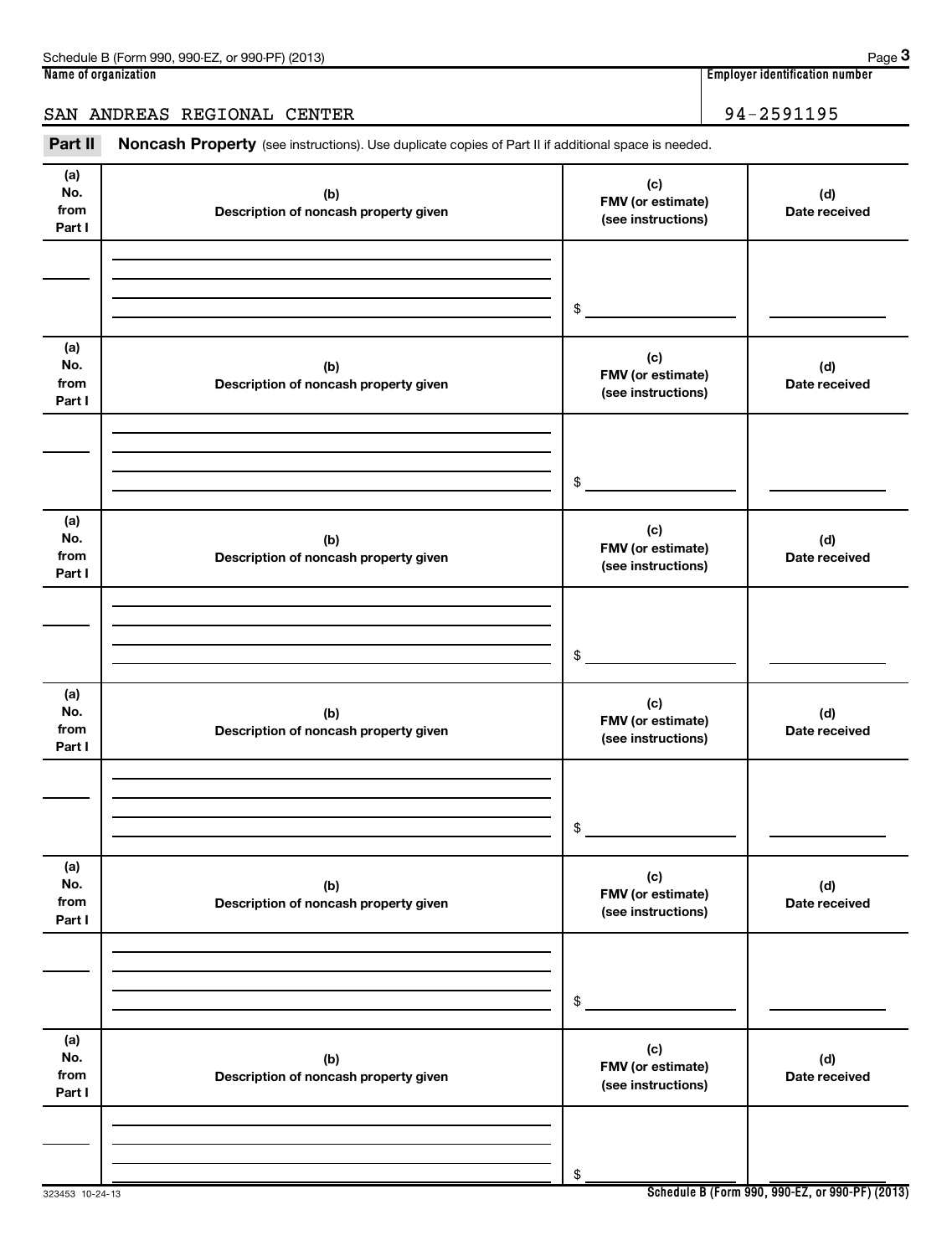| Name of organization      |                                                                                                                                                                                                                            |                      | <b>Employer identification number</b>                                                                                                                                                                                              |
|---------------------------|----------------------------------------------------------------------------------------------------------------------------------------------------------------------------------------------------------------------------|----------------------|------------------------------------------------------------------------------------------------------------------------------------------------------------------------------------------------------------------------------------|
|                           | SAN ANDREAS REGIONAL CENTER                                                                                                                                                                                                |                      | 94-2591195                                                                                                                                                                                                                         |
| Part III                  | the total of exclusively religious, charitable, etc., contributions of \$1,000 or less for the year. (Enter this information once.) $\triangleright$ \$<br>Use duplicate copies of Part III if additional space is needed. |                      | Exclusively religious, charitable, etc., individual contributions to section 501(c)(7), (8), or (10) organizations that total more than \$1,000 for the<br>year. Complete columns (a) through (e) and the following line entry. Fo |
| (a) No.<br>from<br>Part I | (b) Purpose of gift                                                                                                                                                                                                        | (c) Use of gift      | (d) Description of how gift is held                                                                                                                                                                                                |
|                           |                                                                                                                                                                                                                            | (e) Transfer of gift |                                                                                                                                                                                                                                    |
|                           | Transferee's name, address, and ZIP + 4                                                                                                                                                                                    |                      | Relationship of transferor to transferee                                                                                                                                                                                           |
| (a) No.<br>from<br>Part I | (b) Purpose of gift                                                                                                                                                                                                        | (c) Use of gift      | (d) Description of how gift is held                                                                                                                                                                                                |
|                           | Transferee's name, address, and ZIP + 4                                                                                                                                                                                    | (e) Transfer of gift | Relationship of transferor to transferee                                                                                                                                                                                           |
| (a) No.                   |                                                                                                                                                                                                                            |                      |                                                                                                                                                                                                                                    |
| from<br>Part I            | (b) Purpose of gift                                                                                                                                                                                                        | (c) Use of gift      | (d) Description of how gift is held                                                                                                                                                                                                |
|                           |                                                                                                                                                                                                                            | (e) Transfer of gift |                                                                                                                                                                                                                                    |
|                           | Transferee's name, address, and ZIP + 4                                                                                                                                                                                    |                      | Relationship of transferor to transferee                                                                                                                                                                                           |
|                           |                                                                                                                                                                                                                            |                      |                                                                                                                                                                                                                                    |
| (a) No.<br>from<br>Part I | (b) Purpose of gift                                                                                                                                                                                                        | (c) Use of gift      | (d) Description of how gift is held                                                                                                                                                                                                |
|                           |                                                                                                                                                                                                                            | (e) Transfer of gift |                                                                                                                                                                                                                                    |
|                           | Transferee's name, address, and ZIP + 4                                                                                                                                                                                    |                      | Relationship of transferor to transferee                                                                                                                                                                                           |
|                           |                                                                                                                                                                                                                            |                      |                                                                                                                                                                                                                                    |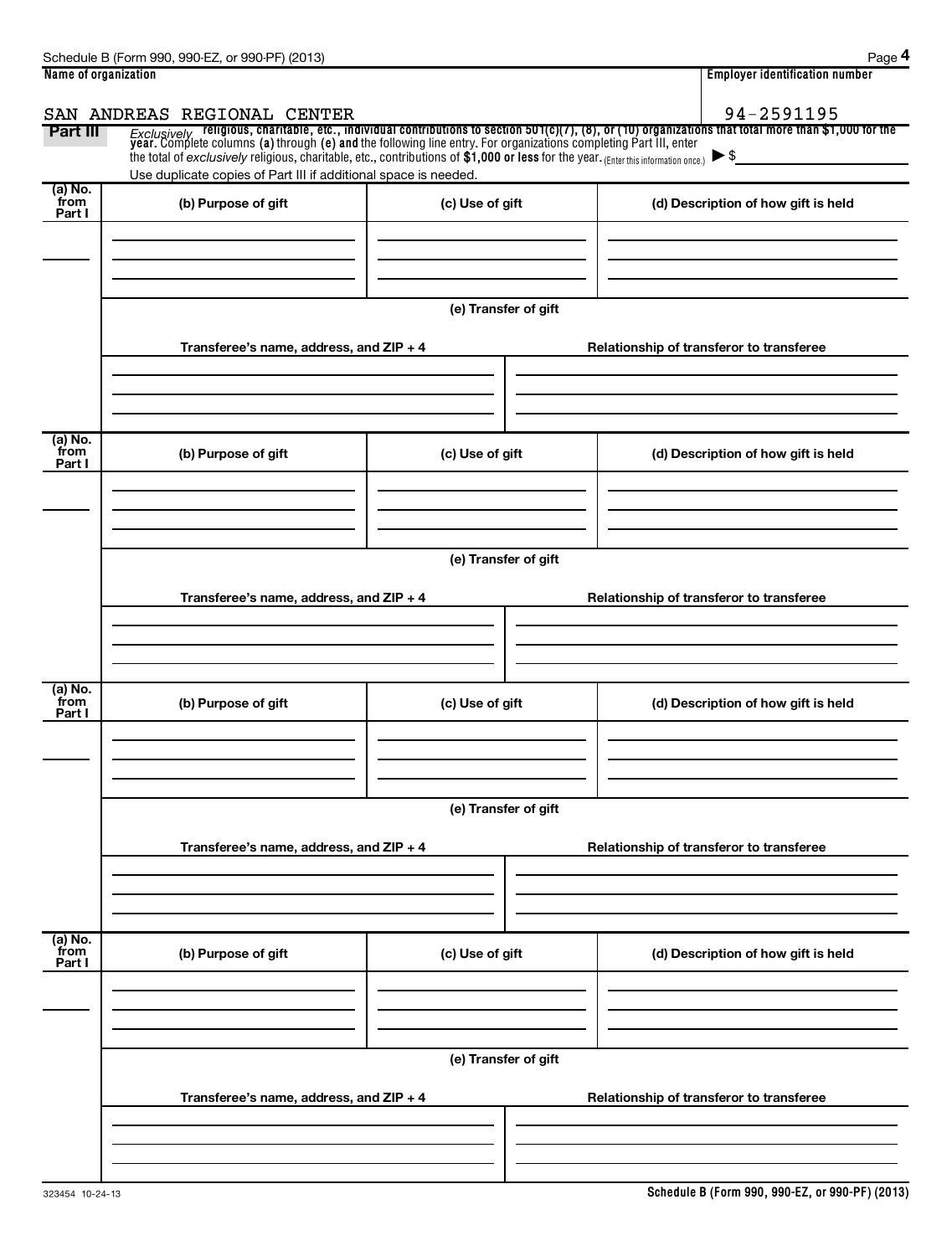**(Form 990) | Complete if the organization answered "Yes," to Form 990, Part IV, line 6, 7, 8, 9, 10, 11a, 11b, 11c, 11d, 11e, 11f, 12a, or 12b. | Attach to Form 990. | Information about Schedule D (Form 990) and its instructions is at**  *www.irs.gov/form990.* **SCHEDULE D Supplemental Financial Statements**<br> **Form 990 2013**<br>
Part IV line 6.7.8.9.10, 11a, 11b, 11d, 11d, 11d, 11d, 11d, 12a, 0r, 12b

| Department of the Treasury |
|----------------------------|
| Internal Revenue Service   |

### Internal Revenue Service

**Open to Public Inspection Employer identification number** 

OMB No. 1545-0047

| <b>Part I</b> Organizations Maintaining |                  |
|-----------------------------------------|------------------|
| Name of the organization                | <b>SAN ANDRE</b> |

94-2591195

| Part I  | Organizations Maintaining Donor Advised Funds or Other Similar Funds or Accounts. Complete if the                                                                                                                             |                                                |                                                     |
|---------|-------------------------------------------------------------------------------------------------------------------------------------------------------------------------------------------------------------------------------|------------------------------------------------|-----------------------------------------------------|
|         | organization answered "Yes" to Form 990, Part IV, line 6.                                                                                                                                                                     |                                                |                                                     |
|         |                                                                                                                                                                                                                               | (a) Donor advised funds                        | (b) Funds and other accounts                        |
| 1       |                                                                                                                                                                                                                               |                                                |                                                     |
| 2       |                                                                                                                                                                                                                               |                                                |                                                     |
| 3       |                                                                                                                                                                                                                               |                                                |                                                     |
| 4       |                                                                                                                                                                                                                               |                                                |                                                     |
| 5       | Did the organization inform all donors and donor advisors in writing that the assets held in donor advised funds                                                                                                              |                                                |                                                     |
|         |                                                                                                                                                                                                                               |                                                | Yes<br>No                                           |
| 6       | Did the organization inform all grantees, donors, and donor advisors in writing that grant funds can be used only                                                                                                             |                                                |                                                     |
|         | for charitable purposes and not for the benefit of the donor or donor advisor, or for any other purpose conferring                                                                                                            |                                                |                                                     |
|         |                                                                                                                                                                                                                               |                                                | Yes<br>No                                           |
| Part II | Conservation Easements. Complete if the organization answered "Yes" to Form 990, Part IV, line 7.                                                                                                                             |                                                |                                                     |
| 1       | Purpose(s) of conservation easements held by the organization (check all that apply).                                                                                                                                         |                                                |                                                     |
|         | Preservation of land for public use (e.g., recreation or education)                                                                                                                                                           |                                                | Preservation of an historically important land area |
|         | Protection of natural habitat                                                                                                                                                                                                 | Preservation of a certified historic structure |                                                     |
|         | Preservation of open space                                                                                                                                                                                                    |                                                |                                                     |
| 2       | Complete lines 2a through 2d if the organization held a qualified conservation contribution in the form of a conservation easement on the last                                                                                |                                                |                                                     |
|         | day of the tax year.                                                                                                                                                                                                          |                                                |                                                     |
|         |                                                                                                                                                                                                                               |                                                | Held at the End of the Tax Year                     |
| а       |                                                                                                                                                                                                                               |                                                | 2a                                                  |
| b       |                                                                                                                                                                                                                               |                                                | 2 <sub>b</sub>                                      |
| с       |                                                                                                                                                                                                                               |                                                | 2c                                                  |
|         | d Number of conservation easements included in (c) acquired after 8/17/06, and not on a historic structure                                                                                                                    |                                                |                                                     |
|         | listed in the National Register [111] Marshall Register [11] Marshall Register [11] Marshall Register [11] Marshall Register [11] Marshall Register [11] Marshall Register [11] Marshall Register [11] Marshall Register [11] |                                                | 2d                                                  |
| з       | Number of conservation easements modified, transferred, released, extinguished, or terminated by the organization during the tax                                                                                              |                                                |                                                     |
|         | year                                                                                                                                                                                                                          |                                                |                                                     |
| 4       | Number of states where property subject to conservation easement is located >                                                                                                                                                 |                                                |                                                     |
| 5       | Does the organization have a written policy regarding the periodic monitoring, inspection, handling of                                                                                                                        |                                                | Yes<br><b>No</b>                                    |
|         | violations, and enforcement of the conservation easements it holds?<br>Staff and volunteer hours devoted to monitoring, inspecting, and enforcing conservation easements during the year                                      |                                                |                                                     |
| 6<br>7  | Amount of expenses incurred in monitoring, inspecting, and enforcing conservation easements during the year $\triangleright$ \$                                                                                               |                                                |                                                     |
| 8       | Does each conservation easement reported on line 2(d) above satisfy the requirements of section 170(h)(4)(B)(i)                                                                                                               |                                                |                                                     |
|         |                                                                                                                                                                                                                               |                                                | <b>No</b><br>Yes                                    |
| 9       | In Part XIII, describe how the organization reports conservation easements in its revenue and expense statement, and balance sheet, and                                                                                       |                                                |                                                     |
|         | include, if applicable, the text of the footnote to the organization's financial statements that describes the organization's accounting for                                                                                  |                                                |                                                     |
|         | conservation easements.                                                                                                                                                                                                       |                                                |                                                     |
|         | Part III   Organizations Maintaining Collections of Art, Historical Treasures, or Other Similar Assets.                                                                                                                       |                                                |                                                     |
|         | Complete if the organization answered "Yes" to Form 990, Part IV, line 8.                                                                                                                                                     |                                                |                                                     |
|         | 1a If the organization elected, as permitted under SFAS 116 (ASC 958), not to report in its revenue statement and balance sheet works of art,                                                                                 |                                                |                                                     |
|         | historical treasures, or other similar assets held for public exhibition, education, or research in furtherance of public service, provide, in Part XIII,                                                                     |                                                |                                                     |
|         | the text of the footnote to its financial statements that describes these items.                                                                                                                                              |                                                |                                                     |
|         | <b>b</b> If the organization elected, as permitted under SFAS 116 (ASC 958), to report in its revenue statement and balance sheet works of art, historical                                                                    |                                                |                                                     |
|         | treasures, or other similar assets held for public exhibition, education, or research in furtherance of public service, provide the following amounts                                                                         |                                                |                                                     |
|         | relating to these items:                                                                                                                                                                                                      |                                                |                                                     |
|         |                                                                                                                                                                                                                               |                                                | $\blacktriangleright$ \$                            |
|         | (ii) Assets included in Form 990, Part X                                                                                                                                                                                      |                                                |                                                     |
| 2       | If the organization received or held works of art, historical treasures, or other similar assets for financial gain, provide                                                                                                  |                                                |                                                     |
|         | the following amounts required to be reported under SFAS 116 (ASC 958) relating to these items:                                                                                                                               |                                                |                                                     |
| а       |                                                                                                                                                                                                                               |                                                | $\blacktriangleright$ \$                            |
|         | <b>b</b> Assets included in Form 990, Part X                                                                                                                                                                                  |                                                | $\blacktriangleright$ \$                            |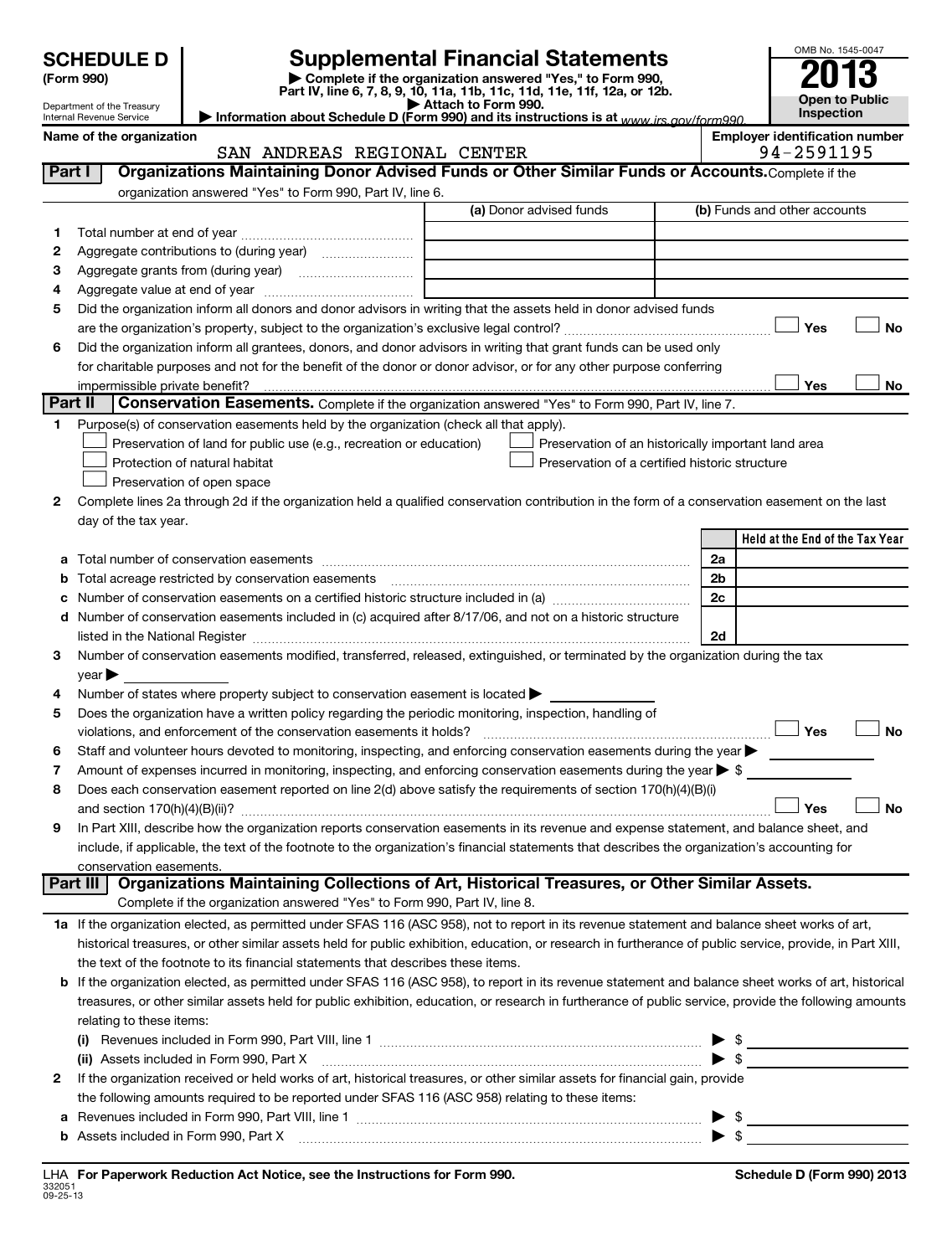|               | Schedule D (Form 990) 2013                                                                                                                                                                                                     | SAN ANDREAS REGIONAL CENTER |   |                |                                                                                                                                                                                                                               |                 |    | 94-2591195 Page 2                                |                        |                       |                   |
|---------------|--------------------------------------------------------------------------------------------------------------------------------------------------------------------------------------------------------------------------------|-----------------------------|---|----------------|-------------------------------------------------------------------------------------------------------------------------------------------------------------------------------------------------------------------------------|-----------------|----|--------------------------------------------------|------------------------|-----------------------|-------------------|
|               | Part III   Organizations Maintaining Collections of Art, Historical Treasures, or Other Similar Assets <i>continued</i> )                                                                                                      |                             |   |                |                                                                                                                                                                                                                               |                 |    |                                                  |                        |                       |                   |
|               | 3 Using the organization's acquisition, accession, and other records, check any of the following that are a significant use of its collection items                                                                            |                             |   |                |                                                                                                                                                                                                                               |                 |    |                                                  |                        |                       |                   |
|               | (check all that apply):                                                                                                                                                                                                        |                             |   |                |                                                                                                                                                                                                                               |                 |    |                                                  |                        |                       |                   |
| a             | Public exhibition                                                                                                                                                                                                              |                             |   |                | Loan or exchange programs                                                                                                                                                                                                     |                 |    |                                                  |                        |                       |                   |
| b             | Scholarly research                                                                                                                                                                                                             | $\mathbf e$                 |   |                | Other and the contract of the contract of the contract of the contract of the contract of the contract of the contract of the contract of the contract of the contract of the contract of the contract of the contract of the |                 |    |                                                  |                        |                       |                   |
| c             | Preservation for future generations                                                                                                                                                                                            |                             |   |                |                                                                                                                                                                                                                               |                 |    |                                                  |                        |                       |                   |
| 4             | Provide a description of the organization's collections and explain how they further the organization's exempt purpose in Part XIII.                                                                                           |                             |   |                |                                                                                                                                                                                                                               |                 |    |                                                  |                        |                       |                   |
| 5             | During the year, did the organization solicit or receive donations of art, historical treasures, or other similar assets                                                                                                       |                             |   |                |                                                                                                                                                                                                                               |                 |    |                                                  |                        |                       |                   |
|               |                                                                                                                                                                                                                                |                             |   |                |                                                                                                                                                                                                                               |                 |    |                                                  | Yes                    |                       | No                |
|               | Part IV<br>Escrow and Custodial Arrangements. Complete if the organization answered "Yes" to Form 990, Part IV, line 9, or                                                                                                     |                             |   |                |                                                                                                                                                                                                                               |                 |    |                                                  |                        |                       |                   |
|               | reported an amount on Form 990, Part X, line 21.                                                                                                                                                                               |                             |   |                |                                                                                                                                                                                                                               |                 |    |                                                  |                        |                       |                   |
|               | 1a Is the organization an agent, trustee, custodian or other intermediary for contributions or other assets not included                                                                                                       |                             |   |                |                                                                                                                                                                                                                               |                 |    |                                                  |                        |                       | $\overline{X}$ No |
|               |                                                                                                                                                                                                                                |                             |   |                |                                                                                                                                                                                                                               |                 |    |                                                  | Yes                    |                       |                   |
|               | b If "Yes," explain the arrangement in Part XIII and complete the following table:                                                                                                                                             |                             |   |                |                                                                                                                                                                                                                               |                 |    |                                                  |                        |                       |                   |
|               |                                                                                                                                                                                                                                |                             |   |                |                                                                                                                                                                                                                               |                 |    |                                                  | Amount                 |                       |                   |
| c             | Beginning balance encourance and account of the contract of the contract of the contract of the contract of the contract of the contract of the contract of the contract of the contract of the contract of the contract of th |                             |   |                |                                                                                                                                                                                                                               |                 | 1c |                                                  |                        |                       |                   |
|               |                                                                                                                                                                                                                                |                             |   |                |                                                                                                                                                                                                                               |                 | 1d |                                                  |                        |                       |                   |
| е             | Distributions during the year manufactured and continuum control of the state of the control of the year manufactured and control of the state of the state of the state of the state of the state of the state of the state o |                             |   |                |                                                                                                                                                                                                                               |                 | 1e |                                                  |                        |                       |                   |
| Ť             |                                                                                                                                                                                                                                |                             |   |                |                                                                                                                                                                                                                               |                 | 1f |                                                  |                        |                       |                   |
|               |                                                                                                                                                                                                                                |                             |   |                |                                                                                                                                                                                                                               |                 |    |                                                  | $\boxed{\text{X}}$ Yes |                       | No                |
|               | b If "Yes," explain the arrangement in Part XIII. Check here if the explanation has been provided in Part XIII                                                                                                                 |                             |   |                |                                                                                                                                                                                                                               |                 |    |                                                  |                        | $\overline{\text{x}}$ |                   |
| <b>Part V</b> | Endowment Funds. Complete if the organization answered "Yes" to Form 990, Part IV, line 10.                                                                                                                                    |                             |   |                |                                                                                                                                                                                                                               |                 |    |                                                  |                        |                       |                   |
|               |                                                                                                                                                                                                                                | (a) Current year            |   | (b) Prior year | (c) Two years back                                                                                                                                                                                                            |                 |    | (d) Three years back $\vert$ (e) Four years back |                        |                       |                   |
|               | 1a Beginning of year balance                                                                                                                                                                                                   |                             |   |                |                                                                                                                                                                                                                               |                 |    |                                                  |                        |                       |                   |
| b             |                                                                                                                                                                                                                                |                             |   |                |                                                                                                                                                                                                                               |                 |    |                                                  |                        |                       |                   |
|               | Net investment earnings, gains, and losses                                                                                                                                                                                     |                             |   |                |                                                                                                                                                                                                                               |                 |    |                                                  |                        |                       |                   |
| d             |                                                                                                                                                                                                                                |                             |   |                |                                                                                                                                                                                                                               |                 |    |                                                  |                        |                       |                   |
|               | <b>e</b> Other expenditures for facilities                                                                                                                                                                                     |                             |   |                |                                                                                                                                                                                                                               |                 |    |                                                  |                        |                       |                   |
|               | and programs                                                                                                                                                                                                                   |                             |   |                |                                                                                                                                                                                                                               |                 |    |                                                  |                        |                       |                   |
| f.            |                                                                                                                                                                                                                                |                             |   |                |                                                                                                                                                                                                                               |                 |    |                                                  |                        |                       |                   |
| g             |                                                                                                                                                                                                                                |                             |   |                |                                                                                                                                                                                                                               |                 |    |                                                  |                        |                       |                   |
| 2             | Provide the estimated percentage of the current year end balance (line 1g, column (a)) held as:                                                                                                                                |                             |   |                |                                                                                                                                                                                                                               |                 |    |                                                  |                        |                       |                   |
| a             | Board designated or quasi-endowment                                                                                                                                                                                            |                             | % |                |                                                                                                                                                                                                                               |                 |    |                                                  |                        |                       |                   |
| b             | Permanent endowment                                                                                                                                                                                                            | %                           |   |                |                                                                                                                                                                                                                               |                 |    |                                                  |                        |                       |                   |
| с             | Temporarily restricted endowment                                                                                                                                                                                               | %                           |   |                |                                                                                                                                                                                                                               |                 |    |                                                  |                        |                       |                   |
|               | The percentages in lines 2a, 2b, and 2c should equal 100%.                                                                                                                                                                     |                             |   |                |                                                                                                                                                                                                                               |                 |    |                                                  |                        |                       |                   |
|               | 3a Are there endowment funds not in the possession of the organization that are held and administered for the organization                                                                                                     |                             |   |                |                                                                                                                                                                                                                               |                 |    |                                                  |                        |                       |                   |
|               | by:                                                                                                                                                                                                                            |                             |   |                |                                                                                                                                                                                                                               |                 |    |                                                  |                        | Yes                   | No                |
|               | (i)                                                                                                                                                                                                                            |                             |   |                |                                                                                                                                                                                                                               |                 |    |                                                  | 3a(i)                  |                       |                   |
|               | (ii) related organizations [111] matter and the contract of the contract of the contract of the contract of the contract of the contract of the contract of the contract of the contract of the contract of the contract of th |                             |   |                |                                                                                                                                                                                                                               |                 |    |                                                  | 3a(ii)                 |                       |                   |
| b             |                                                                                                                                                                                                                                |                             |   |                |                                                                                                                                                                                                                               |                 |    |                                                  | 3b                     |                       |                   |
| 4             | Describe in Part XIII the intended uses of the organization's endowment funds.                                                                                                                                                 |                             |   |                |                                                                                                                                                                                                                               |                 |    |                                                  |                        |                       |                   |
|               | Part VI<br><b>Land, Buildings, and Equipment.</b>                                                                                                                                                                              |                             |   |                |                                                                                                                                                                                                                               |                 |    |                                                  |                        |                       |                   |
|               | Complete if the organization answered "Yes" to Form 990, Part IV, line 11a. See Form 990, Part X, line 10.                                                                                                                     |                             |   |                |                                                                                                                                                                                                                               |                 |    |                                                  |                        |                       |                   |
|               | Description of property                                                                                                                                                                                                        | (a) Cost or other           |   |                | (b) Cost or other                                                                                                                                                                                                             | (c) Accumulated |    |                                                  | (d) Book value         |                       |                   |
|               |                                                                                                                                                                                                                                | basis (investment)          |   |                | basis (other)                                                                                                                                                                                                                 | depreciation    |    |                                                  |                        |                       |                   |
|               |                                                                                                                                                                                                                                |                             |   |                |                                                                                                                                                                                                                               |                 |    |                                                  |                        |                       |                   |
| b             |                                                                                                                                                                                                                                |                             |   |                |                                                                                                                                                                                                                               |                 |    |                                                  |                        |                       |                   |
| c             | Leasehold improvements                                                                                                                                                                                                         |                             |   |                |                                                                                                                                                                                                                               |                 |    |                                                  |                        |                       |                   |
| d             |                                                                                                                                                                                                                                |                             |   |                |                                                                                                                                                                                                                               |                 |    |                                                  |                        |                       |                   |
|               |                                                                                                                                                                                                                                |                             |   |                |                                                                                                                                                                                                                               |                 |    |                                                  |                        |                       |                   |
|               | Total. Add lines 1a through 1e. (Column (d) must equal Form 990, Part X, column (B), line 10(c).)                                                                                                                              |                             |   |                |                                                                                                                                                                                                                               |                 |    |                                                  |                        |                       | ο.                |
|               |                                                                                                                                                                                                                                |                             |   |                |                                                                                                                                                                                                                               |                 |    | Schodule D (Form 990) 2013                       |                        |                       |                   |

**Schedule D (Form 990) 2013**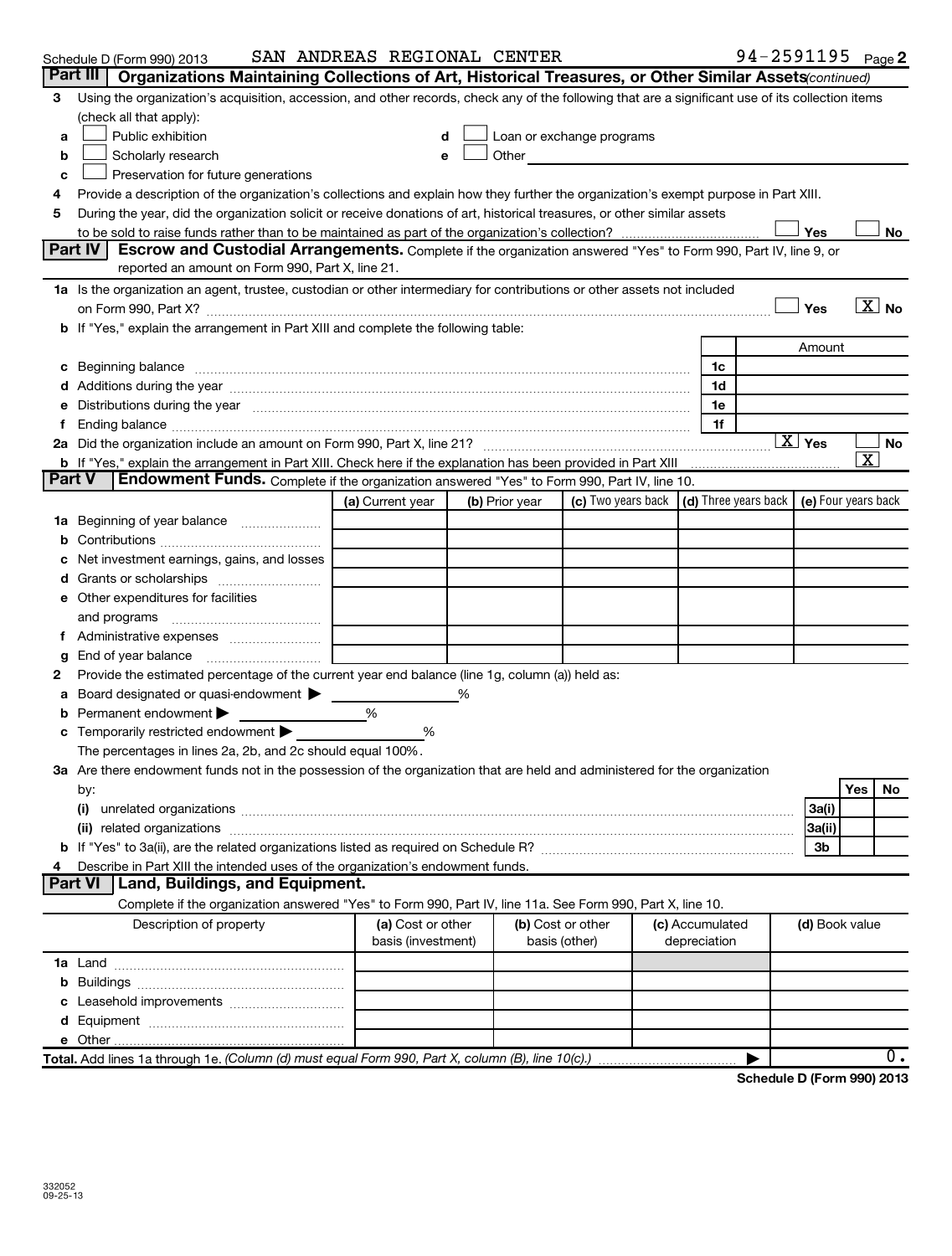Schedule D (Form 990) 2013 SAN\_ANDREAS\_REGIONAL\_CENTER 94-Z59II95 Page SAN ANDREAS REGIONAL CENTER

| (1) Financial derivatives | Complete if the organization answered "Yes" to Form 990, Part IV, line 11b. See Form 990, Part X, line 12.<br>(a) Description of security or category (including name of security) |                       |                                                           |                |
|---------------------------|------------------------------------------------------------------------------------------------------------------------------------------------------------------------------------|-----------------------|-----------------------------------------------------------|----------------|
|                           |                                                                                                                                                                                    | (b) Book value        | (c) Method of valuation: Cost or end-of-year market value |                |
|                           |                                                                                                                                                                                    |                       |                                                           |                |
|                           |                                                                                                                                                                                    |                       |                                                           |                |
| (3) Other                 |                                                                                                                                                                                    |                       |                                                           |                |
| (A)                       |                                                                                                                                                                                    |                       |                                                           |                |
| (B)                       |                                                                                                                                                                                    |                       |                                                           |                |
| (C)                       |                                                                                                                                                                                    |                       |                                                           |                |
| (D)                       |                                                                                                                                                                                    |                       |                                                           |                |
| (E)                       |                                                                                                                                                                                    |                       |                                                           |                |
| (F)                       |                                                                                                                                                                                    |                       |                                                           |                |
| (G)                       |                                                                                                                                                                                    |                       |                                                           |                |
| (H)                       |                                                                                                                                                                                    |                       |                                                           |                |
|                           | Total. (Col. (b) must equal Form 990, Part X, col. (B) line 12.) $\blacktriangleright$                                                                                             |                       |                                                           |                |
|                           | Part VIII Investments - Program Related.                                                                                                                                           |                       |                                                           |                |
|                           | Complete if the organization answered "Yes" to Form 990, Part IV, line 11c. See Form 990, Part X, line 13.                                                                         |                       |                                                           |                |
|                           | (a) Description of investment                                                                                                                                                      | (b) Book value        | (c) Method of valuation: Cost or end-of-year market value |                |
| (1)                       |                                                                                                                                                                                    |                       |                                                           |                |
| (2)                       |                                                                                                                                                                                    |                       |                                                           |                |
| (3)                       |                                                                                                                                                                                    |                       |                                                           |                |
| (4)                       |                                                                                                                                                                                    |                       |                                                           |                |
| (5)                       |                                                                                                                                                                                    |                       |                                                           |                |
| (6)                       |                                                                                                                                                                                    |                       |                                                           |                |
| (7)                       |                                                                                                                                                                                    |                       |                                                           |                |
| (8)                       |                                                                                                                                                                                    |                       |                                                           |                |
| (9)                       |                                                                                                                                                                                    |                       |                                                           |                |
| Part IX                   | Total. (Col. (b) must equal Form 990, Part X, col. (B) line $13$ .)<br><b>Other Assets.</b>                                                                                        |                       |                                                           |                |
|                           | Complete if the organization answered "Yes" to Form 990, Part IV, line 11d. See Form 990, Part X, line 15.                                                                         |                       |                                                           |                |
|                           |                                                                                                                                                                                    | (a) Description       |                                                           | (b) Book value |
| (1)                       |                                                                                                                                                                                    |                       |                                                           |                |
| (2)                       |                                                                                                                                                                                    |                       |                                                           |                |
| (3)                       |                                                                                                                                                                                    |                       |                                                           |                |
| (4)                       |                                                                                                                                                                                    |                       |                                                           |                |
| (5)                       |                                                                                                                                                                                    |                       |                                                           |                |
| (6)                       |                                                                                                                                                                                    |                       |                                                           |                |
| (7)                       |                                                                                                                                                                                    |                       |                                                           |                |
| (8)                       |                                                                                                                                                                                    |                       |                                                           |                |
| (9)                       |                                                                                                                                                                                    |                       |                                                           |                |
|                           | Total. (Column (b) must equal Form 990, Part X, col. (B) line 15.)                                                                                                                 |                       |                                                           |                |
| Part X                    | <b>Other Liabilities.</b>                                                                                                                                                          |                       |                                                           |                |
|                           | Complete if the organization answered "Yes" to Form 990, Part IV, line 11e or 11f. See Form 990, Part X, line 25.                                                                  |                       |                                                           |                |
| <u>1.</u>                 | (a) Description of liability                                                                                                                                                       |                       | (b) Book value                                            |                |
| (1)                       | Federal income taxes                                                                                                                                                               |                       |                                                           |                |
| (2)                       | <b>CONTRACT ADVANCE</b>                                                                                                                                                            |                       | 73, 264, 054.                                             |                |
| (3)                       | DEVELOPMENTAL SERVICES                                                                                                                                                             |                       | 1,594,248.                                                |                |
| (4)                       | UNFUNDED DEFINED BENEFIT PLAN                                                                                                                                                      |                       |                                                           |                |
| (5)                       | LIABILITY                                                                                                                                                                          |                       | 13,351,063.                                               |                |
| (6)                       |                                                                                                                                                                                    |                       |                                                           |                |
| (7)                       |                                                                                                                                                                                    |                       |                                                           |                |
| (8)                       |                                                                                                                                                                                    |                       |                                                           |                |
| (9)                       |                                                                                                                                                                                    |                       |                                                           |                |
|                           | Total. (Column (b) must equal Form 990, Part X, col. (B) line 25.)                                                                                                                 | $\blacktriangleright$ | 88, 209, 365.                                             |                |

**Schedule D (Form 990) 2013** organization's liability for uncertain tax positions under FIN 48 (ASC 740). Check here if the text of the footnote has been provided in Part XIII  $\boxed{\text{X}}$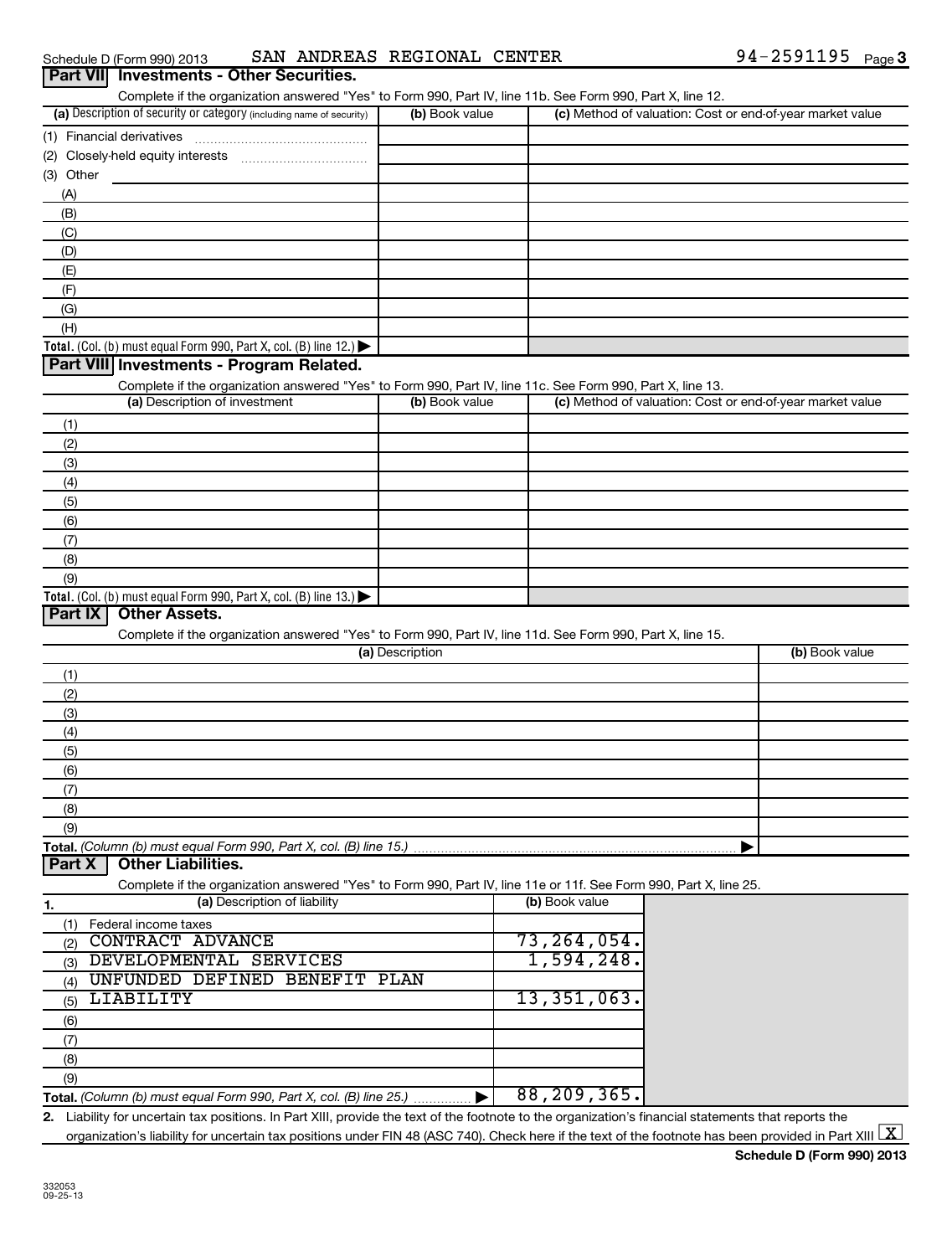|   | <b>Part XI</b><br>Reconciliation of Revenue per Audited Financial Statements With Revenue per Return.                    |                |                |                             |
|---|--------------------------------------------------------------------------------------------------------------------------|----------------|----------------|-----------------------------|
|   | Complete if the organization answered "Yes" to Form 990, Part IV, line 12a.                                              |                |                |                             |
| 1 | Total revenue, gains, and other support per audited financial statements [[[[[[[[[[[[[[[[[[[[[[[[[]]]]]]]]]]]            |                | $\mathbf{1}$   | [312, 056, 945.             |
| 2 | Amounts included on line 1 but not on Form 990, Part VIII, line 12:                                                      |                |                |                             |
| a |                                                                                                                          | 2a             |                |                             |
| b |                                                                                                                          | 2 <sub>b</sub> |                |                             |
|   |                                                                                                                          | 2 <sub>c</sub> |                |                             |
| d | Other (Describe in Part XIII.) <b>Construction Contract Construction</b> Chern Construction Construction Construction    | 2d             |                |                             |
| е |                                                                                                                          |                | 2е             | υ.                          |
|   |                                                                                                                          |                | $\overline{3}$ | 312,056,945.                |
| 4 | Amounts included on Form 990, Part VIII, line 12, but not on line 1:                                                     |                |                |                             |
| а | Investment expenses not included on Form 990, Part VIII, line 7b [                                                       | 4a             |                |                             |
|   |                                                                                                                          | 4 <sub>b</sub> |                |                             |
|   | Add lines 4a and 4b                                                                                                      |                | 4c             | υ.                          |
| 5 |                                                                                                                          |                |                | $5\overline{)312,056,945.}$ |
|   | Part XII   Reconciliation of Expenses per Audited Financial Statements With Expenses per Return.                         |                |                |                             |
|   | Complete if the organization answered "Yes" to Form 990, Part IV, line 12a.                                              |                |                |                             |
| 1 |                                                                                                                          |                | $\mathbf{1}$   | 312,082,097.                |
| 2 | Amounts included on line 1 but not on Form 990, Part IX, line 25:                                                        |                |                |                             |
| a |                                                                                                                          | 2a             |                |                             |
|   | Prior year adjustments [ www.communications of the contract of the contract of the contract of the contract of           | 2 <sub>b</sub> |                |                             |
|   |                                                                                                                          | 2c             |                |                             |
| d |                                                                                                                          | 2d             |                |                             |
| е |                                                                                                                          |                | 2е             | 0.                          |
| з | Add lines 2a through 2d <b>must be a constructed as the constant of the constant of the constant of the construction</b> |                |                |                             |
|   |                                                                                                                          |                | $\mathbf{a}$   | 312,082,097.                |
| 4 | Amounts included on Form 990, Part IX, line 25, but not on line 1:                                                       |                |                |                             |
| a |                                                                                                                          | 4a             |                |                             |
| b |                                                                                                                          | 4 <sub>b</sub> |                |                             |
|   | Add lines 4a and 4b                                                                                                      |                | 4с             |                             |
|   | Part XIII Supplemental Information.                                                                                      |                | $\overline{5}$ | $ 312,082,097$ .            |

Schedule D (Form 990) 2013 **SAN ANDREAS REGIONAL CENTER** 94-2591195 <sub>Page</sub>

Provide the descriptions required for Part II, lines 3, 5, and 9; Part III, lines 1a and 4; Part IV, lines 1b and 2b; Part V, line 4; Part X, line 2; Part XI, lines 2d and 4b; and Part XII, lines 2d and 4b. Also complete this part to provide any additional information.

PART IV, LINE 2B:

PART X, LINE 2:

### THE CENTER BELIEVES THAT IT HAS APPROPRIATE SUPPORT FOR ANY

94-2591195 <sub>Page</sub> 4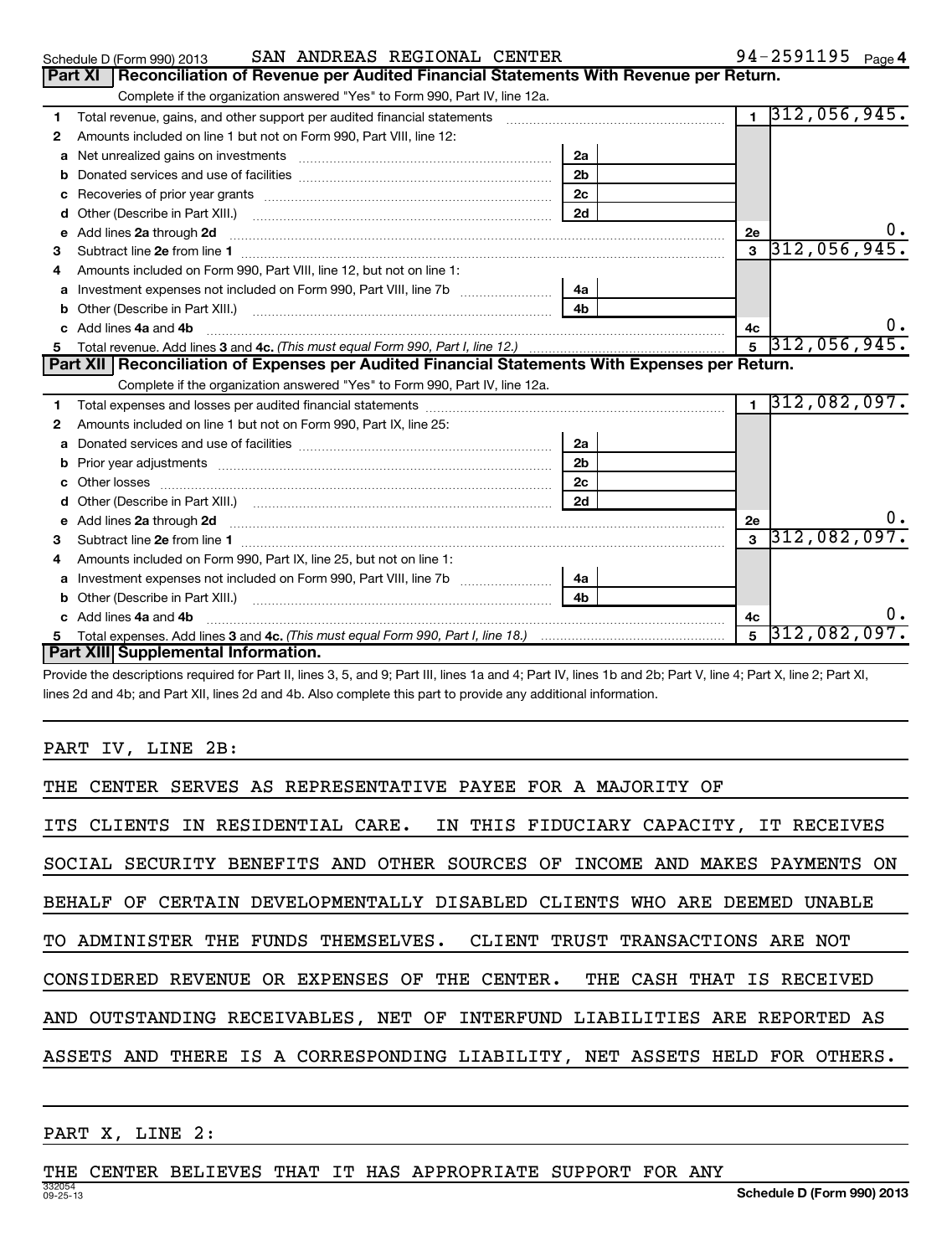| SAN ANDREAS REGIONAL CENTER<br>Schedule D (Form 990) 2013<br><b>Part XIII   Supplemental Information (continued)</b> | 94-2591195 Page 5 |
|----------------------------------------------------------------------------------------------------------------------|-------------------|
| TAX POSITIONS TAKEN, AND AS SUCH, DOES NOT HAVE ANY UNCERTAIN TAX                                                    |                   |
| POSITIONS THAT ARE MATERIAL TO THE FINANCIAL STATEMENTS. THE CENTER'S                                                |                   |
| FEDERAL AND STATE INFORMATION RETURNS FOR THE YEARS 2009 THROUGH 2012 ARE                                            |                   |
| SUBJECT TO EXAMINATION BY REGULATORY AGENCIES, GENERALLY FOR THREE YEARS                                             |                   |
| AND FOUR YEARS AFTER THEY WERE FILED FOR FEDERAL AND STATE, RESPECTIVELY.                                            |                   |
|                                                                                                                      |                   |
|                                                                                                                      |                   |
|                                                                                                                      |                   |
|                                                                                                                      |                   |
|                                                                                                                      |                   |
|                                                                                                                      |                   |
|                                                                                                                      |                   |
|                                                                                                                      |                   |
|                                                                                                                      |                   |
|                                                                                                                      |                   |
|                                                                                                                      |                   |
|                                                                                                                      |                   |
|                                                                                                                      |                   |
|                                                                                                                      |                   |
|                                                                                                                      |                   |
|                                                                                                                      |                   |
|                                                                                                                      |                   |
|                                                                                                                      |                   |
|                                                                                                                      |                   |
|                                                                                                                      |                   |
|                                                                                                                      |                   |
|                                                                                                                      |                   |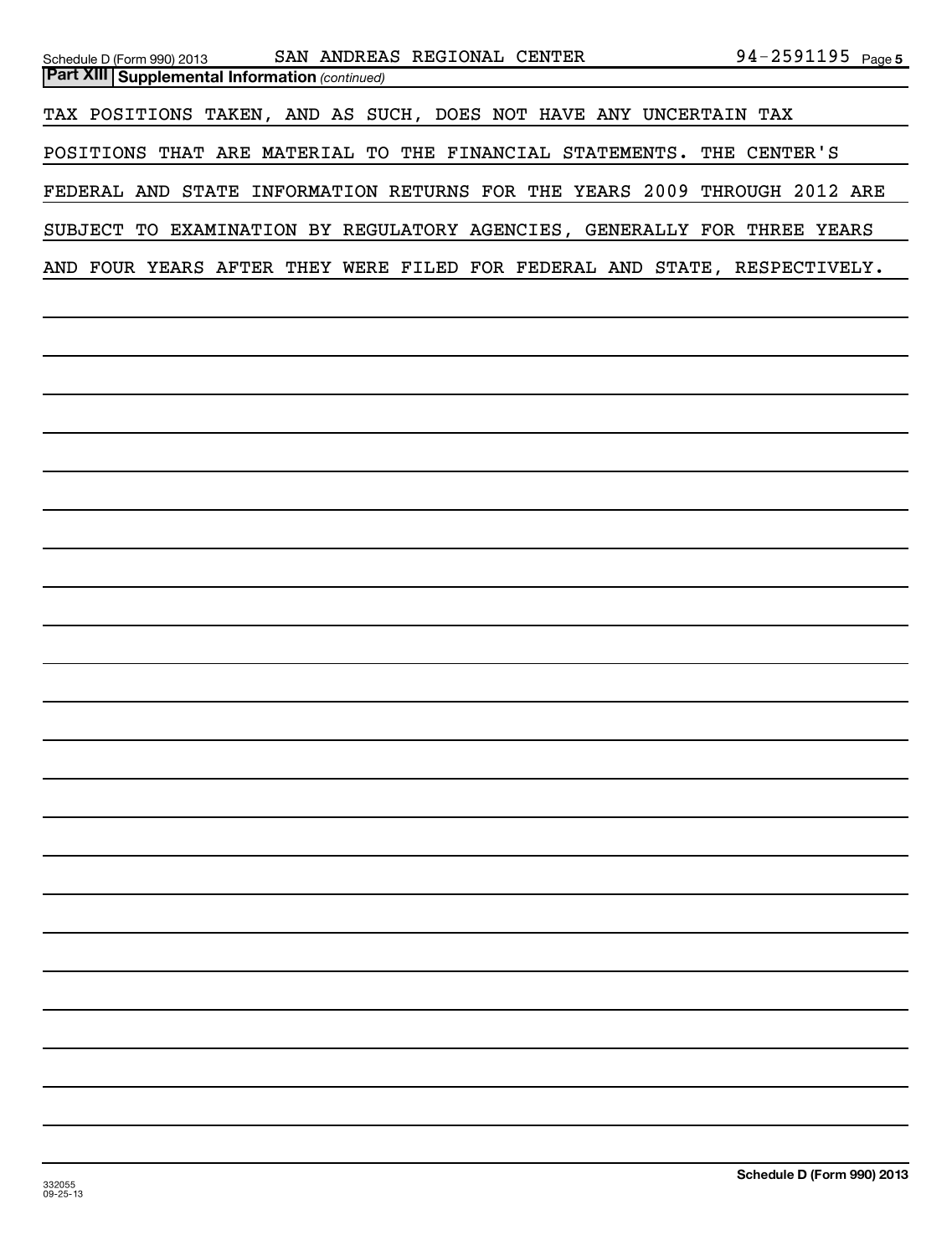| <b>Compensation Information</b><br><b>SCHEDULE J</b><br>(Form 990)<br>For certain Officers, Directors, Trustees, Key Employees, and Highest<br><b>Compensated Employees</b><br>Complete if the organization answered "Yes" on Form 990, Part IV, line 23. |                                                                                                                                                                                                                                                                                                                                                                                                                                                                                                                                                                                                                               |                            |                                       | OMB No. 1545-0047<br>2013<br><b>Open to Public</b> |                         |  |  |  |  |
|-----------------------------------------------------------------------------------------------------------------------------------------------------------------------------------------------------------------------------------------------------------|-------------------------------------------------------------------------------------------------------------------------------------------------------------------------------------------------------------------------------------------------------------------------------------------------------------------------------------------------------------------------------------------------------------------------------------------------------------------------------------------------------------------------------------------------------------------------------------------------------------------------------|----------------------------|---------------------------------------|----------------------------------------------------|-------------------------|--|--|--|--|
|                                                                                                                                                                                                                                                           | Attach to Form 990. See separate instructions.<br>Department of the Treasury<br>Internal Revenue Service<br>Information about Schedule J (Form 990) and its instructions is at www irs gov/form990                                                                                                                                                                                                                                                                                                                                                                                                                            |                            | Inspection                            |                                                    |                         |  |  |  |  |
|                                                                                                                                                                                                                                                           | Name of the organization                                                                                                                                                                                                                                                                                                                                                                                                                                                                                                                                                                                                      |                            | <b>Employer identification number</b> |                                                    |                         |  |  |  |  |
|                                                                                                                                                                                                                                                           | SAN ANDREAS REGIONAL CENTER                                                                                                                                                                                                                                                                                                                                                                                                                                                                                                                                                                                                   | 94-2591195                 |                                       |                                                    |                         |  |  |  |  |
|                                                                                                                                                                                                                                                           | Part I<br><b>Questions Regarding Compensation</b>                                                                                                                                                                                                                                                                                                                                                                                                                                                                                                                                                                             |                            |                                       |                                                    |                         |  |  |  |  |
|                                                                                                                                                                                                                                                           |                                                                                                                                                                                                                                                                                                                                                                                                                                                                                                                                                                                                                               |                            |                                       | Yes                                                | No                      |  |  |  |  |
| 1a                                                                                                                                                                                                                                                        | Check the appropriate box(es) if the organization provided any of the following to or for a person listed in Form 990,<br>Part VII, Section A, line 1a. Complete Part III to provide any relevant information regarding these items.<br>First-class or charter travel<br>Housing allowance or residence for personal use<br>Travel for companions<br>Payments for business use of personal residence<br>Tax indemnification and gross-up payments<br>Health or social club dues or initiation fees<br>Discretionary spending account<br>Personal services (e.g., maid, chauffeur, chef)                                       |                            |                                       |                                                    |                         |  |  |  |  |
|                                                                                                                                                                                                                                                           | <b>b</b> If any of the boxes on line 1a are checked, did the organization follow a written policy regarding payment or                                                                                                                                                                                                                                                                                                                                                                                                                                                                                                        |                            |                                       |                                                    |                         |  |  |  |  |
|                                                                                                                                                                                                                                                           |                                                                                                                                                                                                                                                                                                                                                                                                                                                                                                                                                                                                                               |                            | 1b                                    |                                                    |                         |  |  |  |  |
| 2                                                                                                                                                                                                                                                         | Did the organization require substantiation prior to reimbursing or allowing expenses incurred by all directors,                                                                                                                                                                                                                                                                                                                                                                                                                                                                                                              |                            |                                       |                                                    |                         |  |  |  |  |
|                                                                                                                                                                                                                                                           |                                                                                                                                                                                                                                                                                                                                                                                                                                                                                                                                                                                                                               |                            | $\overline{2}$                        |                                                    |                         |  |  |  |  |
|                                                                                                                                                                                                                                                           |                                                                                                                                                                                                                                                                                                                                                                                                                                                                                                                                                                                                                               |                            |                                       |                                                    |                         |  |  |  |  |
| З                                                                                                                                                                                                                                                         | Indicate which, if any, of the following the filing organization used to establish the compensation of the organization's<br>CEO/Executive Director. Check all that apply. Do not check any boxes for methods used by a related organization to<br>establish compensation of the CEO/Executive Director, but explain in Part III.<br>$\lfloor \underline{X} \rfloor$ Written employment contract<br>Compensation committee<br>$\mathbf{X}$ Compensation survey or study<br>Independent compensation consultant<br>$\vert \mathbf{X} \vert$ Approval by the board or compensation committee<br>Form 990 of other organizations |                            |                                       |                                                    |                         |  |  |  |  |
| 4                                                                                                                                                                                                                                                         | During the year, did any person listed in Form 990, Part VII, Section A, line 1a, with respect to the filing<br>organization or a related organization:                                                                                                                                                                                                                                                                                                                                                                                                                                                                       |                            |                                       |                                                    |                         |  |  |  |  |
| а                                                                                                                                                                                                                                                         | Receive a severance payment or change-of-control payment?                                                                                                                                                                                                                                                                                                                                                                                                                                                                                                                                                                     |                            | 4a                                    |                                                    | х                       |  |  |  |  |
| b                                                                                                                                                                                                                                                         |                                                                                                                                                                                                                                                                                                                                                                                                                                                                                                                                                                                                                               |                            | 4 <sub>b</sub>                        |                                                    | $\overline{\textbf{x}}$ |  |  |  |  |
| c                                                                                                                                                                                                                                                         |                                                                                                                                                                                                                                                                                                                                                                                                                                                                                                                                                                                                                               |                            | 4c                                    |                                                    | $\overline{\mathtt{x}}$ |  |  |  |  |
|                                                                                                                                                                                                                                                           | If "Yes" to any of lines 4a-c, list the persons and provide the applicable amounts for each item in Part III.                                                                                                                                                                                                                                                                                                                                                                                                                                                                                                                 |                            |                                       |                                                    |                         |  |  |  |  |
|                                                                                                                                                                                                                                                           | Only section 501(c)(3) and 501(c)(4) organizations must complete lines 5-9.<br>For persons listed in Form 990, Part VII, Section A, line 1a, did the organization pay or accrue any compensation                                                                                                                                                                                                                                                                                                                                                                                                                              |                            |                                       |                                                    |                         |  |  |  |  |
|                                                                                                                                                                                                                                                           | contingent on the revenues of:                                                                                                                                                                                                                                                                                                                                                                                                                                                                                                                                                                                                |                            |                                       |                                                    |                         |  |  |  |  |
|                                                                                                                                                                                                                                                           |                                                                                                                                                                                                                                                                                                                                                                                                                                                                                                                                                                                                                               |                            | 5а                                    |                                                    | х                       |  |  |  |  |
|                                                                                                                                                                                                                                                           |                                                                                                                                                                                                                                                                                                                                                                                                                                                                                                                                                                                                                               |                            | 5b                                    |                                                    | $\overline{\mathbf{X}}$ |  |  |  |  |
|                                                                                                                                                                                                                                                           | If "Yes" to line 5a or 5b, describe in Part III.                                                                                                                                                                                                                                                                                                                                                                                                                                                                                                                                                                              |                            |                                       |                                                    |                         |  |  |  |  |
| 6                                                                                                                                                                                                                                                         | For persons listed in Form 990, Part VII, Section A, line 1a, did the organization pay or accrue any compensation                                                                                                                                                                                                                                                                                                                                                                                                                                                                                                             |                            |                                       |                                                    |                         |  |  |  |  |
|                                                                                                                                                                                                                                                           | contingent on the net earnings of:                                                                                                                                                                                                                                                                                                                                                                                                                                                                                                                                                                                            |                            |                                       |                                                    |                         |  |  |  |  |
|                                                                                                                                                                                                                                                           |                                                                                                                                                                                                                                                                                                                                                                                                                                                                                                                                                                                                                               |                            | 6а                                    |                                                    | X                       |  |  |  |  |
|                                                                                                                                                                                                                                                           |                                                                                                                                                                                                                                                                                                                                                                                                                                                                                                                                                                                                                               |                            | 6b                                    |                                                    | $\overline{\textbf{X}}$ |  |  |  |  |
|                                                                                                                                                                                                                                                           | If "Yes" to line 6a or 6b, describe in Part III.                                                                                                                                                                                                                                                                                                                                                                                                                                                                                                                                                                              |                            |                                       |                                                    |                         |  |  |  |  |
|                                                                                                                                                                                                                                                           | 7 For persons listed in Form 990, Part VII, Section A, line 1a, did the organization provide any non-fixed payments                                                                                                                                                                                                                                                                                                                                                                                                                                                                                                           |                            |                                       |                                                    |                         |  |  |  |  |
|                                                                                                                                                                                                                                                           |                                                                                                                                                                                                                                                                                                                                                                                                                                                                                                                                                                                                                               |                            | 7                                     |                                                    | х                       |  |  |  |  |
| 8                                                                                                                                                                                                                                                         | Were any amounts reported in Form 990, Part VII, paid or accrued pursuant to a contract that was subject to the                                                                                                                                                                                                                                                                                                                                                                                                                                                                                                               |                            |                                       |                                                    |                         |  |  |  |  |
|                                                                                                                                                                                                                                                           |                                                                                                                                                                                                                                                                                                                                                                                                                                                                                                                                                                                                                               |                            | 8                                     |                                                    | x                       |  |  |  |  |
| 9                                                                                                                                                                                                                                                         | If "Yes" to line 8, did the organization also follow the rebuttable presumption procedure described in                                                                                                                                                                                                                                                                                                                                                                                                                                                                                                                        |                            | 9                                     |                                                    |                         |  |  |  |  |
|                                                                                                                                                                                                                                                           | LHA For Paperwork Reduction Act Notice, see the Instructions for Form 990.                                                                                                                                                                                                                                                                                                                                                                                                                                                                                                                                                    | Schedule J (Form 990) 2013 |                                       |                                                    |                         |  |  |  |  |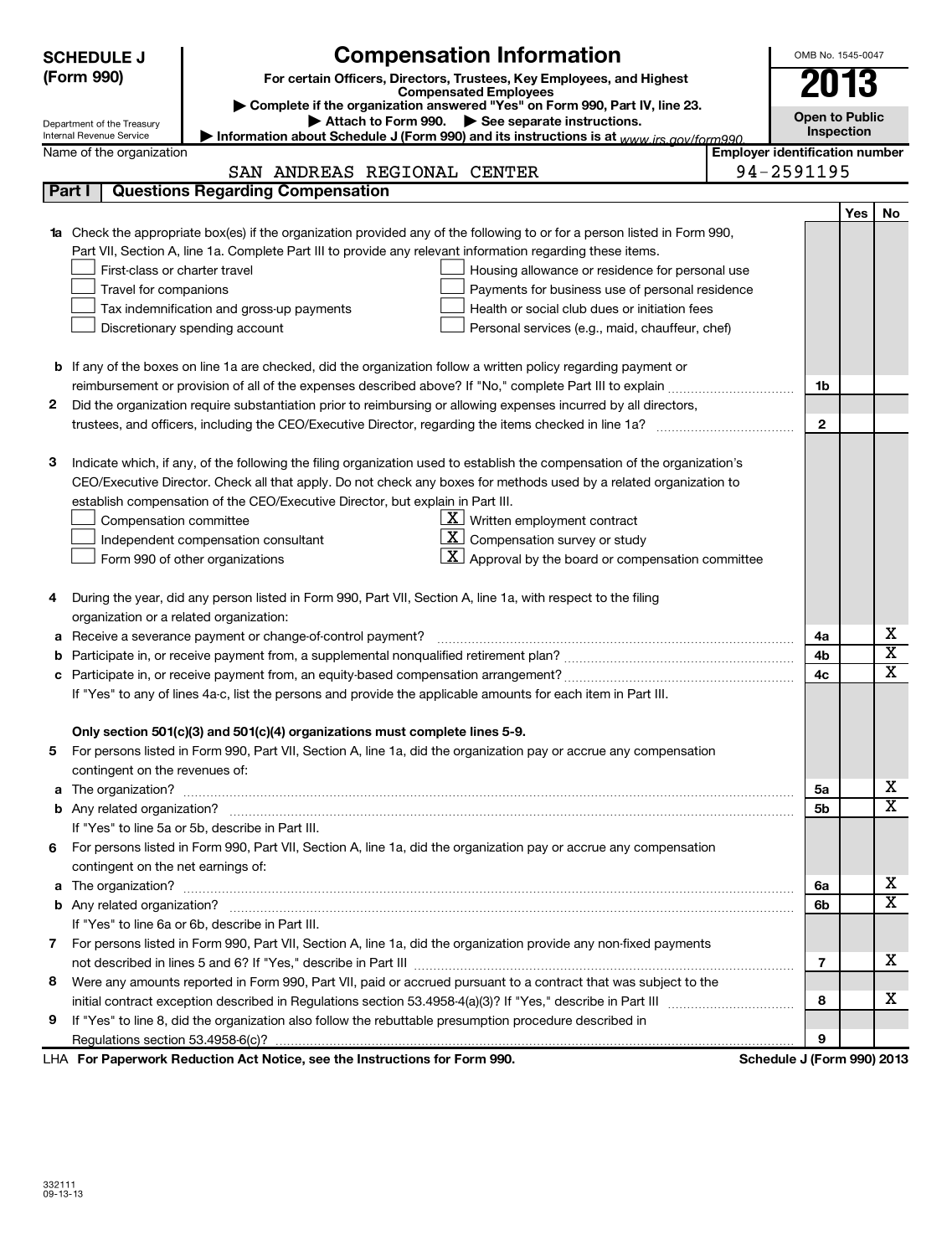| ىس                   |  |  |  |  |
|----------------------|--|--|--|--|
| (i)                  |  |  |  |  |
| (ii)                 |  |  |  |  |
| (i)                  |  |  |  |  |
| (ii)                 |  |  |  |  |
| (i)                  |  |  |  |  |
| (ii)                 |  |  |  |  |
| (i)                  |  |  |  |  |
| (i)                  |  |  |  |  |
| (i)                  |  |  |  |  |
| (ii)                 |  |  |  |  |
| (i)                  |  |  |  |  |
| (i)                  |  |  |  |  |
| (i)                  |  |  |  |  |
| (ii)                 |  |  |  |  |
| (i)                  |  |  |  |  |
| (ii)                 |  |  |  |  |
| (i)                  |  |  |  |  |
| (ii)                 |  |  |  |  |
| (i)                  |  |  |  |  |
| (ii)                 |  |  |  |  |
| (i)                  |  |  |  |  |
| (ii)                 |  |  |  |  |
| (i)                  |  |  |  |  |
| (ii)                 |  |  |  |  |
| (i)                  |  |  |  |  |
| $\vert$ (ii) $\vert$ |  |  |  |  |

Part II | Officers, Directors, Trustees, Key Employees, and Highest Compensated Employees. Use duplicate copies if additional space is needed.

**(i) (ii) (iii) (A)**  Name and Title

**(i) (ii) (i) (ii) (i) (ii)**

For each individual whose compensation must be reported in Schedule J, report compensation from the organization on row (i) and from related organizations, described in the instructions, on row (ii). Do not list any individuals that are not listed on Form 990, Part VII.

> (iii) Other reportable compensation

(1) SANTI RODGERS  $|_{(i)}|$  162,618. 0. 0. 15,800. 239. 178,657. 0. EXECUTIVE DIRECTOR 0. 0. 0. 0. 0. 0. 0.

**(B)** Breakdown of W-2 and/or 1099-MISC compensation | **(C)** Retirement and | **(D)** Nontaxable |**(E)** Total of columns | **(F)** 

other deferred compensation

(i) Base **in the interpolat in prior Form 990** (iii) Other compensation **in prior Form 990** in prior Form 990<br>compensation incentive reportable entity in prior Form 990

Note. The sum of columns (B)(i)-(iii) for each listed individual must equal the total amount of Form 990, Part VII, Section A, line 1a, applicable column (D) and (E) amounts for that individual.

Bonus & incentive compensation

(D) Nontaxable benefits

(E) Total of columns (B)(i)-(D)

(F) Compensation reported as deferred

**Schedule J (Form 990) 2013**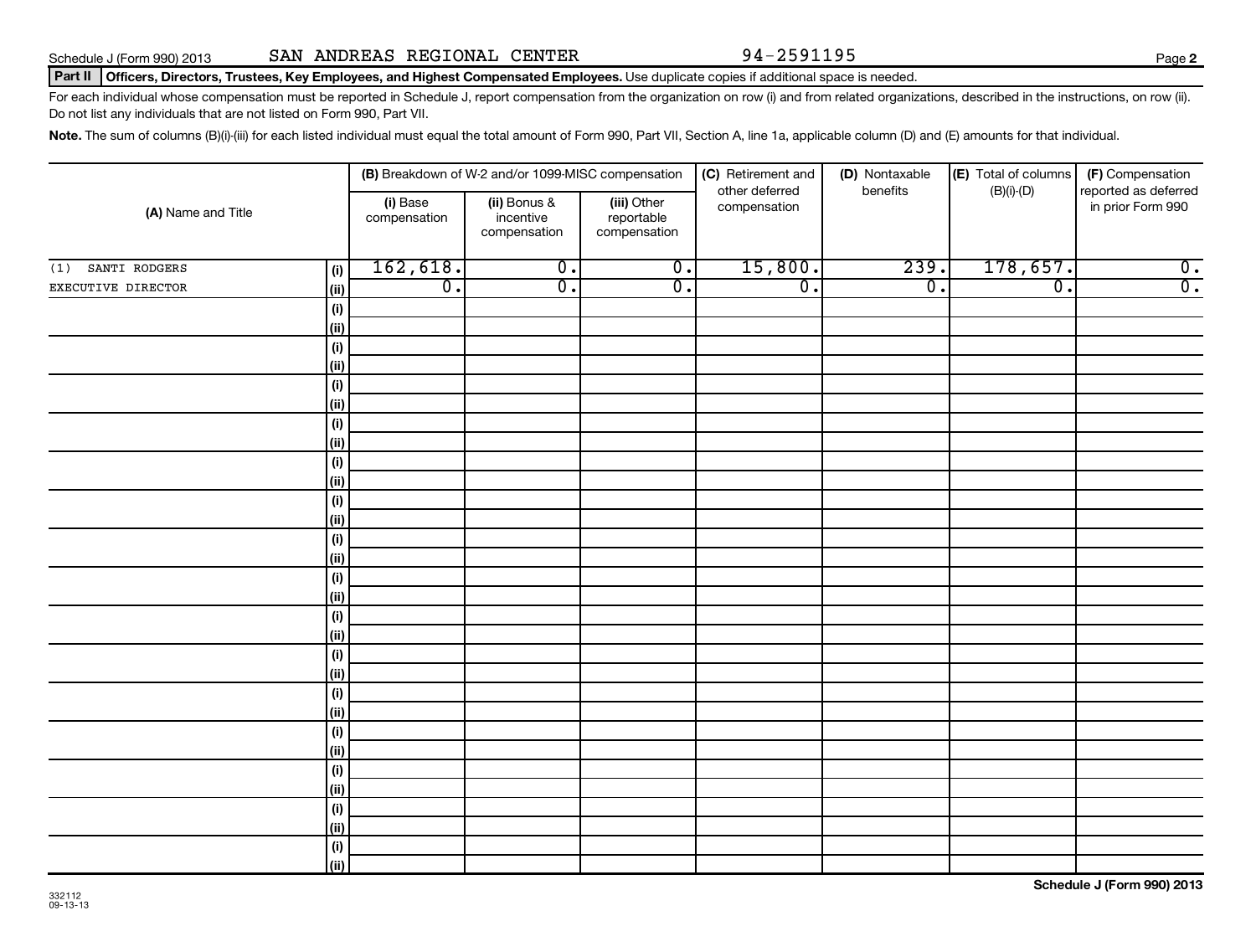| Schedule J (Form 990) 201 |  |  |
|---------------------------|--|--|
|                           |  |  |

### **Part III Supplemental Information**

Provide the information, explanation, or descriptions required for Part I, lines 1a, 1b, 3, 4a, 4b, 4c, 5a, 5b, 6a, 6b, 7, and 8, and for Part II. Also complete this part for any additional information.

**Schedule J (Form 990) 2013**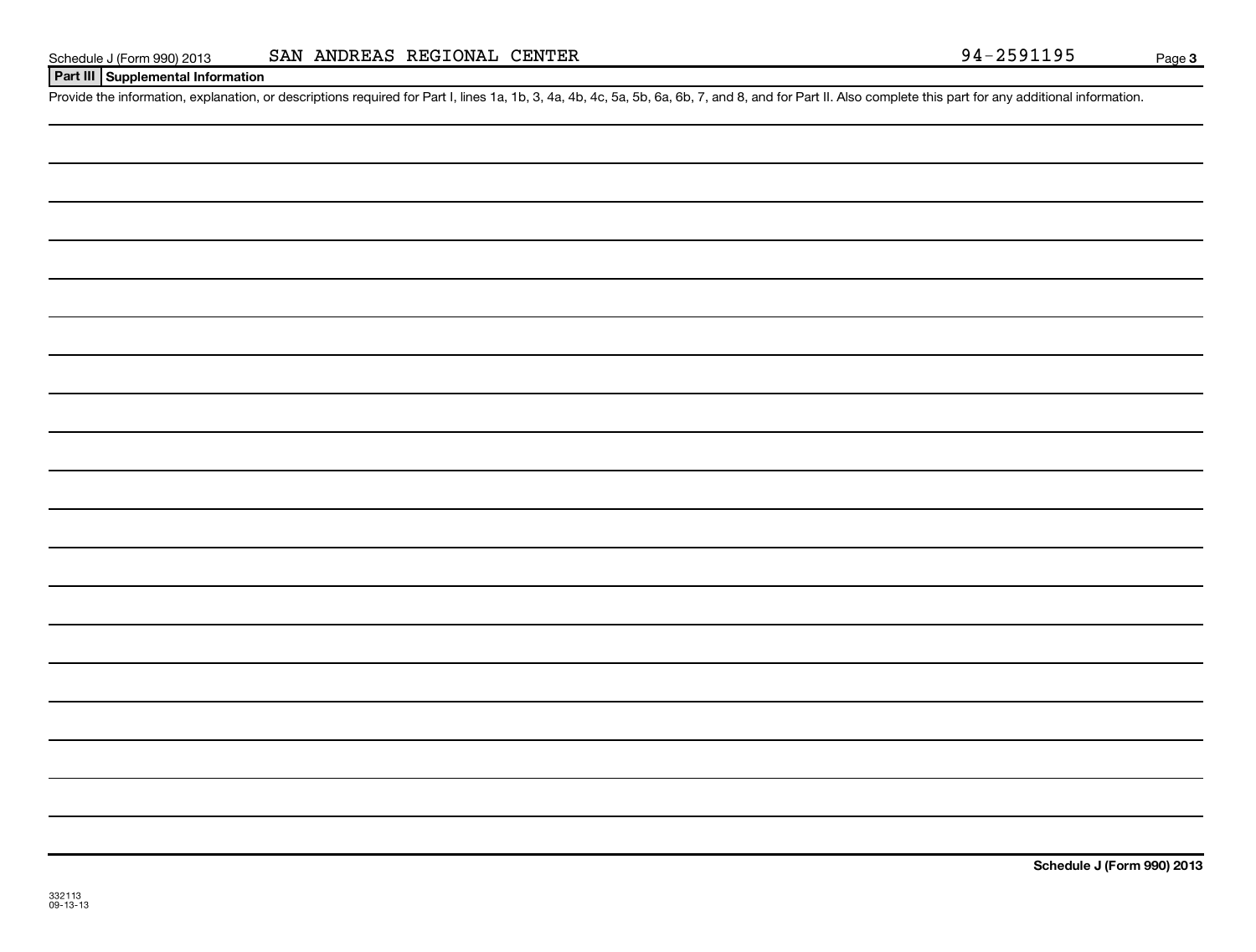OMB No. 1545-0047 Department of the Treasury Internal Revenue Service **Information about Schedule O (Form 990 or 990-EZ) and its instructions is at www.irs.gov/form990. Complete to provide information for responses to specific questions on Form 990 or 990-EZ or to provide any additional information. | Attach to Form 990 or 990-EZ. (Form 990 or 990-EZ) Open to Public Inspection Employer identification number** Name of the organization **SCHEDULE O Supplemental Information to Form 990 or 990-EZ 2013** SAN ANDREAS REGIONAL CENTER FOR PRESENTING 194-2591195 FORM 990, PART I, LINE 1, DESCRIPTION OF ORGANIZATION MISSION: SERVICE, ADVOCACY, RESPECT, AND CHOICE. A VISION FOR LEADERSHIP IN SERVICE AND ADVOCACY FOR INDIVIDUALS WITH DEVELOPMENTAL DISABILITIES. FORM 990, PART III, LINE 1, DESCRIPTION OF ORGANIZATION MISSION: THE CENTER ADMINISTERS PROGRAMS FOR DEVELOPMENTALLY DISABLED PERSONS AND THEIR FAMILIES, WHICH INCLUDES DIAGNOSIS, COUNSELING, EDUCATIONAL SERVICES AND DISSIMENATION OF INFORMATION ON THE DEVELOPMENTAL DISABILITIES TO THE PUBLIC. FORM 990, PART III, LINE 4D, OTHER PROGRAM SERVICES: ALL REMAINING PROGRAM ACTIVITIES EXPENSES \$ 21,947,051. INCLUDING GRANTS OF \$ 0. REVENUE \$ 1,801,136. FORM 990, PART VI, SECTION B, LINE 11: THE CFO AND CONTROLLER REVIEWED ALL INFORMATION SENT TO THE TAX PREPARER TO CONFIRM ACCURACY AND REVIEWED THE FINAL 990 FOR COMPLETENESS AND ACCURACY. THE COMPLETED FORM WAS GIVEN TO THE EXECUTIVE DIRECTOR BY THE CFO WHO EXPLAINED AND ANSWERED QUESTIONS. ONCE APPROVED BY THE EXECUTIVE DIRECTOR A COPY OF THE 990 WAS PROVIDED TO EACH BOARD MEMBER BY EMAIL AND QUESTIONS ANSWERED BY THE CFO AND CONTROLLER. THE FISCAL COMMITTEE THEN REVIEWED IT AND SENT IT TO THE FULL BOARD FOR APPROVAL BEFORE FILING.

FORM 990, PART VI, SECTION B, LINE 12C:

ALL SARC EMPLOYEES INCLUDING THE BOARD OF DIRECTORS ARE